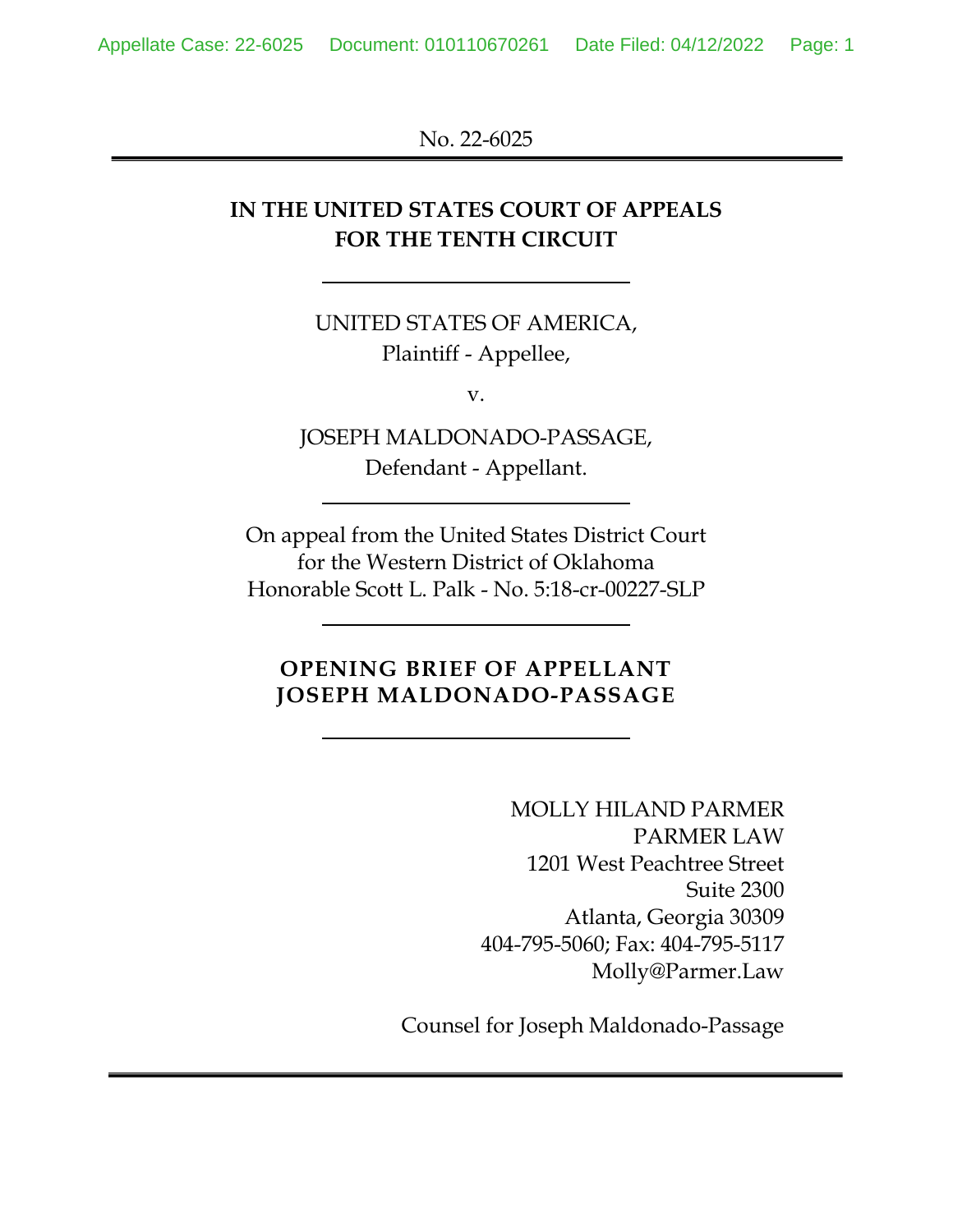# **TABLE OF CONTENTS**

| I. The district court erroneously sentenced Maldonado-Passage<br>to consecutive terms on two multiplicitous counts of 18                   |
|--------------------------------------------------------------------------------------------------------------------------------------------|
| II. In the alternative, the congressional intent behind 18 U.S.C.<br>§1958 is ambiguous, and therefore, the rule of lenity applies.<br>.28 |
| III. The district court's sentence of consecutive terms on Counts                                                                          |
| .36                                                                                                                                        |
|                                                                                                                                            |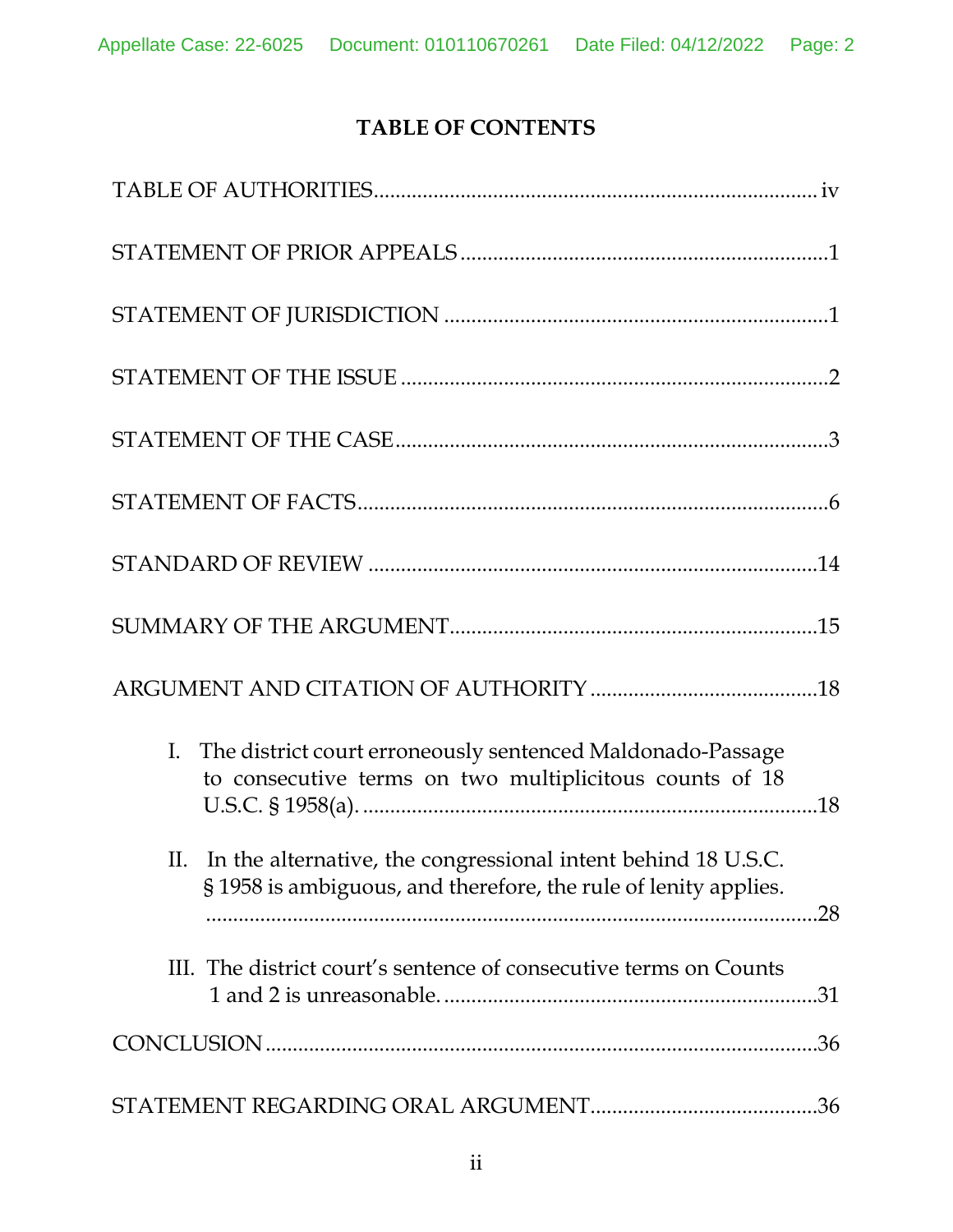| CERTIFICATE OF COMPLIANCE WITH TYPE-VOLUME        |  |
|---------------------------------------------------|--|
| LIMITATION, TYPEFACE REQUIREMENTS, AND TYPE STYLE |  |
|                                                   |  |
|                                                   |  |
| CERTIFICATE OF COMPLIANCE WITH CERTIFICATION OF   |  |
|                                                   |  |
|                                                   |  |
|                                                   |  |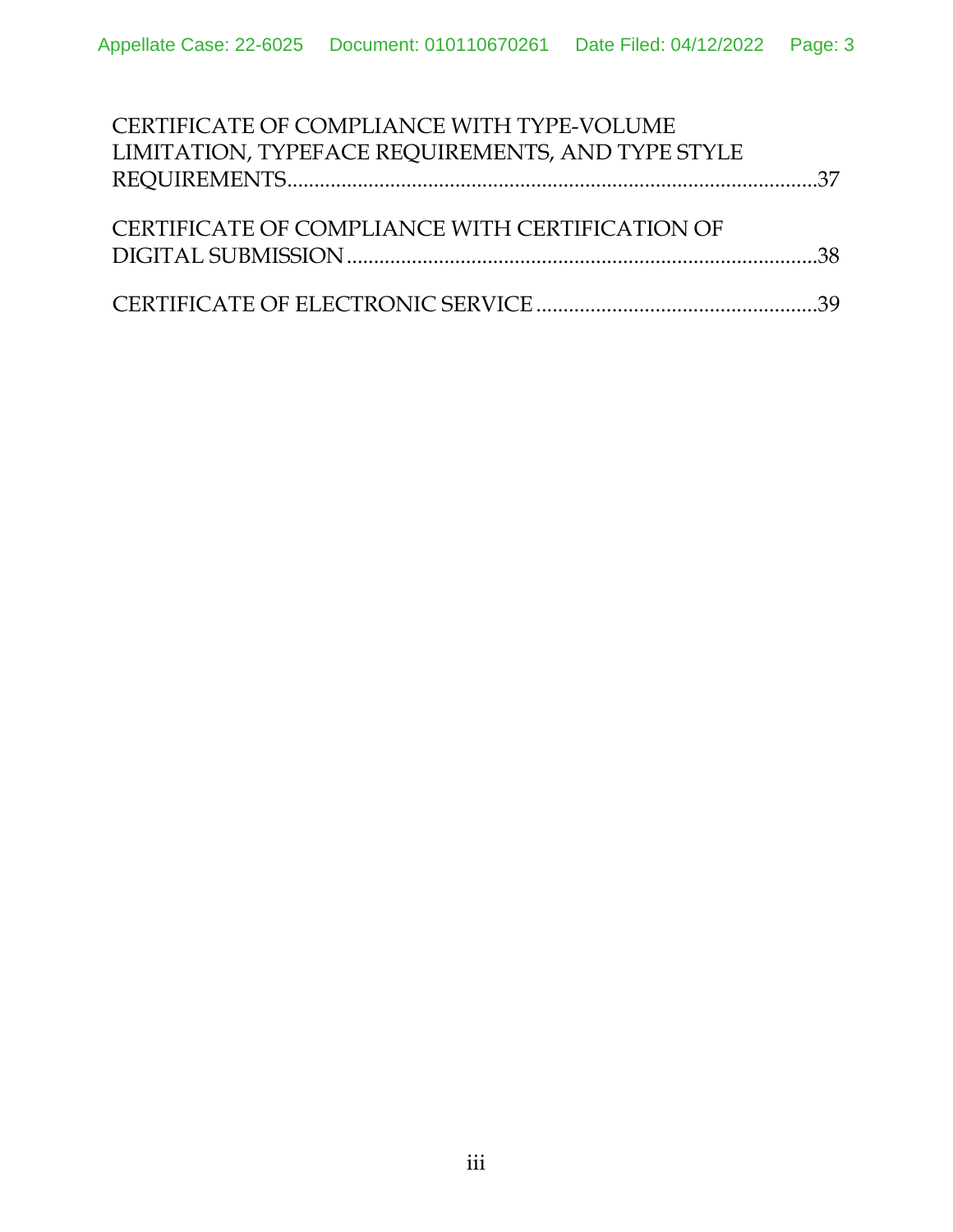# **TABLE OF AUTHORITIES**

# **Federal Cases**

| Ball v. United States,       |
|------------------------------|
| Bell v. United States,       |
| Gall v. United States,       |
| Illinois v. Vitale,          |
| Jeffers v. United States,    |
| Jones v. Thomas,             |
| Koon v. United States,       |
| Muscarello v. United States, |
| North Carolina v. Pearce,    |
| United States v. Benoit,     |
| United States v. Danforth,   |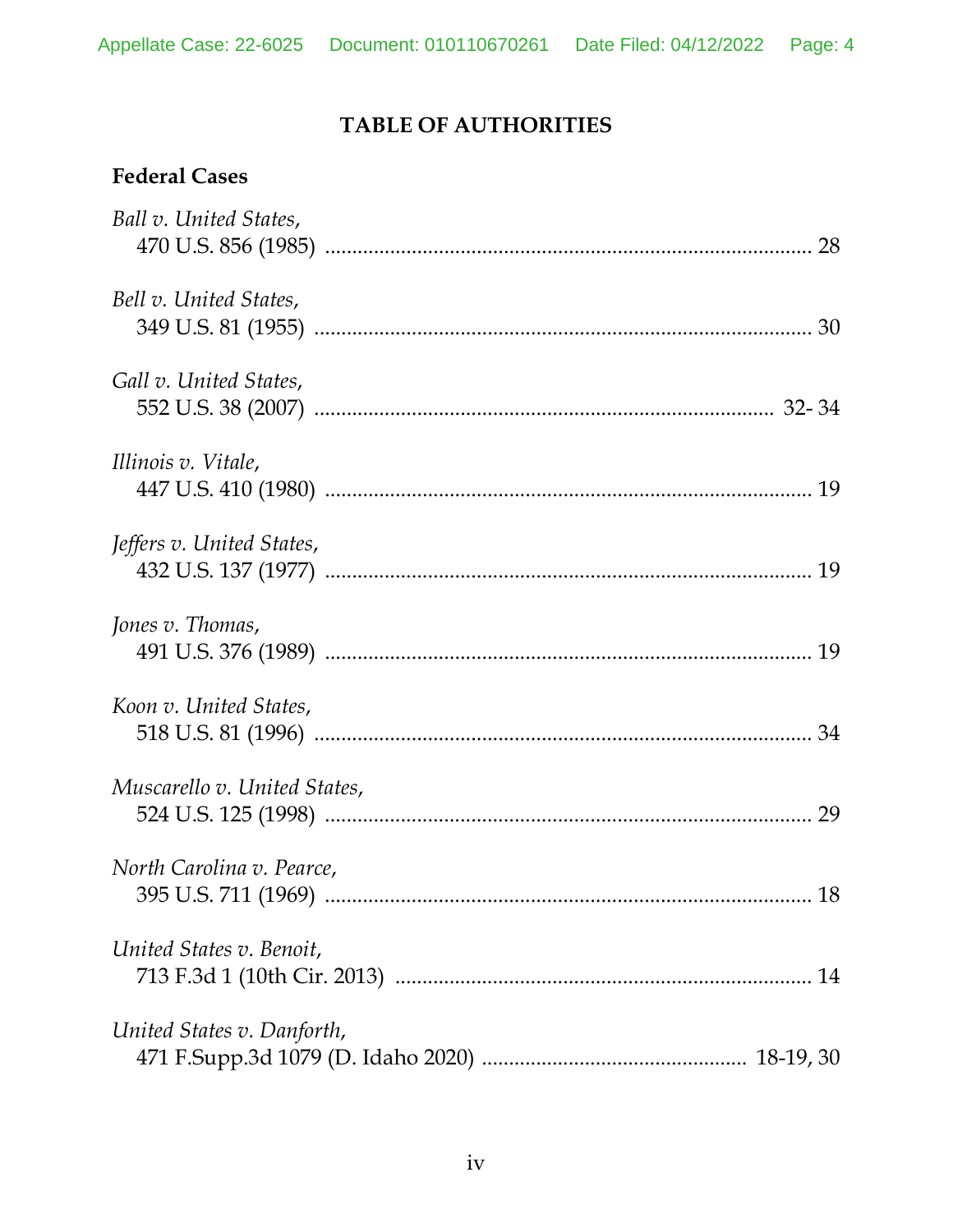| United States v. Edelman,           |
|-------------------------------------|
| United States v. Elliott,           |
| United States v. Eves,              |
| United States v. Friedman,          |
| United States v. Gordon,            |
| United States v. Henson,            |
| United States v. Kristl,            |
| United States v. Lisyanski,         |
| United States v. Maldonado-Passage, |
| United States v. McBride,           |
| United States v. McCullough,        |
| United States v. Ng,                |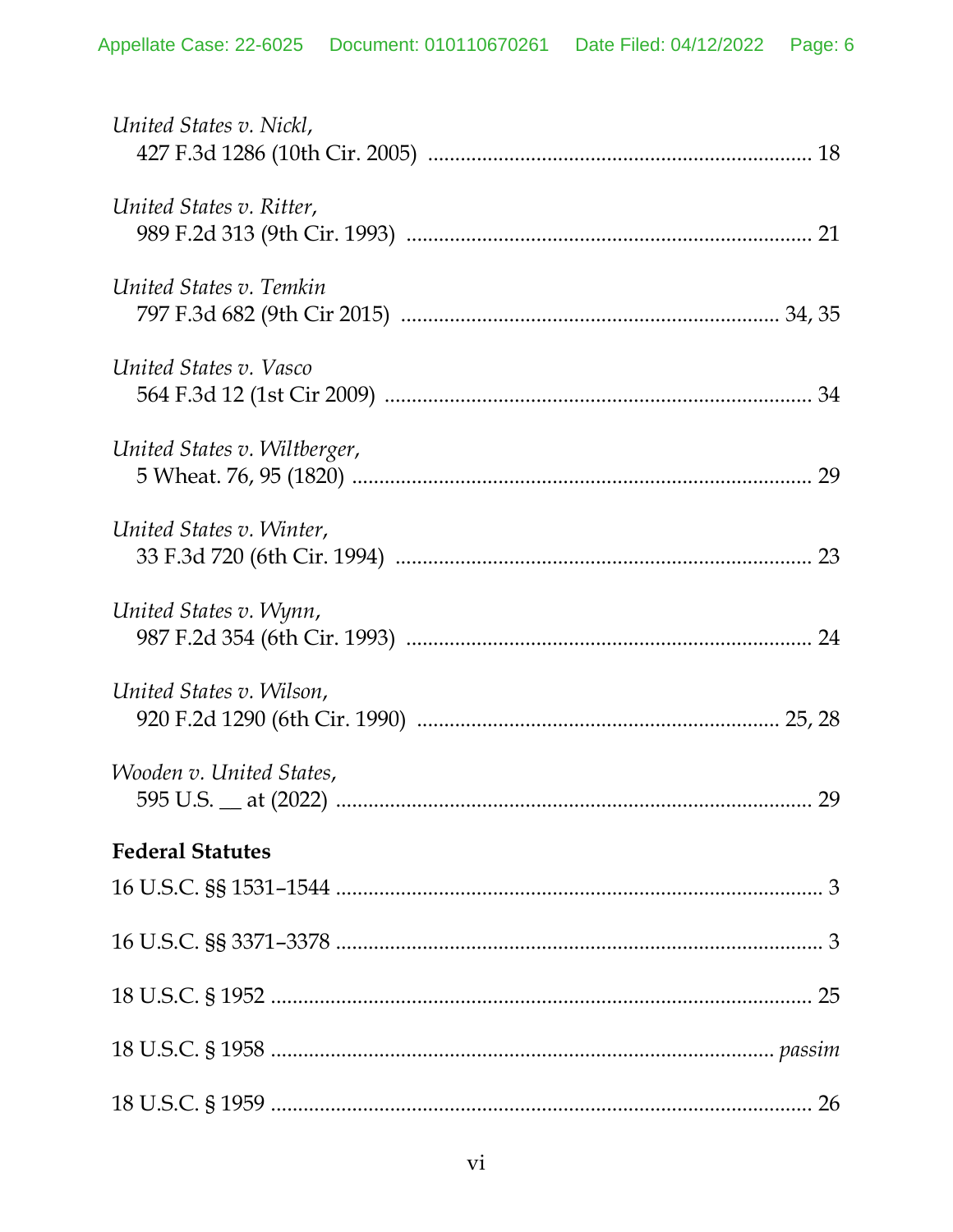| <b>United States Sentencing Guidelines</b>                                   |
|------------------------------------------------------------------------------|
|                                                                              |
|                                                                              |
|                                                                              |
|                                                                              |
|                                                                              |
|                                                                              |
| <b>Rules</b>                                                                 |
|                                                                              |
|                                                                              |
| <b>Other Authorities</b>                                                     |
| Comprehensive Crime Control Act. S.REP. No. 98-225, at 304-05 (1983),<br>.25 |
| Craig M. Bradley, Racketeering and the Federalization of Crime,              |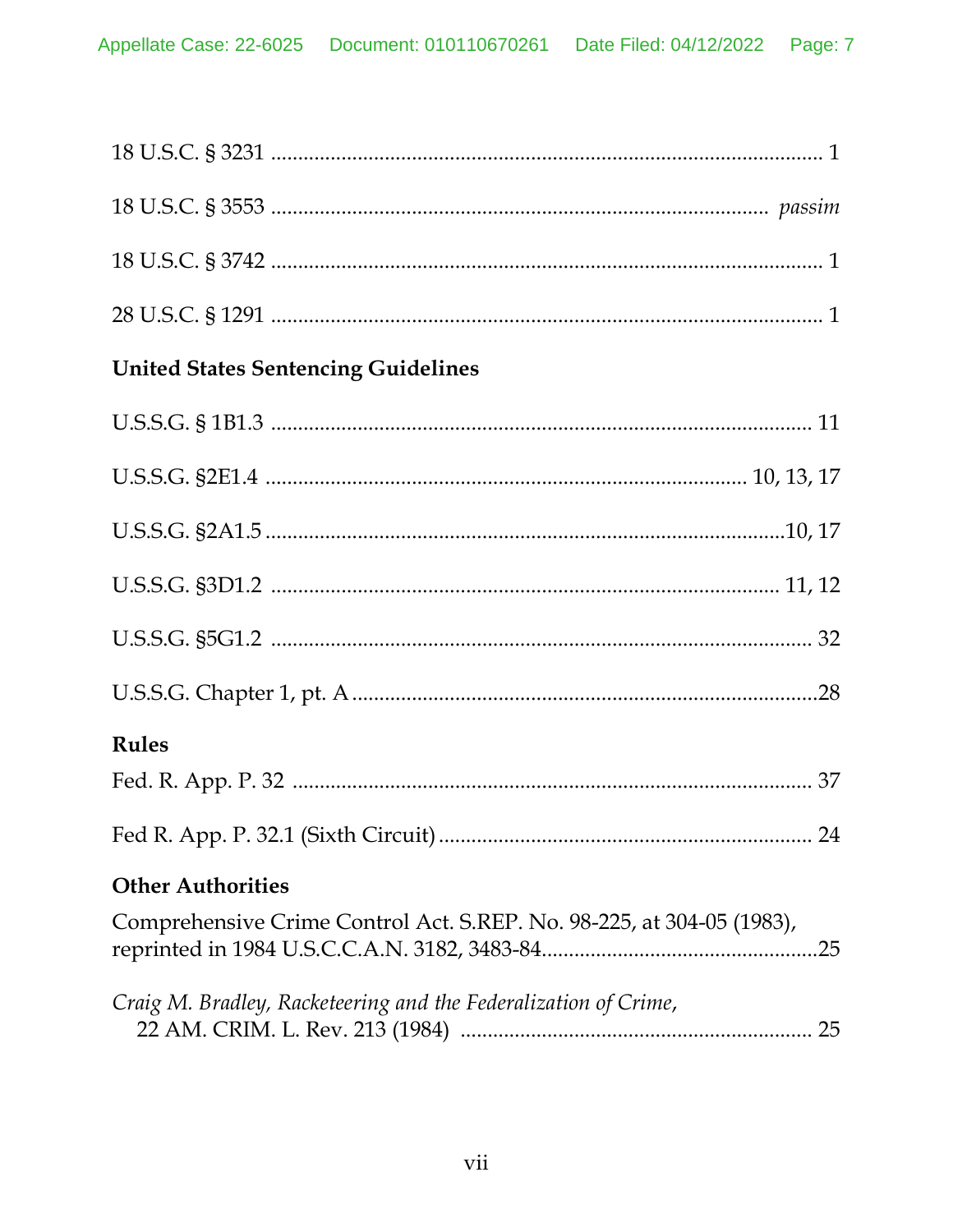| "Tiger King: Murder, Mayhem, and Madness" (Eric Goode dir., 2020), |
|--------------------------------------------------------------------|
|                                                                    |
| <b>Attachments</b>                                                 |
| January 31, 2022, Amended Judgment of Conviction Attachment 1      |
| January 28, 2022, Resentencing Hearing,                            |
| January 27, 2022, district court Order,                            |
|                                                                    |
| January 9, 2019, district court Order,                             |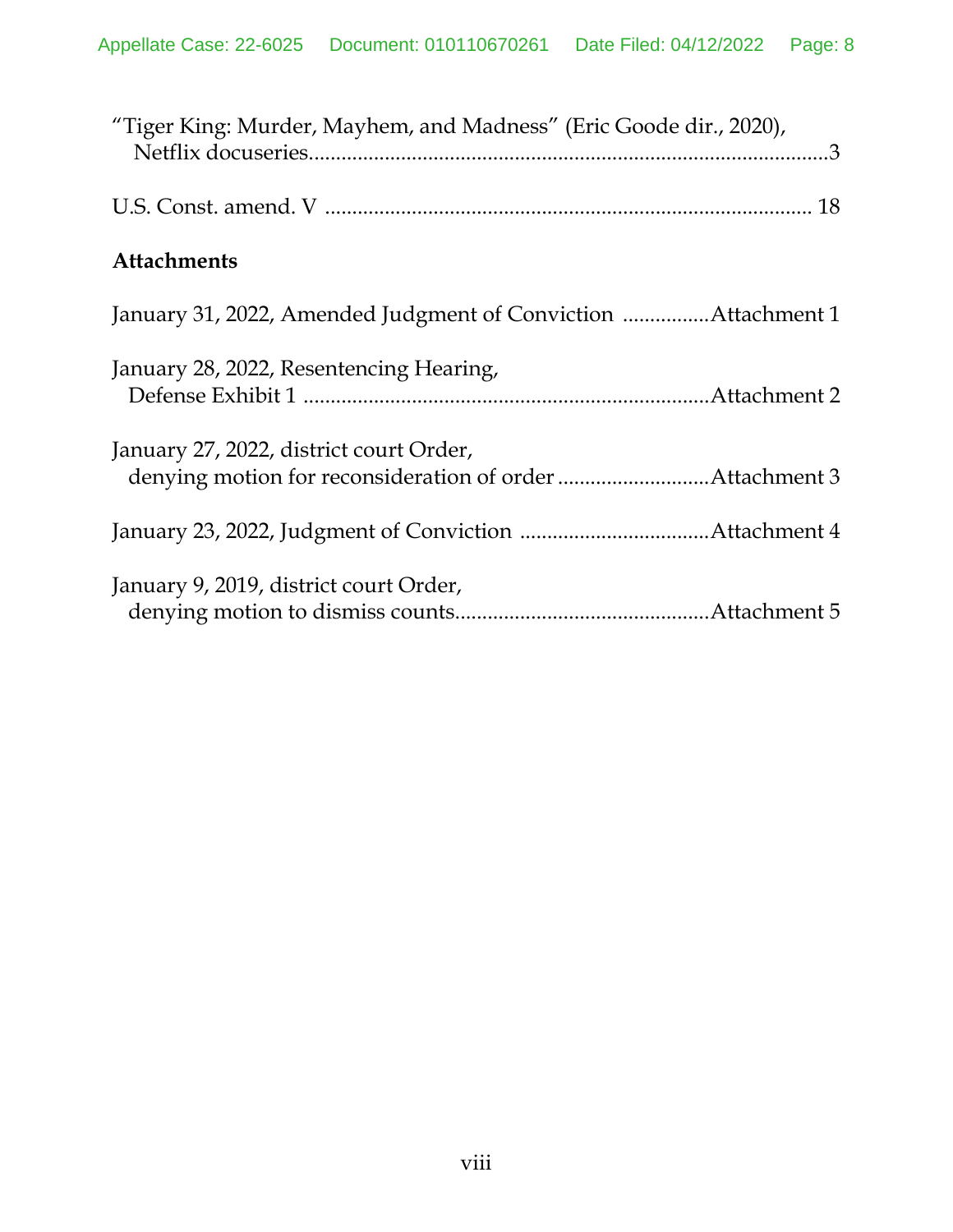### **STATEMENT OF PRIOR APPEALS**

Appellant previously appealed his conviction and sentence following a federal jury trial. Maldonado-Passage v. United States, No. 20-6010. (filed Sept. 11, 2020). This Court vacated his sentence and remanded his case back to the district court for further proceedings.

### <span id="page-8-2"></span><span id="page-8-1"></span>**STATEMENT OF JURISDICTION**

<span id="page-8-0"></span>This is an appeal from an amended judgment from resentencing entered on January 31, 2022. (dkt. 209). The district court had jurisdiction under 18 U.S.C. § 3231. A timely notice of appeal was filed on February 11, 2022. (dkt. 217). This Court has jurisdiction under 18 U.S.C. § 3742 and 28 U.S.C. § 1291.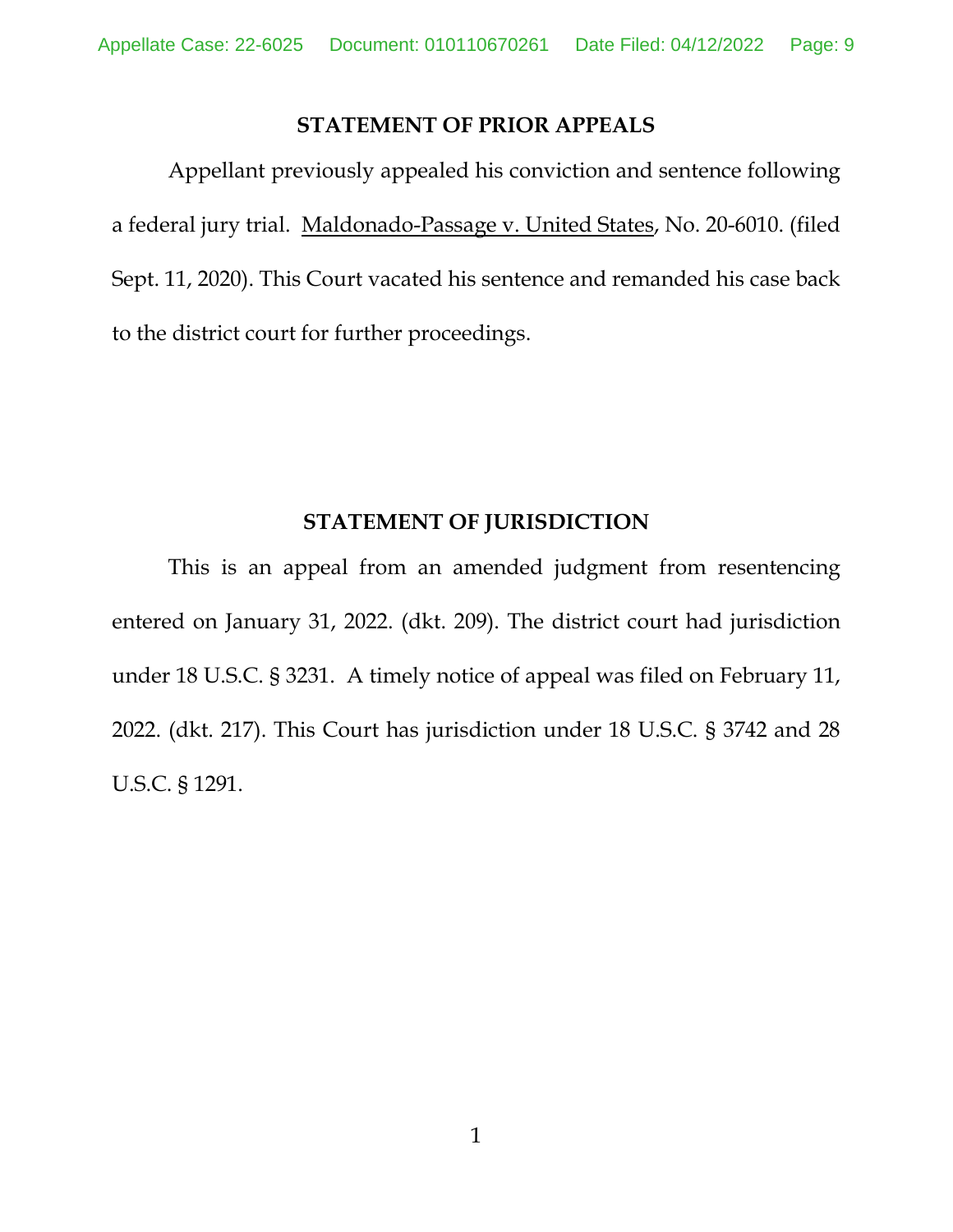#### **STATEMENT OF THE ISSUE**

Whether consecutive sentences for two counts of 18 U.S.C. § 1958(a) that involve a single overarching plot, the same course of conduct, and a common criminal objective to murder a single person violate the Due Process Clause, when the victim was never harmed, and it is unlikely that Congress intended such a harsh result.

Whether the district court's decision to run sentences consecutively was unreasonable, when the court failed to consider sentencing factors including the need to avoid unwarranted sentence disparities.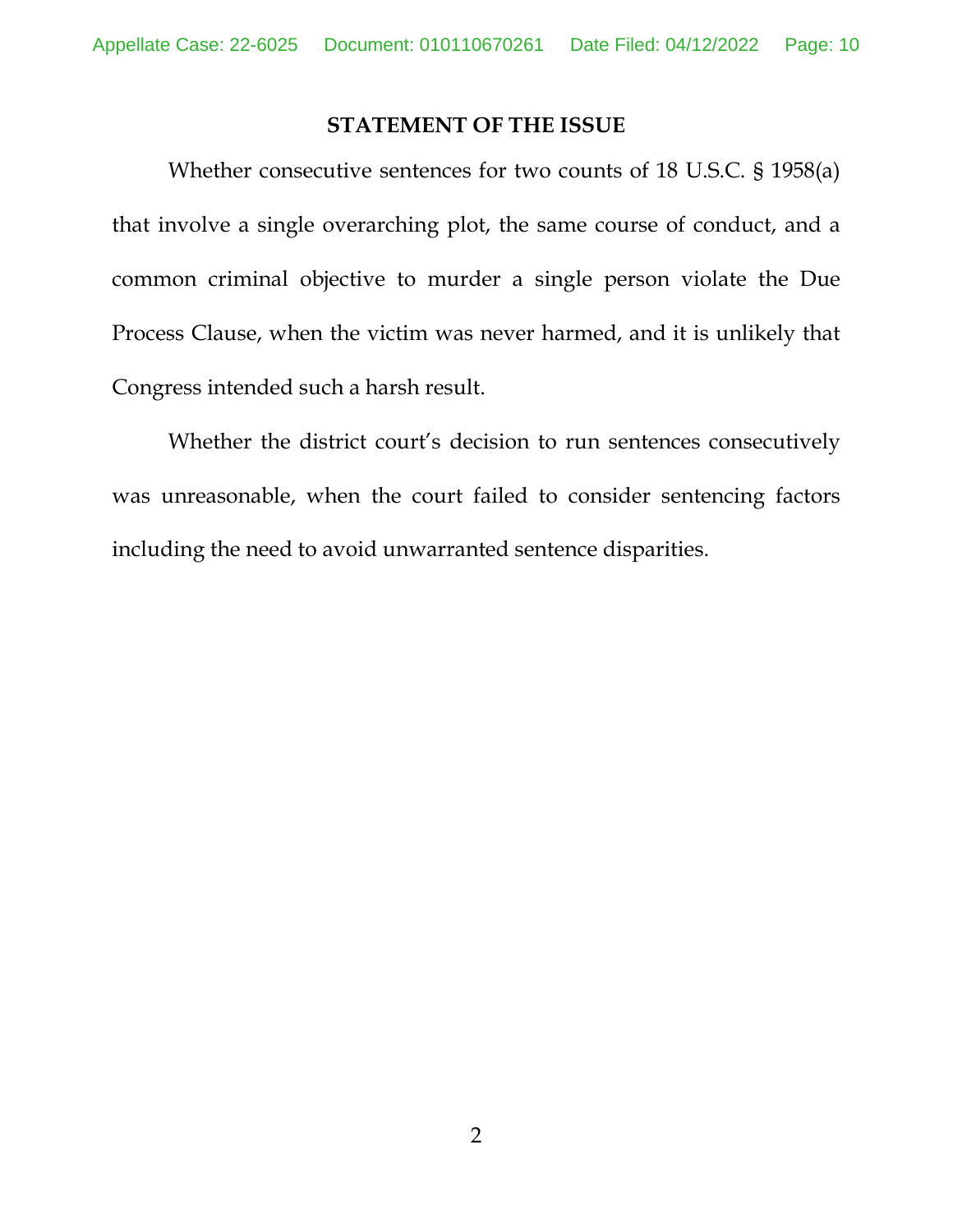### **STATEMENT OF THE CASE**

Joseph Maldonado-Passage, AKA Joe Exotic, is no stranger to this Court, nor to the public at large. A self-described "gay, gun-toting cowboy with a mullet<sup>1</sup>," he was once a charming local legend in Oklahoma but now resides at Federal Medical Center Butner, a prison in North Carolina that houses inmates with special health needs<sup>[2](#page-10-2)</sup>. Maldonado-Passage is serving a 256-month sentence, following his conviction on a series of wildlife violations[3](#page-10-3) and two counts of 18 U.S.C. § 1958(a), which allege he caused the use of interstate communication devices with the intent to facilitate the murder of Carole Baskin. It is undisputed Baskin was never harmed.

Counts 1 and 2 of the superseding indictment against Maldonado-Passage describe two attempts to coordinate the killing of Baskin. The first

<span id="page-10-1"></span> <sup>1</sup> Maldonado-Passage called himself such in the popular Netflix docuseries, "Tiger King: Murder, Mayhem, and Madness" (Eric Goode dir., 2020).

<span id="page-10-2"></span><sup>2</sup> Maldonado-Passage is receiving radiation treatment for a recent diagnosis of prostate cancer. (App. Vol. 2, p. 402).

<span id="page-10-3"></span><span id="page-10-0"></span><sup>3</sup> Maldonado-Passage was also convicted of nine misdemeanor counts for violations of the Endangered Species Act, 16 U.S.C. §§ 1531–1544, and eight counts of violations of the Lacey Act, 16 U.S.C. §§ 3371–3378.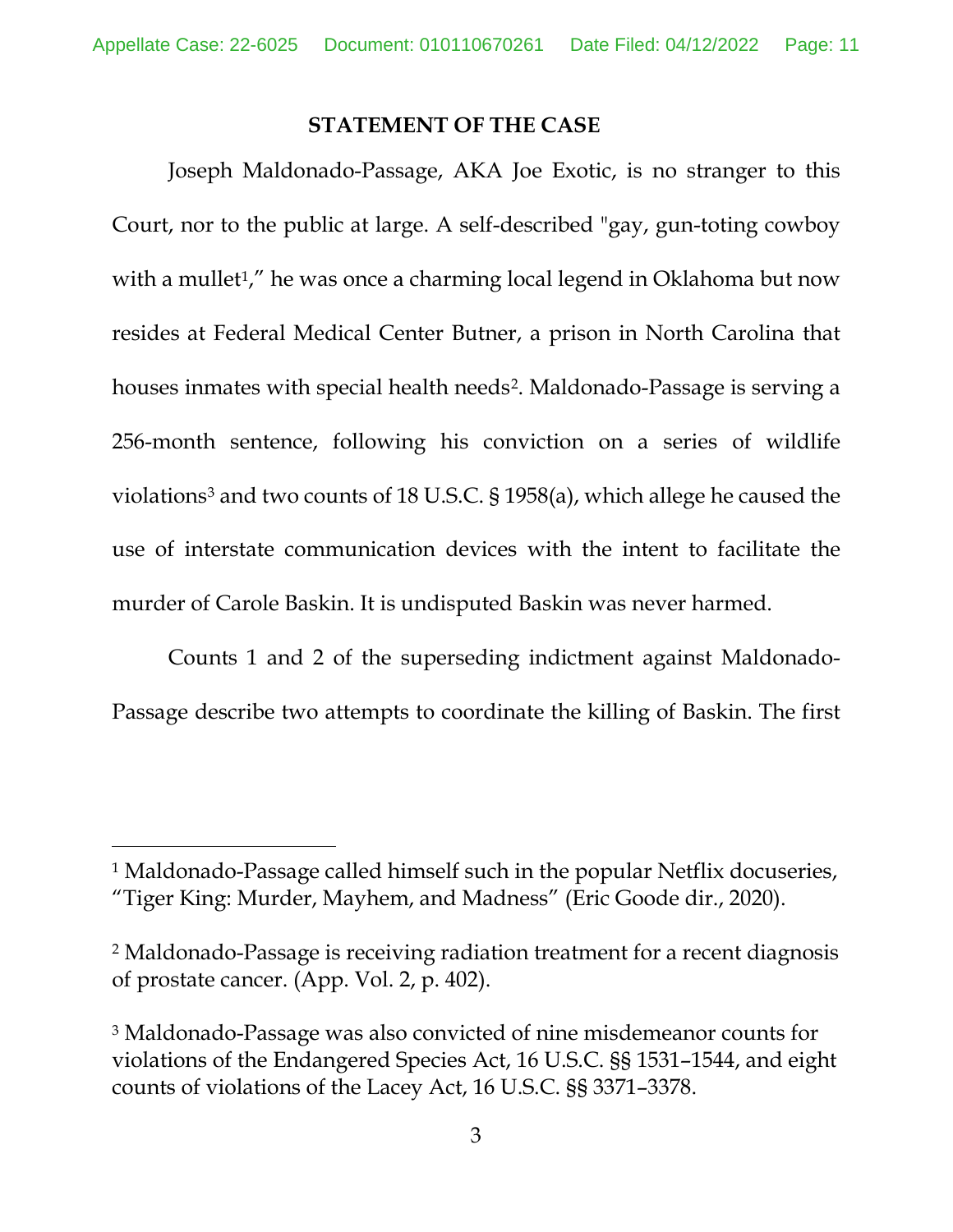involves his alleged hiring of Allen Glover<sup>4</sup>. The second involves an undercover Federal Bureau of Investigation (FBI) agent named "Mark" who was introduced to Maldonado-Passage by confidential informant James Garretson. Both counts involve the same overarching plan to kill Baskin, both are described as having the same intent, and both occurred during an overlapping time frame.

Maldonado-Passage filed a pretrial motion to dismiss either Count 1 or Count 2, alleging the counts were multiplicitous. The district court denied the motion, finding the counts involved separate courses of conduct. Maldonado-Passage proceeded to trial.

Following his conviction at trial, the district court sentenced Maldonado-Passage to serve a total of 264 months in prison, with 108 months to serve in custody on Count 1 to run consecutively to 108 months to serve in custody on Count 2. The district court did not group Counts 1 and 2 under the United States Sentencing Guidelines, again reasoning the

<span id="page-11-0"></span> <sup>4</sup> Allen Glover has since recanted his testimony and signed an affidavit, which was included in Maldonado-Passage's sentencing memorandum, stating he committed perjury as a witness for the prosecution. (App. Vol. 2, p. 96). He denies being hired as a hit man by Maldonado-Passage. Id.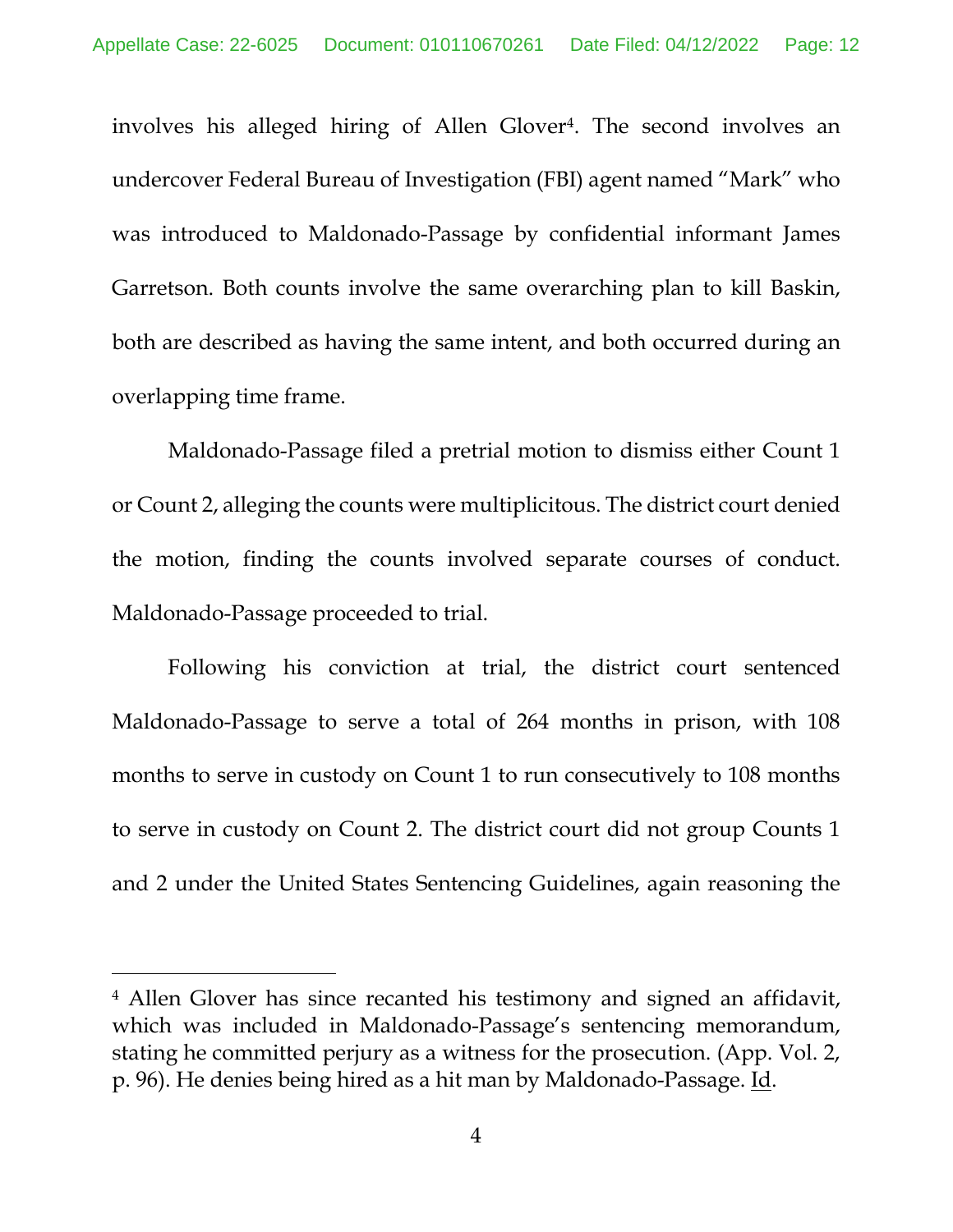counts involved separate courses of conduct. Maldonado-Passage appealed, arguing in part that Counts 1 and 2 were closely related and the district court erred in failing to group them.

The Tenth Circuit agreed, finding Counts 1 and 2 involved a common criminal objective and—given the degree of similarity of the offenses, the repetition of the offenses, and the time interval between them—the counts were part of the same course of conduct. Maldonado-Passage's sentence was vacated and his case was remanded to the district court.

Prior to his resentencing, Maldonado-Passage filed a motion to reconsider the district court's order on the pretrial motion to dismiss. He argued the district court should reexamine the multiplicity issue given the Tenth Circuit's analysis of the interplay of the counts. Because the Tenth Circuit found the conduct alleged in the counts similar, contemporaneous, and part of the same course of conduct, Maldonado-Passage asserted he should be sentenced concurrently for those charges. The district court denied the motion.

At sentencing, Maldonado-Passage argued for a variance or departure give the facts and circumstances of his case, his history and characteristics, and the government's role in the creation of his crimes. The defense admitted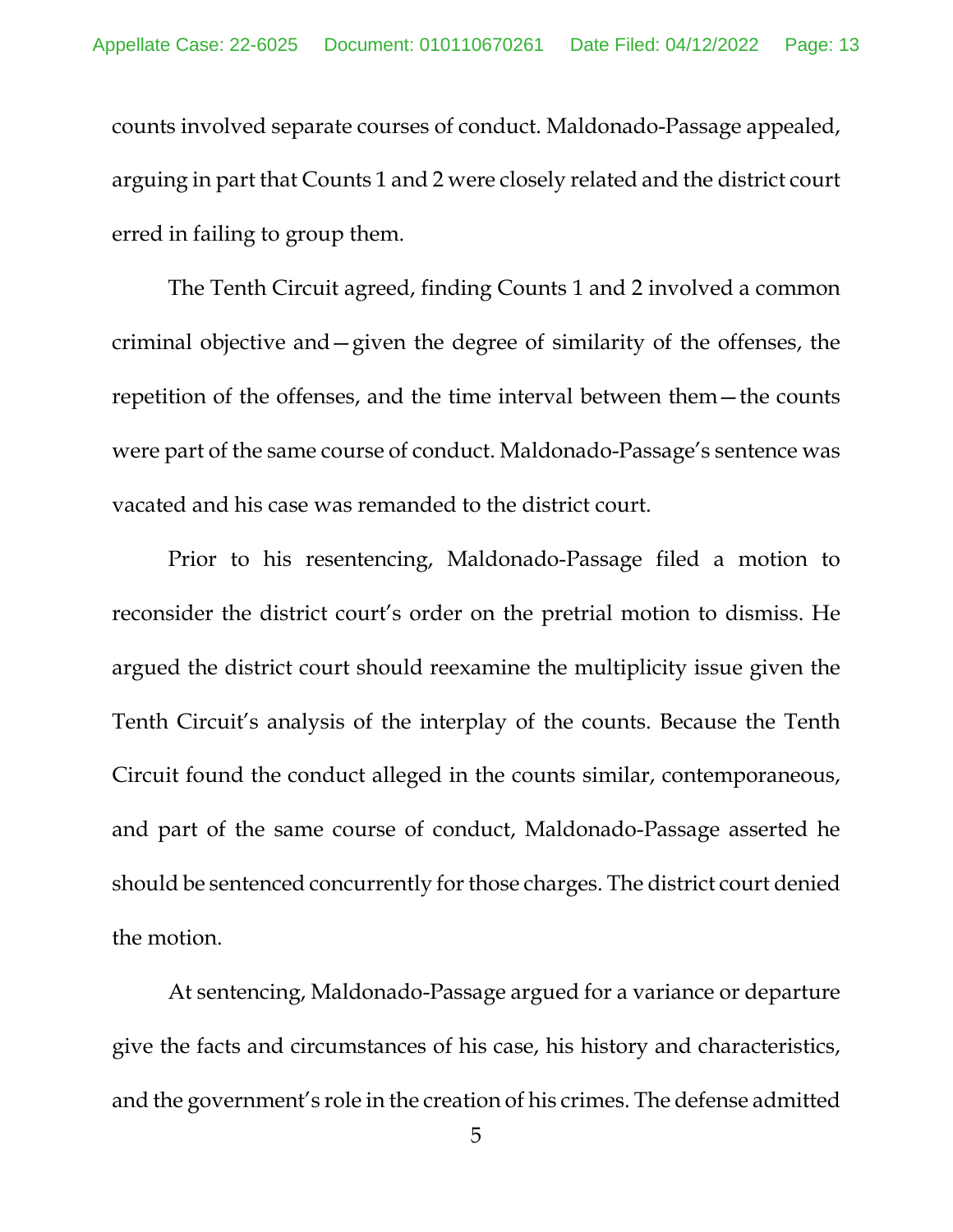an exhibit detailing sentences for defendants found guilty of similar conduct and argued that consecutive sentences in his case would create an unwarranted sentencing disparity. The district court did not depart nor vary from the guidelines. Maldonado-Passage was again sentenced to consecutive terms on Counts 1 and 2, with 102 months to serve on each.

Under section 1958(a), if there is no harm to the victim, the defendant can be sentenced up to ten years. If bodily injury occurs, the defendant can be sentenced up to twenty years. If death occurs, the defendant can be sentenced to death or life in prison. Despite Baskin suffering no physical injury whatsoever, the district court resentenced Maldonado-Passage to a total of seventeen years for his failed, unsuccessful plot.

This timely appeal follows.

### **STATEMENT OF THE FACTS**

A federal jury convicted Maldonado-Passage on two counts concerning his alleged scheme to have Carole Baskin murdered. They were:

> Count 1 - "Joseph Maldonado-Passage caused another person to travel in interstate commerce, used and caused another person to use the mail, and used and caused another person to use any facility of interstate commerce, with the intent that the murder of C.B. be committed in violation of the laws of the state of Oklahoma and the state of Florida as consideration for the receipt of, and as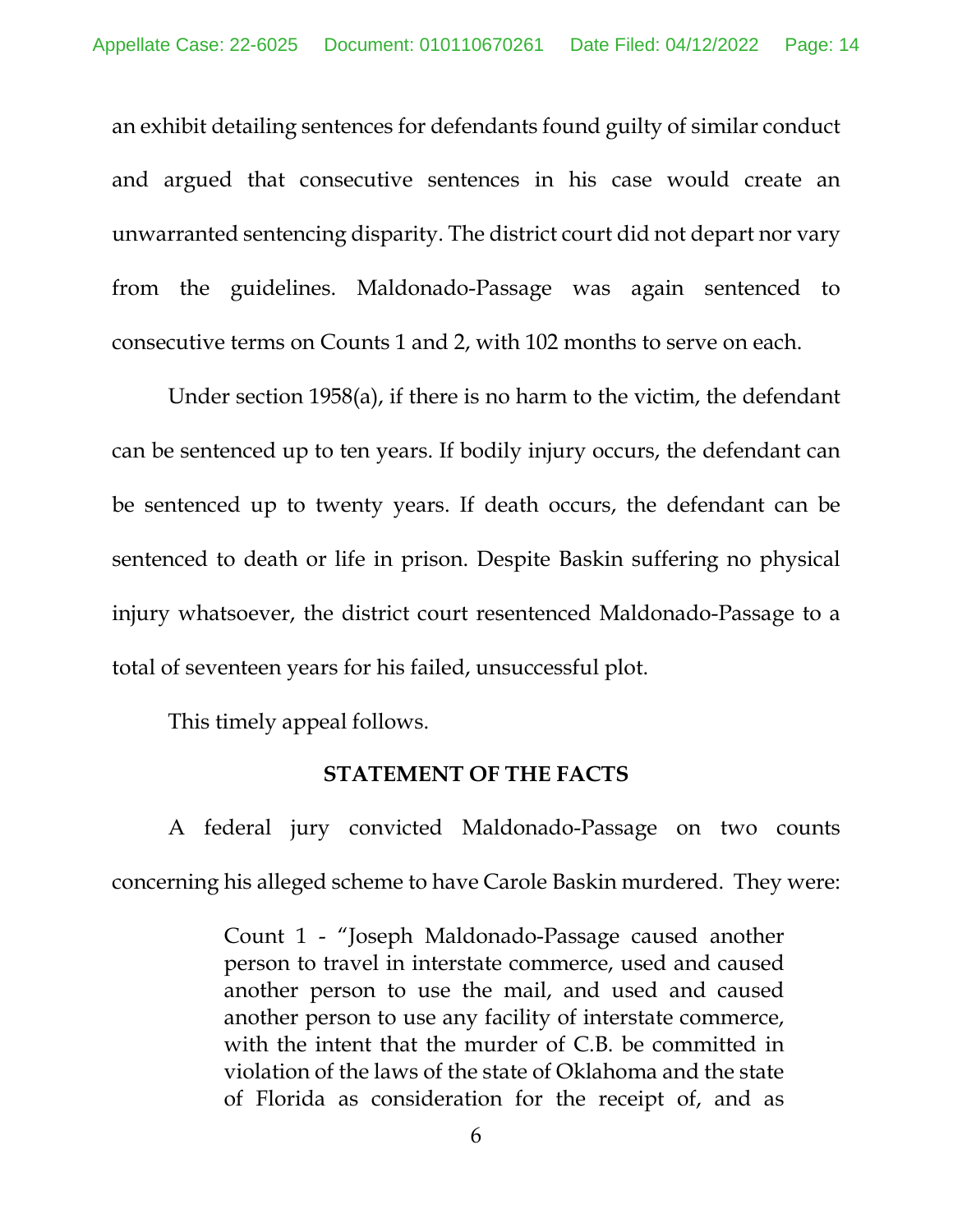consideration for a promise and agreement to pay, anything of pecuniary value."

Count 2 – "Joseph Maldonado-Passage used and caused another person to use the mail, with the intent that the murder of C.B. be committed in violation of the laws of the state of Oklahoma and the state of Florida as consideration for the receipt of, and as consideration for a promise and agreement to pay, anything of pecuniary value."

(App. Vol. 1, p. 43).

The counts had a common scheme and plan: both involved Maldonado-Passage's alleged desire to have someone travel to Florida and murder Baskin; both would be paid for by money generated from the sale of tiger cubs; both were allegedly motivated by a 2013 money judgement. (App. Vol. 1, p. 87). Additionally, the conduct described in the counts occurred during overlapping time periods, between July 16, 2016 and March of 2018. App. Vol. 1, p. 43).

<span id="page-14-0"></span>Before trial, Maldonado-Passage filed a motion to dismiss, arguing the two counts charged a single violation of 18 U.S.C. § 1958(a). (App. Vol. 1, p. 54). The district court denied the motion, finding that although the counts "grew out of a single investigation by law enforcement officials and had the same intended victim," that did not alter the "individual nature" of the counts. (App. Vol. 1, p. 61). The court cited *United States v. McCullough,* 457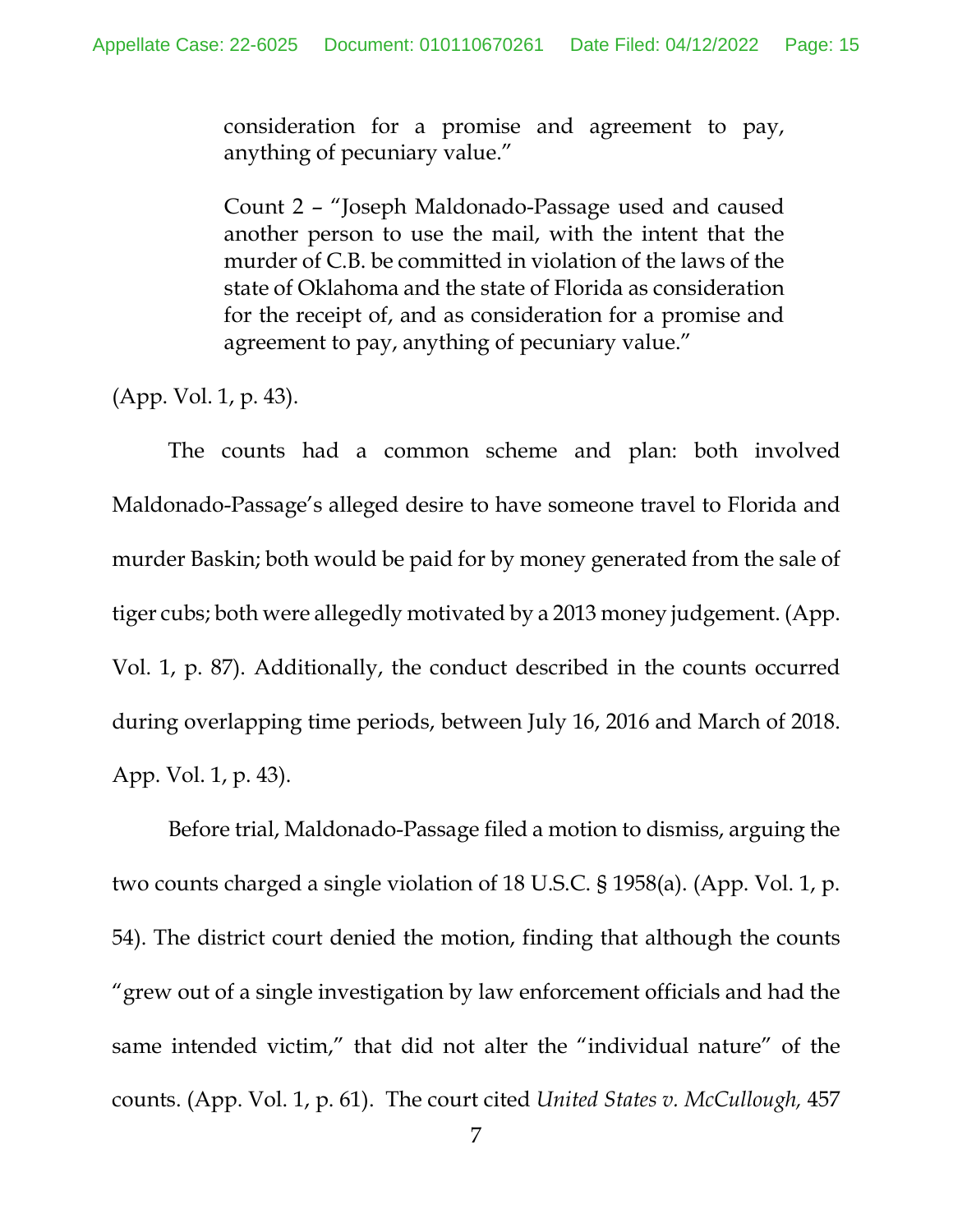F.3d 1150 (10th Cir. 2006) for the proposition that if individual acts alleged in the indictment are part of the same prohibited course of conduct, there can only be one penalty.

The district court ruled Counts 1 and 2 alleged distinct courses of conduct, however. (App. Vol. 1, p. 61). In denying the motion, the court noted that while the unit of prosecution for a §1958(a) offense is one plan to murder one individual, the government had pleaded two plots in the superseding indictment. The plots were distinct, the court explained, because they "involve[d] different 'hit men,' [the] use of different interstate commerce facilities, and different time periods." Id. As to the latter point, the court acknowledged the conduct alleged in Counts 1 and 2 occurred during an overlapping time frame. Id. at n.3. Still, the court held, these were distinct periods because the use of interstate facilities did not occur at the same time. Id. Maldonado-Passage proceeded to trial.

At trial, Agent Andrew Farabow testified that in September of 2017 the FBI had information that Maldonado-Passage asked confidential informant James Garretson to find someone to kill Baskin for money. (App. Vol. 1, p. 87). The plan was to have Garretson introduce an undercover agent posing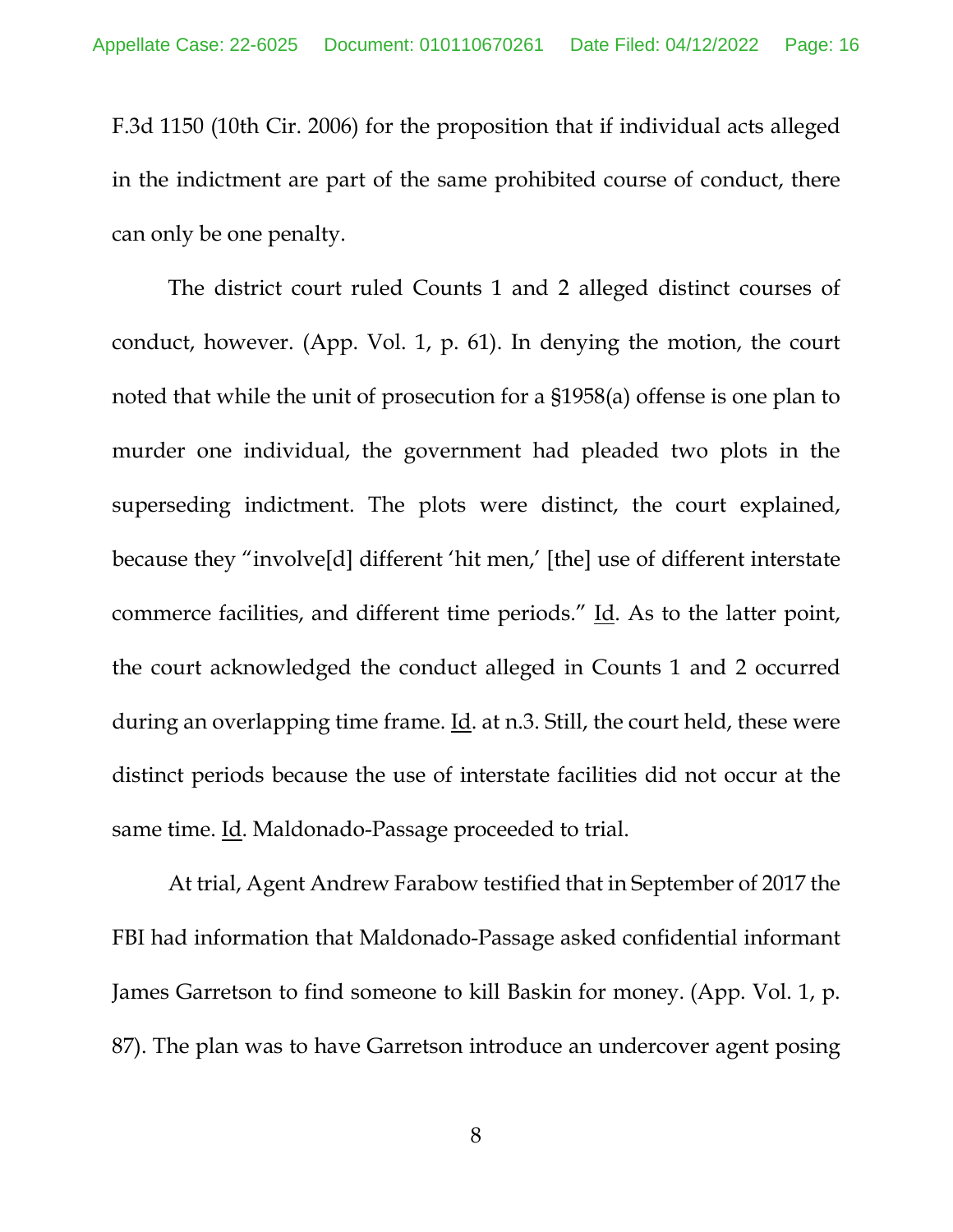as a hitman to Maldonado-Passage. Id. Agent Farabow testified this would give the FBI more control over the investigation. Id.

Before the introduction could be accomplished, Agent Farabow testified that in November of 2017, the FBI learned that Maldonado-Passage allegedly hired Allen Glover to travel to Florida and murder Baskin. (App. Vol. 1, p. 87). The FBI asked Garretson to intervene and persuade Maldonado-Passage to use an undercover agent instead of Glover. Id.

In that effort, on December 8, 2017, Garretson brought "Mark", an undercover agent working at the direction of the FBI, to meet Maldonado-Passage at his zoo. (App. Vol. 1, p. 87). Garretson testified that the purpose of the visit was to try "to stop the Glover plan and introduce Mark" into the murder-for-hire plot. Id. Agent Matthew Bryant from United States Fish and Wildlife Service confirmed this when he testified, saying, "[w]e were trying to encourage Mr. Passage not to use Mr. Glover but to use our undercover, so that we could gain control over the plan."  $\underline{Id}$ . The decision to introduce "Mark" into the scheme was exclusively the government's.

A jury convicted Maldonado-Passage of both counts of 18 U.S.C. § 1958(a). The district court sentenced him to 108 months to serve in custody on Count 1 to run consecutively to 108 months to serve in custody on Count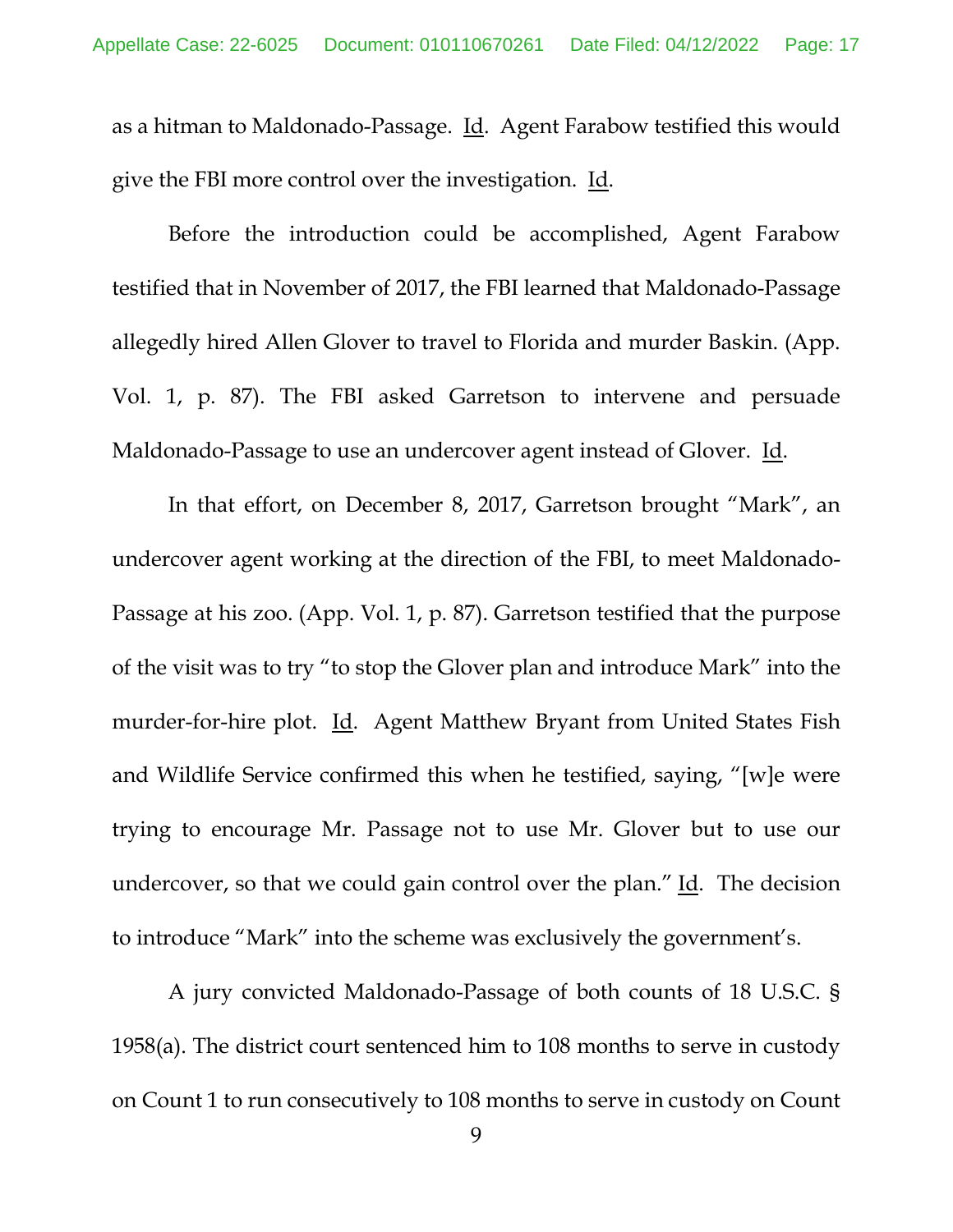2. (App. Vol. 1, p. 78). Maldonado-Passage appealed his conviction and sentence and argued, in part, that two counts of 18 U.S.C. § 1958(a) involving the same victim under should be treated as one group under the United States Sentencing Guidelines<sup>[5](#page-17-1)</sup>.

The Tenth Circuit agreed, and Maldonado-Passage's sentence was vacated. This Court found "the charged uses of interstate-commerce facilities shared the same criminal objective" and explained that the lower court had incorrectly focused on the means, not the ends, in deciding the counts were separate courses of conduct. United States v. Maldonado-Passage, 4 F.4th 1097, 1100 (10th Cir. 2021). Further, the district court focused

<span id="page-17-1"></span><span id="page-17-0"></span> <sup>5</sup> Maldonado-Passage's guidelines for Counts 1 and 2 were calculated using a cross-reference to U.S.S.G. §2A1.5, rather than §2E1.4, the single guideline provision specified in the Statutory Index in Appendix A to the United States Sentencing Guidelines. Using §2A1.5 as the offense level for 18 U.S.C. § 1958(a) makes §2E1.4 superfluous and results in no correlation between the guideline and the statutory penalty. For example, a conviction for a single count of 18 U.S.C. § 1958(a), even for someone eligible for the full 3-level reduction for acceptance of responsibility and with a Criminal History Category of I, results in a guideline range in excess of the 10-year statutory maximum. Thus, Maldonado-Passage's advisory guideline imprisonment range without grouping Counts 1 and 2 was 262 months to 327 months; with grouping it was 210 months to 262 months. The probation officer noted in Maldonado-Passage's initial Presentence Report that this cross-reference anomaly could be grounds for a departure.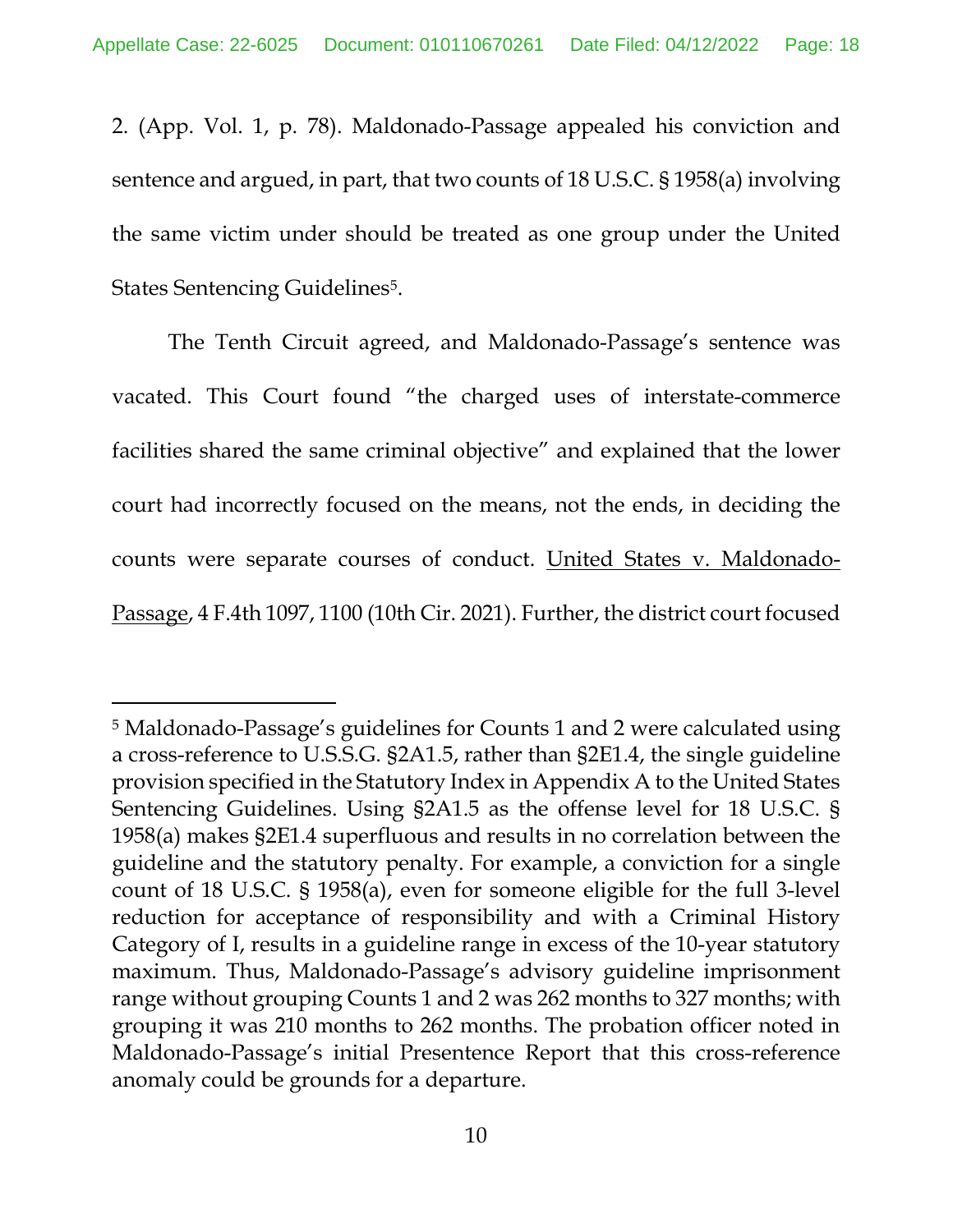<span id="page-18-1"></span>on whether the counts were part of the same course of conduct, as contemplated in the application notes of Section 3D1.2(b), rather than whether the counts shared a common criminal objective. Id. Nonetheless, the Tenth Circuit also found that the two counts *were* part of the same course of conduct under the factors in U.S.S.G. §1B1.3 cmt. n.5(B)(ii)[6](#page-18-2). Maldonado-Passage's case was remanded to the district court for further proceedings.

<span id="page-18-0"></span>Maldonado-Passage filed a motion to reconsider the district court's order denying his pretrial motion to dismiss. (App. Vol. 2, p. 367). He argued consecutive sentences on Counts 1 and 2 would violate the Double Jeopardy Clause given the Tenth Circuit's analysis of the counts. Id. He pointed to *United States v. McCullough*—the same case cited by the district court in the order denying his motion to dismiss—for the proposition that if the course of conduct alleged in the two counts is prohibited, rather than the individual acts, there can only be one penalty. Given the appellate court's finding that the two murder-for-hire counts were part of the same course of conduct with the same criminal objective, Maldonado-Passage reasoned, the multiplicity issue should be reviewed. The district court denied the motion, holding it

<span id="page-18-2"></span> <sup>6</sup> The Tenth Circuit did not decide whether § 1B1.3(a)(2)'s "course of conduct" meaning transports to § 3D1.2(b).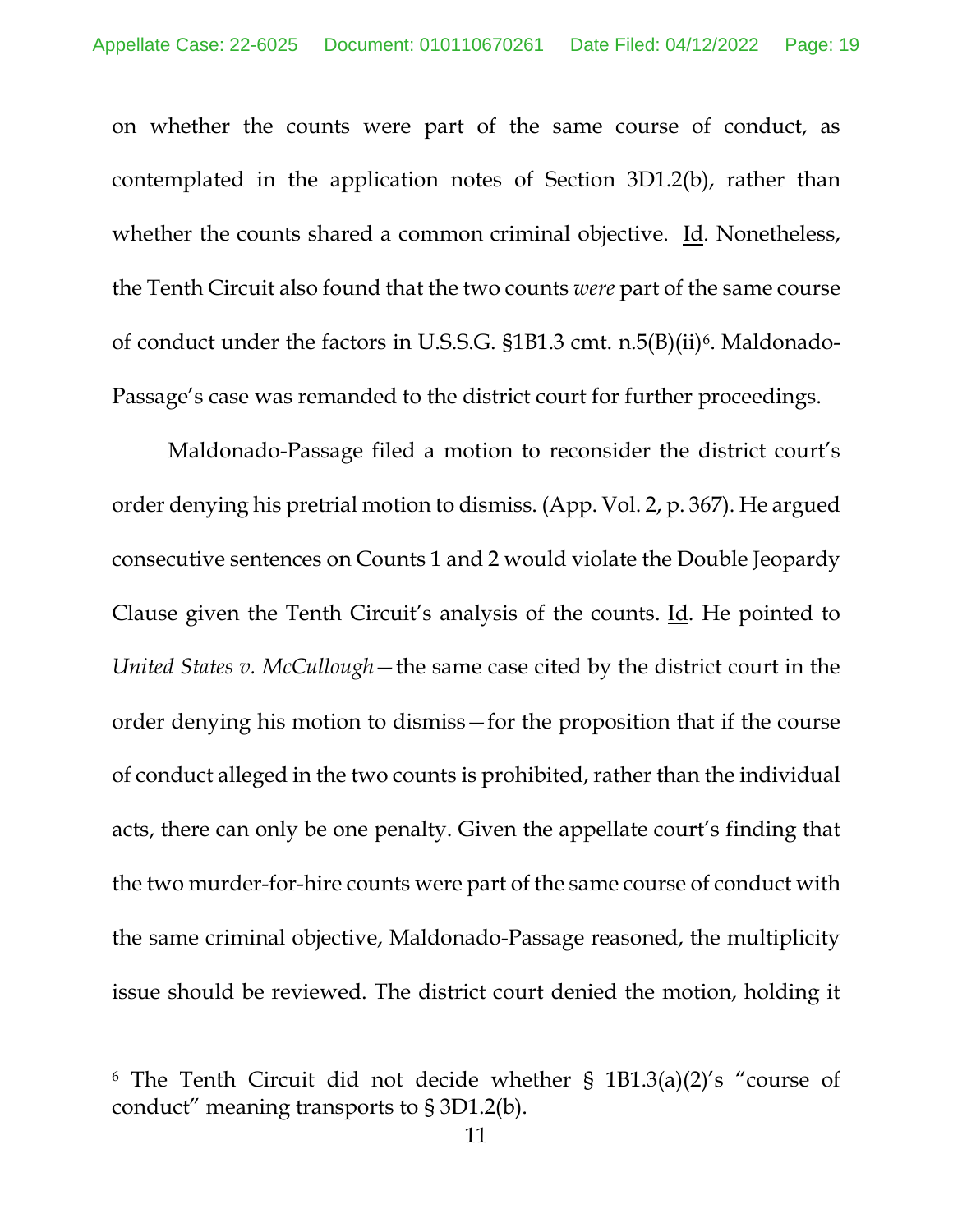was an improper challenge to Maldonado-Passage's conviction<sup>[7](#page-19-2)</sup> and noting the court had no misapprehension of the law regarding multiplicity. (App. Vol. 2, p. 385).

Maldonado-Passage filed a sentencing memorandum with attachments and argued, among other points, that Agent Bryant was excessively involved in creating the crimes with which Mr. Maldonado-Passage had been convicted, and that he showed significant government coercion to induce Mr. Maldonado-Passage to commit them. (App. Vol. 2, p. 96). The memorandum explained how the government participated in his crimes in a way designed solely to increase the severity of his criminal sentence. Id. Maldonado-Passage argued that he was entitled to either a departure or a variance from the advisory sentencing range because of these circumstances, and because of the discrepancy inherent in applying a crossreference from U.S.S.G. §2E1.4 to §2A1.5.

<span id="page-19-2"></span><span id="page-19-1"></span><span id="page-19-0"></span> <sup>7</sup> Maldonado-Passage argued in his motion for reconsideration that multiplicity is not fatal to an indictment and while a defendant may be convicted on two multiplicitous counts, the court must merge those convictions post-trial to avoid double jeopardy concerns. (App. Vol. 2, p. 367).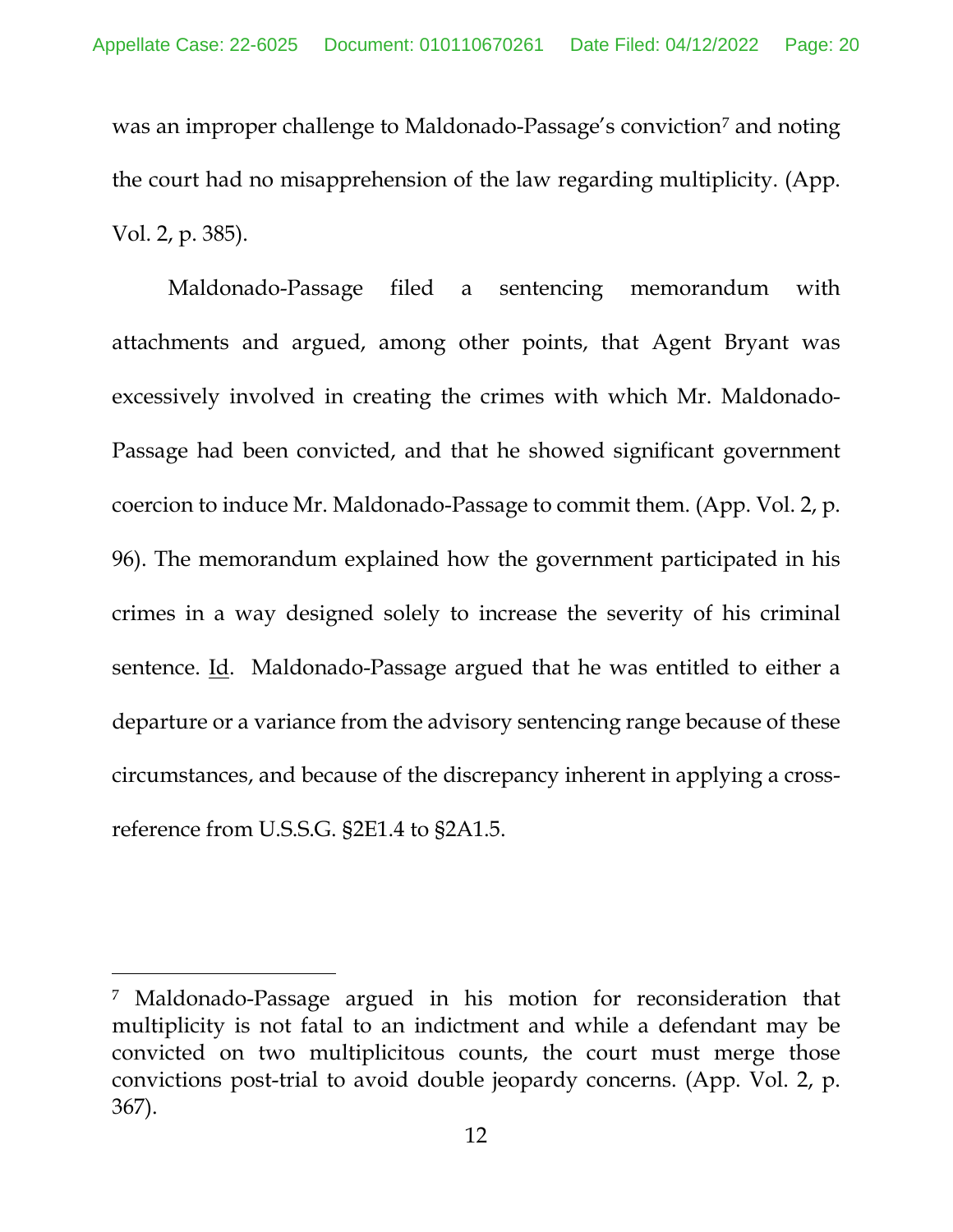Additionally, Maldonado-Passage admitted an exhibit at his sentencing with details regarding other defendants convicted of 18 U.S.C. § 1958(a). (App. Vol. 2, p. 402 (Attachment 2)). He argued that to avoid unwanted disparities among similarly situated defendants—many of who were granted a departure because of the cross-reference issue—he should receive a sentence significantly below the guideline range. (App. Vol. 2, p. 402). Without weighing the required sentencing factors, the district court resentenced Maldonado-Passage to consecutive terms. Maldonado-Passage is currently serving over 21 years, 17 of which are for the two counts of 18 U.S.C. § 1958(a).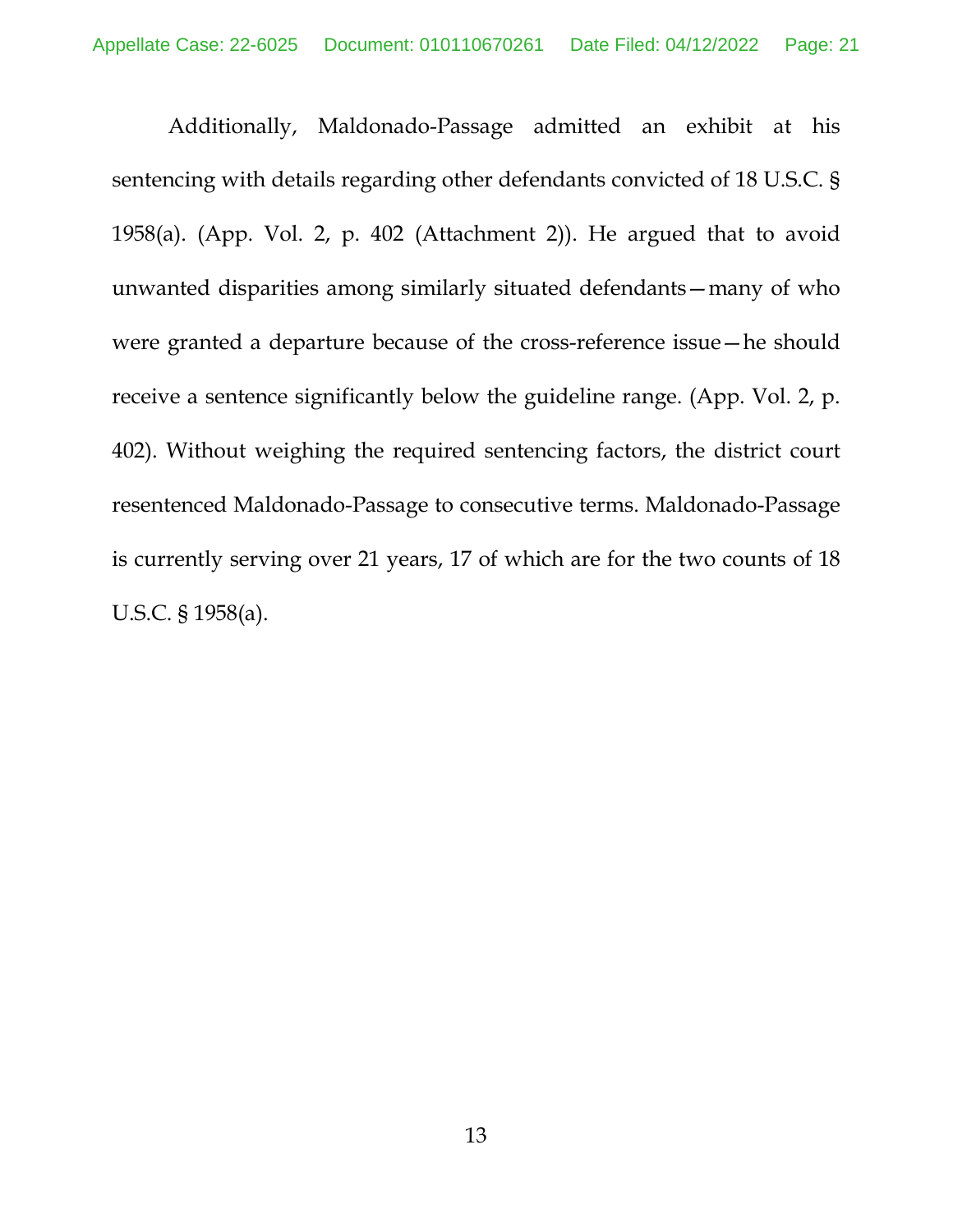## <span id="page-21-1"></span><span id="page-21-0"></span>**STANDARD OF REVIEW**

Claims of multiplicity are reviewed de novo. United States v. Benoit, 713 F.3d 1 (10th Cir. 2013).

<span id="page-21-2"></span>A defendant's sentence is reviewed "for reasonableness under an abuse-of-discretion standard," which applies whether the sentence falls inside or outside of the guideline range. United States v. Henson, 9 F.4th 1258, 1284 (10th Cir. 2021) (quoting Peugh v. United States, 569 U.S. 530, 537 (2013)). A reasonableness review "encompasses both the reasonableness of the length of the sentence, as well as the *method* by which the sentence was calculated." United States v. Kristl, 437 F.3d 1050, 1055 (10th Cir. 2006) (emphasis in original).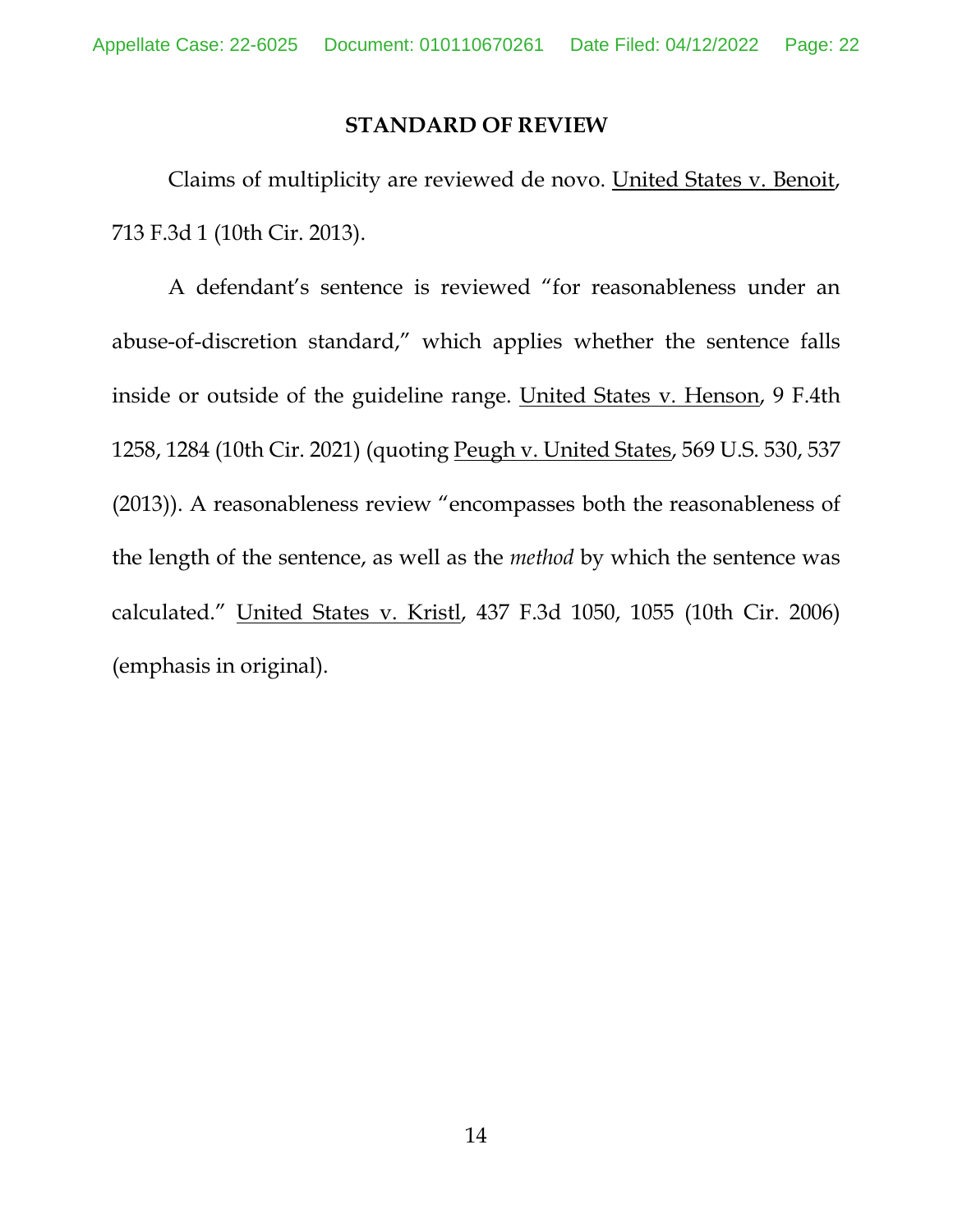### **SUMMARY OF THE ARGUMENT**

Two counts of 18 U.S.C. § 1958(a) that involve a single overarching plot to murder a single person who suffered no bodily injury are multiplicitous. Multiplicity refers to multiple counts of an indictment which cover the same criminal behavior. Though the government may submit multiplicitous counts to the jury, multiplicitous sentences violate the Double Jeopardy Clause.

Congress intended 18 U.S.C. § 1958(a) (known colloquially as the "murder-for-hire" statute) to criminalize a course of conduct rather than individual acts involved in a scheme to kill. The graduated punishment scheme in 18 U.S.C. § 1958(a)—which proscribes a maximum of 10 years' imprisonment for a violation that does not result in personal injury, a maximum of 20 years' imprisonment for a violation that does result in personal injury, and a maximum of death or life imprisonment if a murder is committed—conveys a clear indication of Congress' apparent belief that the greater the harm to the victim, the harsher the punishment should be for the offender. The appropriate unit of prosecution under 18 U.S.C. § 1958(a) is therefore each overarching plot to murder an individual. This is consistent with the victim-centric sentencing scheme formulated by Congress.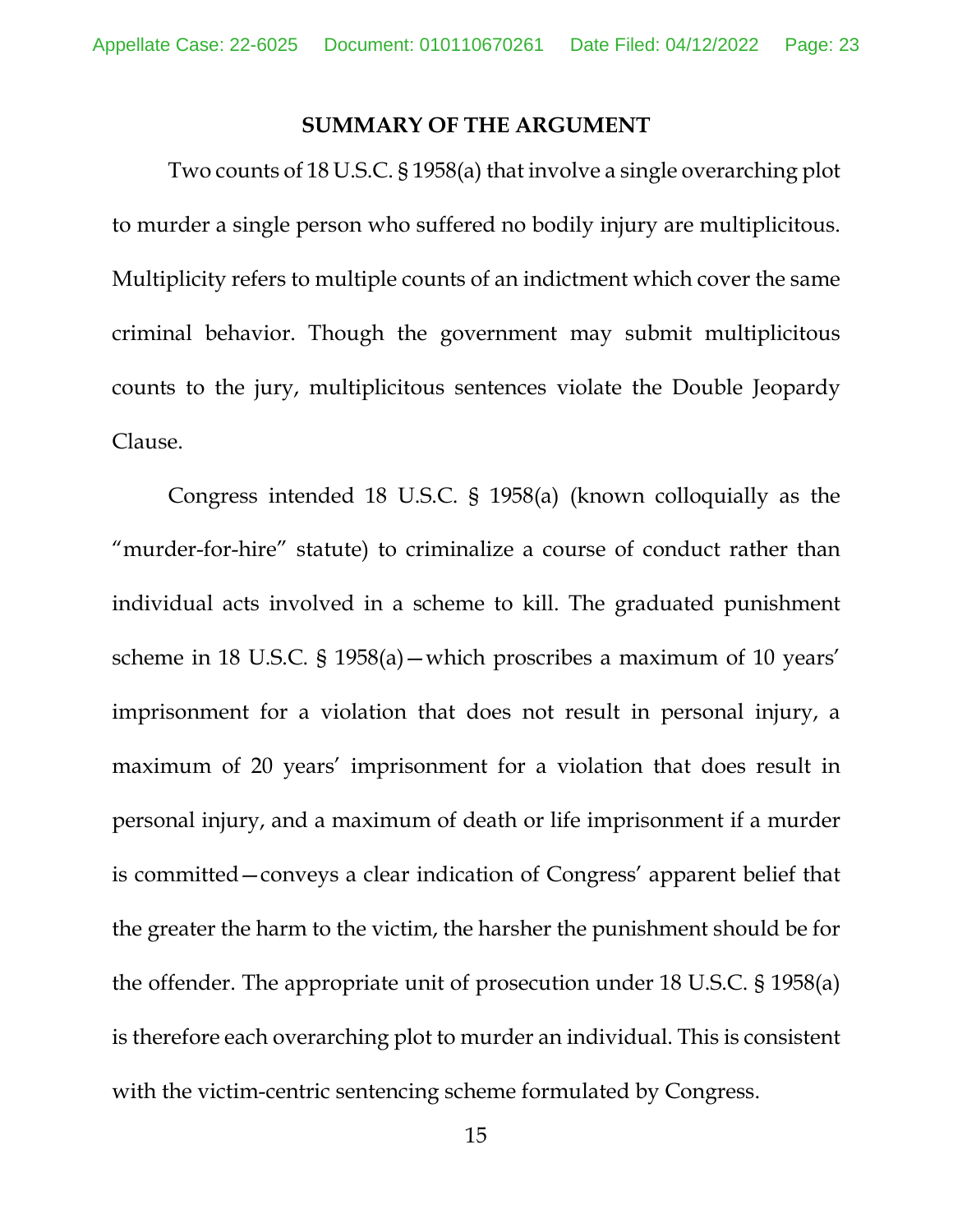Using another unit of prosecution, such as each use of an interstate communication device or each person employed to carry out a killing, creates an irrational result considering the statute's sentencing scheme. For example, by using multiple undercover agents who agree to facilitate the defendant's plot to kill and make multiple telephone calls in furtherance of the scheme, the government could create a situation wherein a defendant faces 50 years in prison, even if the victim is never harmed. If the same defendant engages with one undercover agent who makes one phone call and ultimately shoots the victim, he faces a maximum of 20 years.

Congress clearly fixed the punishment under 18 U.S.C. § 1958(a) by tying it to the harm imposed by the violation. But if congressional intent behind the unit of prosecution for the statute remains unclear, this Court should employ the rule of lenity, which provides that ambiguities in criminal laws should be resolved against imposition of a harsher punishment. Maldonado-Passage's two counts of 18 U.S.C. § 1958(a) should be merged into one, and he should be resentenced accordingly.

Ordering Maldonado-Passage to serve consecutive sentences on Counts 1 and 2 violates his constitutional right to due process. No reasonable defendant could have fair warning that a murder-for-hire plot that causes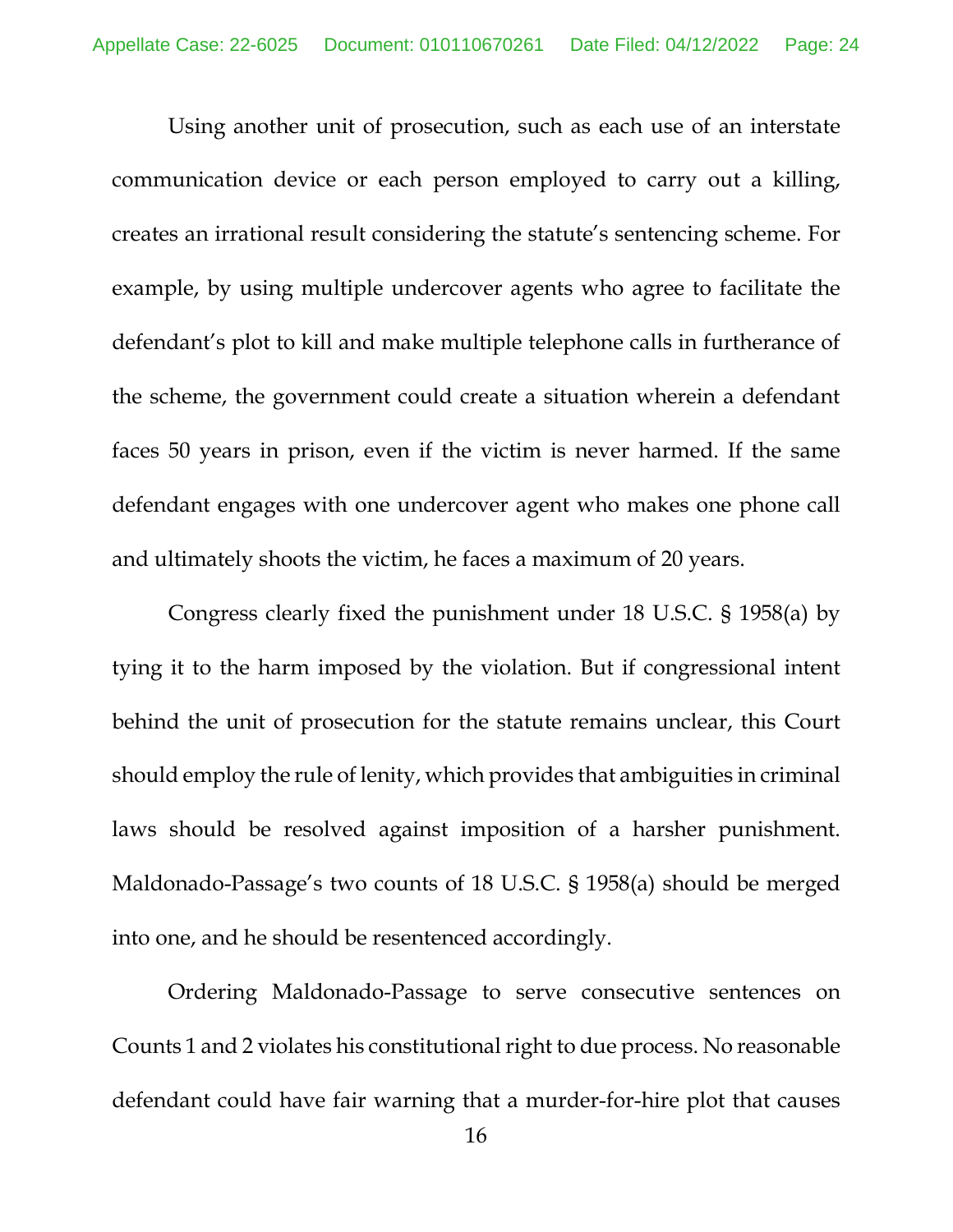no harm to the victim would result in a sentence 70% higher than over the 10-year maximum provided in 18 U.S.C. § 1958(a). The district court failed to consider sentencing factors in 18 U.S.C. § 3553(a), including the need to avoid unwarranted disparities among defendants with similar records who have been found guilty of similar conduct. Other defendants convicted of 18 U.S.C. § 1958(a)—most with criminal histories far more extensive than Maldonado-Passage, who has no criminal history whatsoever—received sentences significantly below the advisory guideline range, in part because the range is calculated using a cross-reference to U.S.S.G. §2A1.5, rather than §2E1.4. The district court's sentence was more than necessary to accomplish federal sentencing aims and is unreasonable.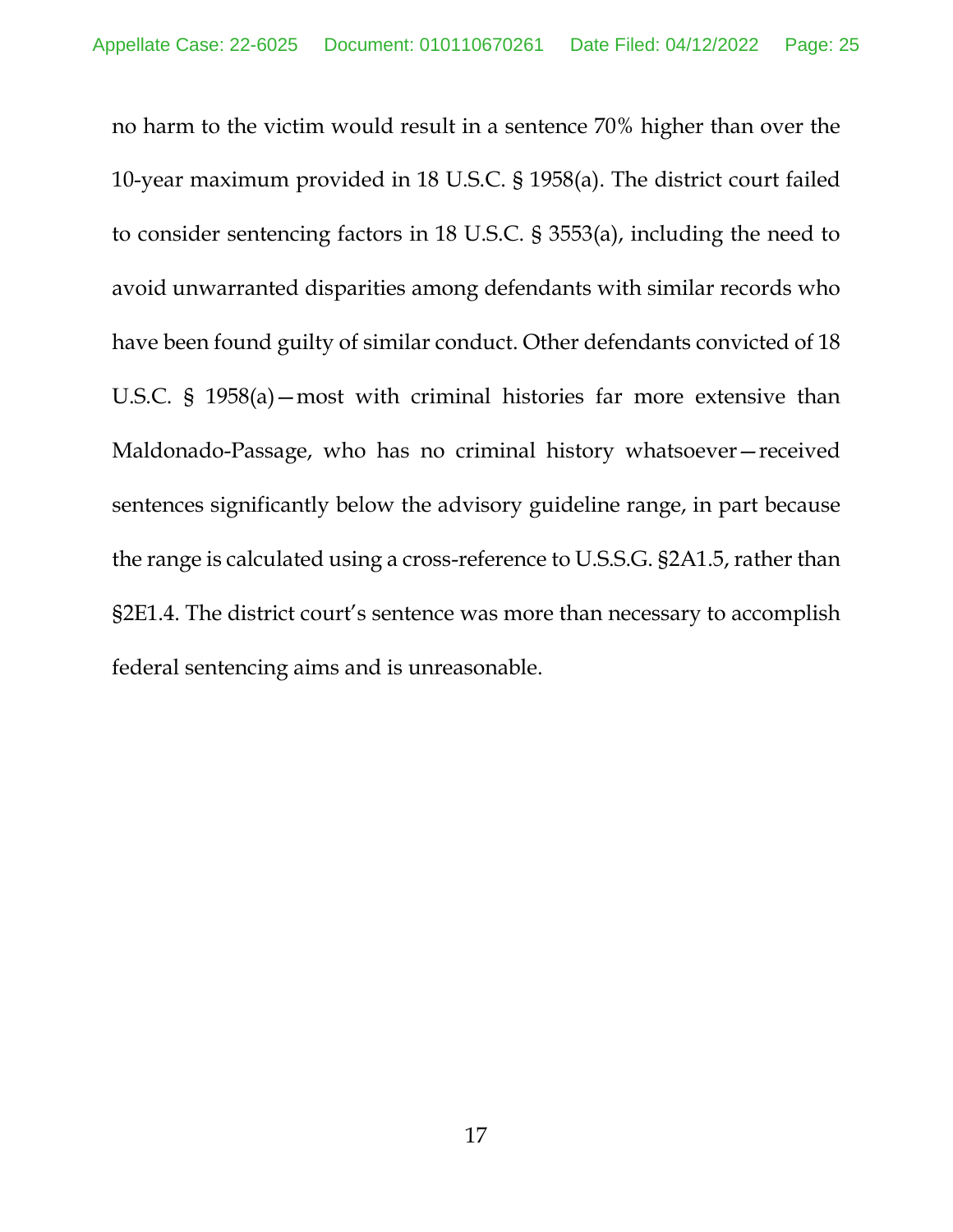### <span id="page-25-3"></span>**ARGUMENT AND CITATION OF AUTHORITY**

## **I. The district court erroneously sentenced Maldonado-Passage to consecutive terms on two multiplicitous counts of 18 U.S.C. § 1958(a).**

The Double Jeopardy Clause states that no person shall "be subject for the same offence to be twice put in jeopardy." U.S. Const. amend. V. It provides three constitutional protections: "It protects against a second prosecution for the same offense after acquittal. It protects against a second prosecution for the same offense after conviction. And it protects against multiple punishments for the same offense." North Carolina v. Pearce, 395 U.S. 711, 717 (1969), overruled on other grounds by Alabama v. Smith, 490 U.S. 794, (1989) (footnotes omitted).

<span id="page-25-2"></span><span id="page-25-1"></span><span id="page-25-0"></span>A prosecution is multiplicitous when a defendant is punished twice for what is essentially a single crime. With double punishment as the test, multiplicity is not fatal to an indictment. Indeed, "[t]he government may submit multiplicitous charges to the jury." United States v. Nickl, 427 F.3d 1286, 1301 (10th Cir. 2005). But multiplicitous sentences violate the Double Jeopardy Clause, so "if a defendant is convicted of both charges, the district court must vacate one of the convictions." Id. In the alternative, a court may merge multiplicitous convictions into one count for sentencing purposes. *See*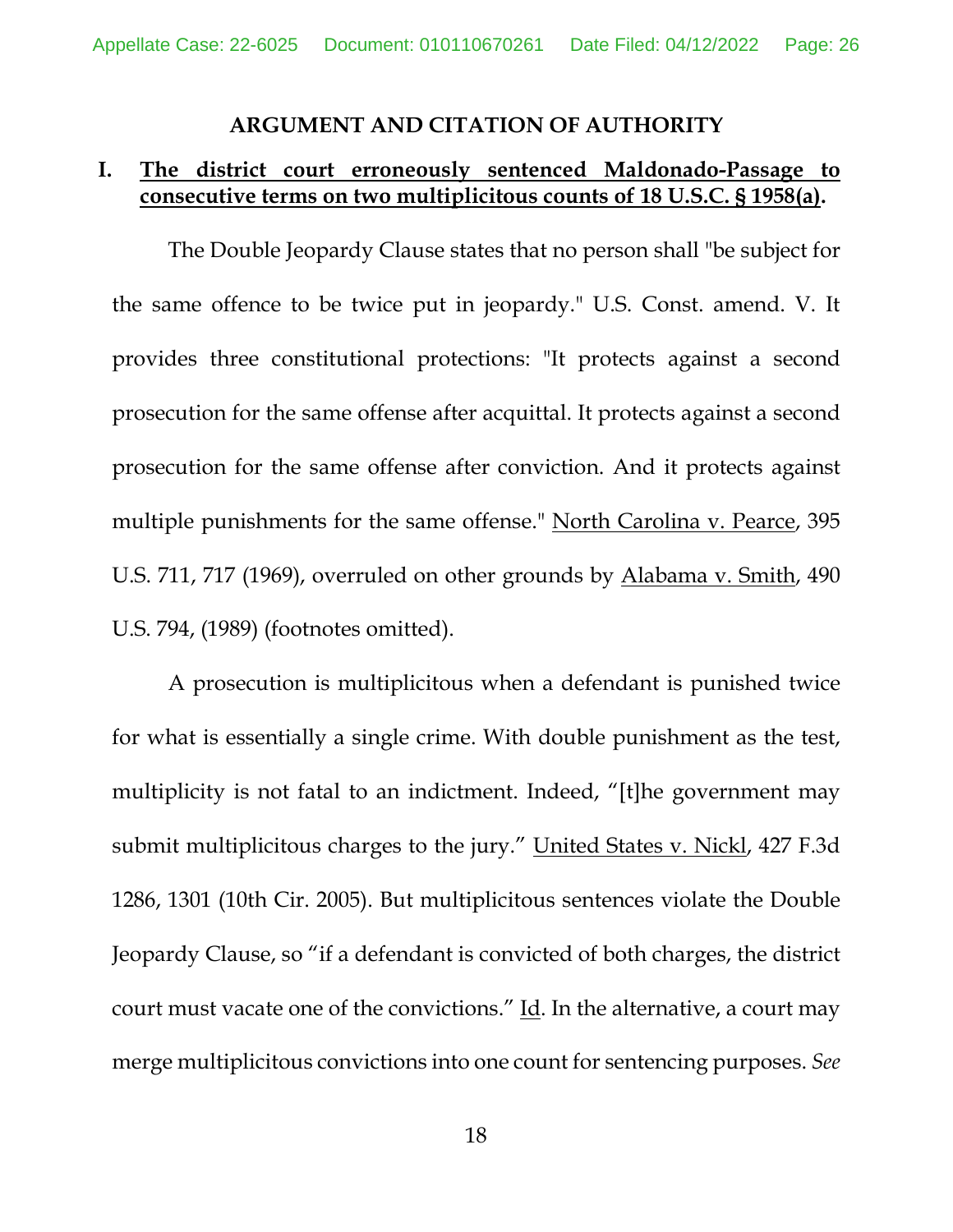<span id="page-26-4"></span>United States v. Danforth, 471 F.Supp.3d 1079, 1082 (D. Idaho 2020) (granting the defense's motion to merge counts of 18 U.S.C. § 1958(a)); *See also* United States v. Gordon, 875 F.3d 26, 38 (1st Cir. 2017).

<span id="page-26-3"></span>When an indictment includes multiple counts charging a violation of the same statutory provision and a claim of multiplicity is raised, an inquiring court must determine whether the facts underlying each count can be treated as a distinct unit of prosecution. A unit of prosecution is "the minimum amount of activity a defendant must undertake, what he must do, to commit each new and independent violation of a criminal statute." United States v. Elliott, 937 F.3d 1310 (10th Cir. 2019) quoting United States v. Rent*z*, 777 F.3d 1105, 1109 (10th Cir. 2015) (en banc). The multiplicity analysis turns on the total punishment authorized by the legislature. Illinois v. Vitale, 447 U.S. 410, 415 (1980); Jones v. Thomas, 491 U.S. 376, 381 (1989). The critical inquiry is whether Congress intended to punish each statutory violation separately. Jeffers v. United States, 432 U.S. 137, 155 (1977).

<span id="page-26-2"></span><span id="page-26-1"></span><span id="page-26-0"></span>In ascertaining congressional intent, courts employ the traditional tools of statutory construction, including a consideration of the language, structure, purpose, and history of the statute. With the analytical starting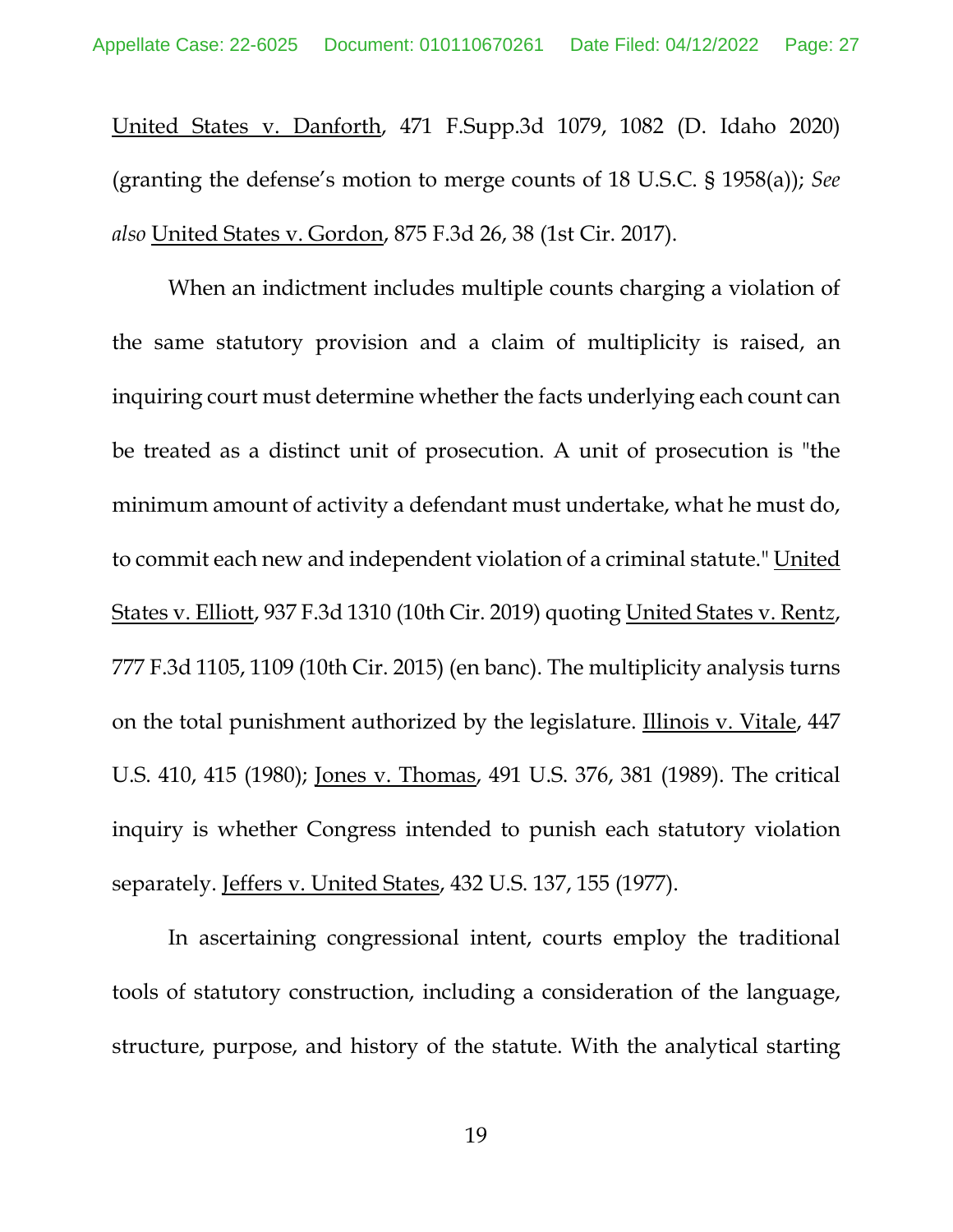point being the language, Section 1958(a) of Title 18, United States Code, in

pertinent part, provides:

(a) Whoever travels in or causes another (including the intended victim) to travel in interstate or foreign commerce, or uses or causes another (including the intended victim) to use the mail or any facility of interstate or foreign commerce, with intent that a murder be committed in violation of the laws of any State or the United States as consideration for the receipt of, or as consideration for a promise or agreement to pay, anything of pecuniary value, or who conspires to do so, shall be fined under this title or imprisoned for not more than ten years, or both; and if personal injury results, shall be fined under this title or imprisoned for not more than twenty years, or both; and if death results, shall be punished by death or life imprisonment, or shall be fined not more than \$250,000, or both.

<span id="page-27-0"></span>Statutory interpretation begins "with the assumption that the ordinary meaning of the statutory language accurately expresses the legislative purpose." United States v. Eves, 932 F.2d 856 (10th Cir. 1991). In their ordinary and natural meaning, the words of 18 U.S.C. § 1958(a) describe a plot to kill an individual person. The statute references "the intended victim" and the intent that "a murder" be committed. The core example of conduct the statute was designed to reach is a scheme to murder a single victim, who may suffer a single death.

The statute lays out three elements of the crime: (1) the use of the mail or interstate or foreign commerce facilities (2) accompanied by an intent that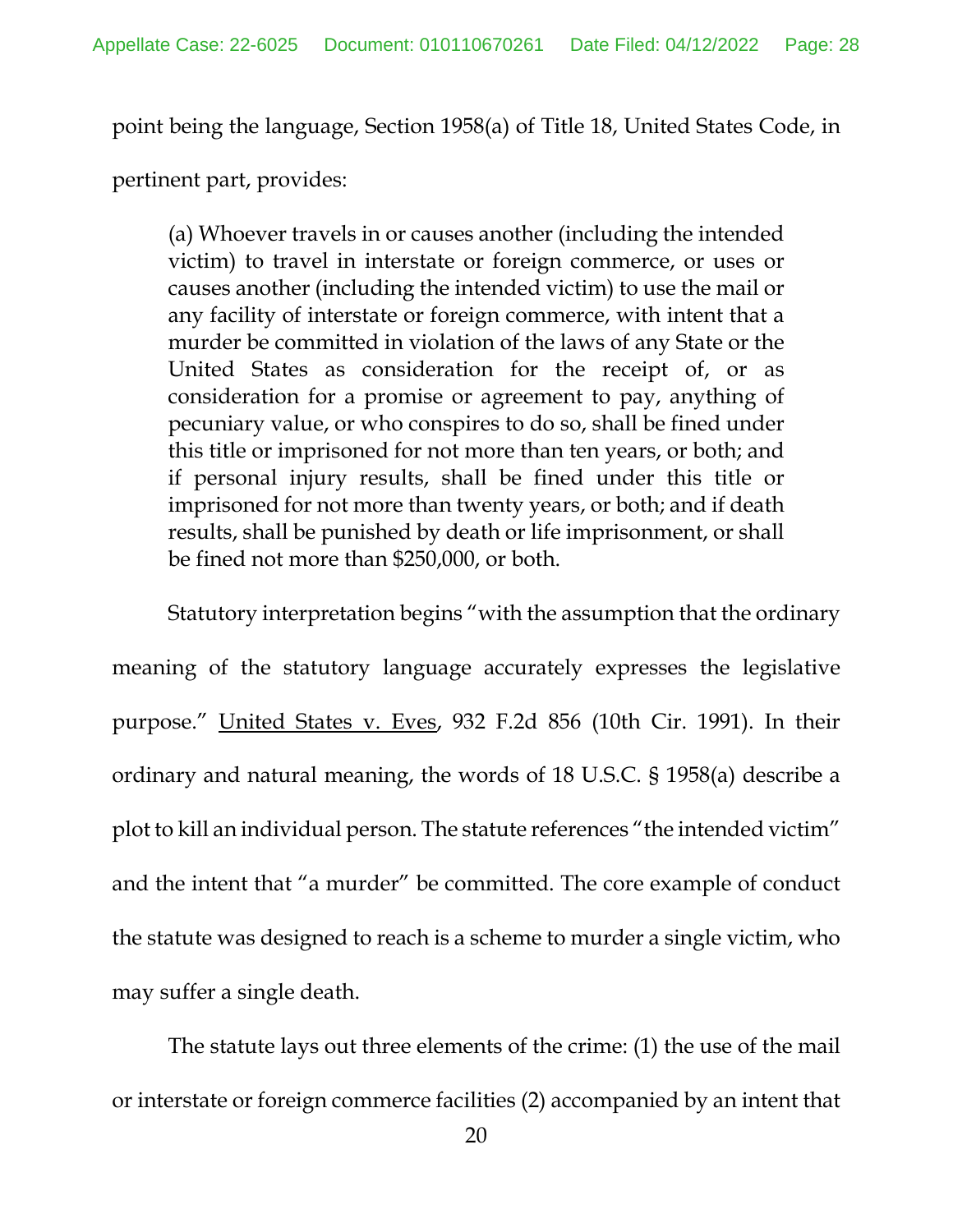<span id="page-28-1"></span>a murder be committed (3) as consideration for the receipt of or promise to pay anything of pecuniary value. *See* United States v. Ritter, 989 F.2d 313, 321 (9th Cir. 1993). It focuses on the plan to kill and its consequences: the more successful the plan is in execution, the greater the penalty imposed. This graduated punishment scheme "conveys a clear indication of Congress' apparent belief that the greater the harm to the victim, the harsher the punishment should be for the offender." Gordon, 875 F.3d at 33.

<span id="page-28-0"></span>Other circuits have concluded the unit of prosecution for 18 U.S.C. 1958(a) is an overarching scheme to murder an individual. In *United States v. Gordon*, 875 F.3d 26, 38 (1st Cir. 2017), the First Circuit vacated the defendant's consecutive murder-for-hire sentences and remanded the case back to the district court. The district court was instructed to merge the defendant's multiple counts of 18 U.S.C. §1958(a) and resentence using a plot-centric unit of prosecution. Gordon, 875 F.3d at 38.

Gordon, already in jail and facing criminal charges for soliciting a hitman to kill his wife, decided to deal with his situation by hiring a hitman to kill two of the key witnesses in his forthcoming trial. Id. at 28. He solicited the help of a fellow inmate, who connected him to a second individual who would carry out the killings. Id. This individual was an undercover agent,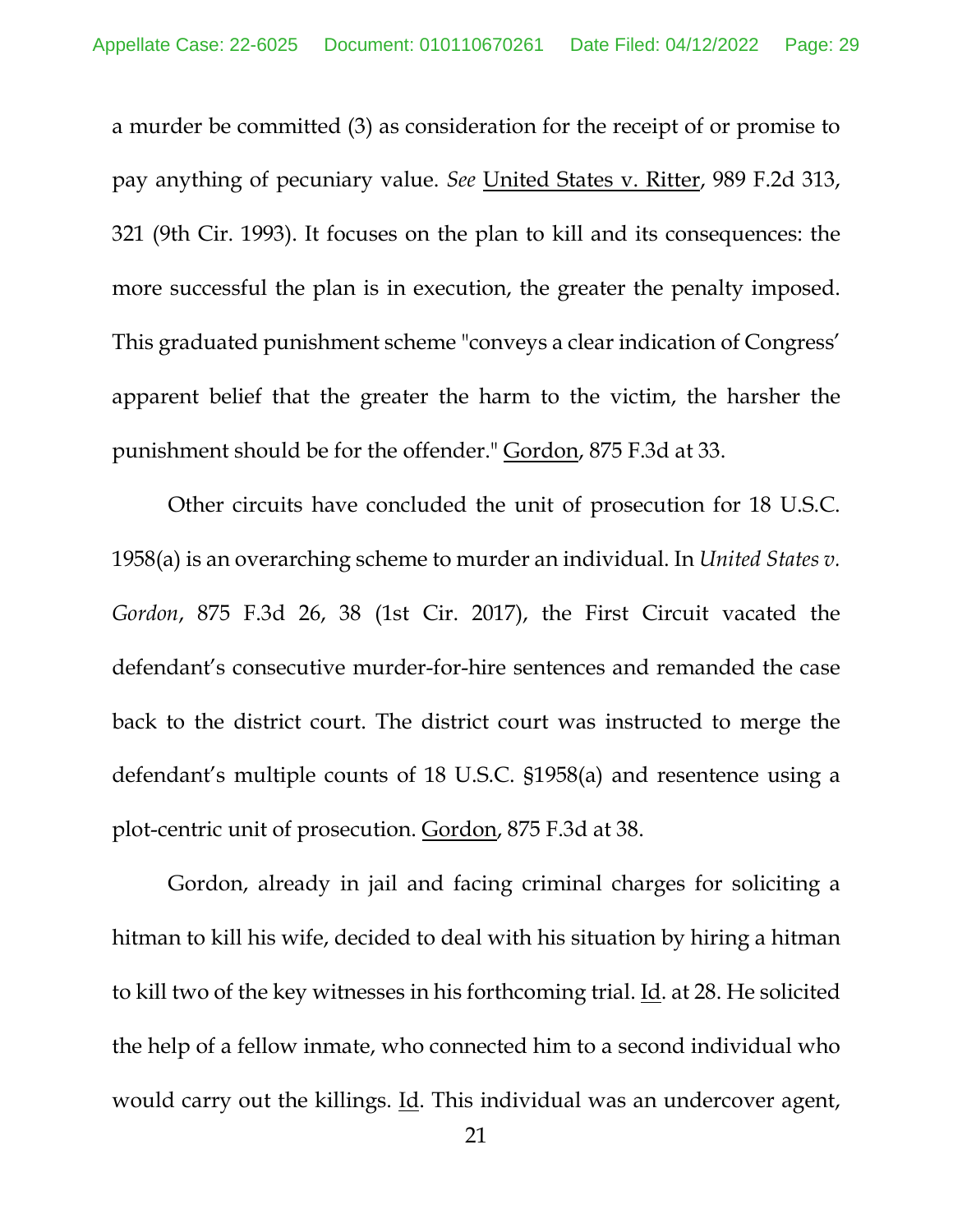however, coordinated by law enforcement to gather evidence of Gordon's scheme. Id. at 29. Gordon and the undercover agent, often through intermediaries, communicated by mail and telephone to plan the murders. Id. There were multiple interstate facilities used and multiple people engaged in Gordon's plot to kill.

The government charged Gordon with five counts of section 1958(a), one for each time an instrument of interstate commerce was employed in furtherance of his plan.  $\underline{Id}$ . at 29. Notably, Gordon conceded that the government could have charged him twice—because his plan involved killing two people—and that would not violate the Double Jeopardy Clause. Id. at 38 n.3. But because the government opted to charge both attempted murders in each of the five counts, the First Circuit found the indictment multiplicitous. Id. at 37.

Adopting a unit of prosecution that allows the government to easily manipulate the number of chargeable counts is problematic, the First Circuit noted. Id. at 38 n.6. If the unit of prosecution is anything other than an overarching plot to kill, the government can introduce an undercover agent to pose as a hitman as part of a federal investigation—as they did in *Gordon* and as they did with Maldonado-Passage—and direct their operative to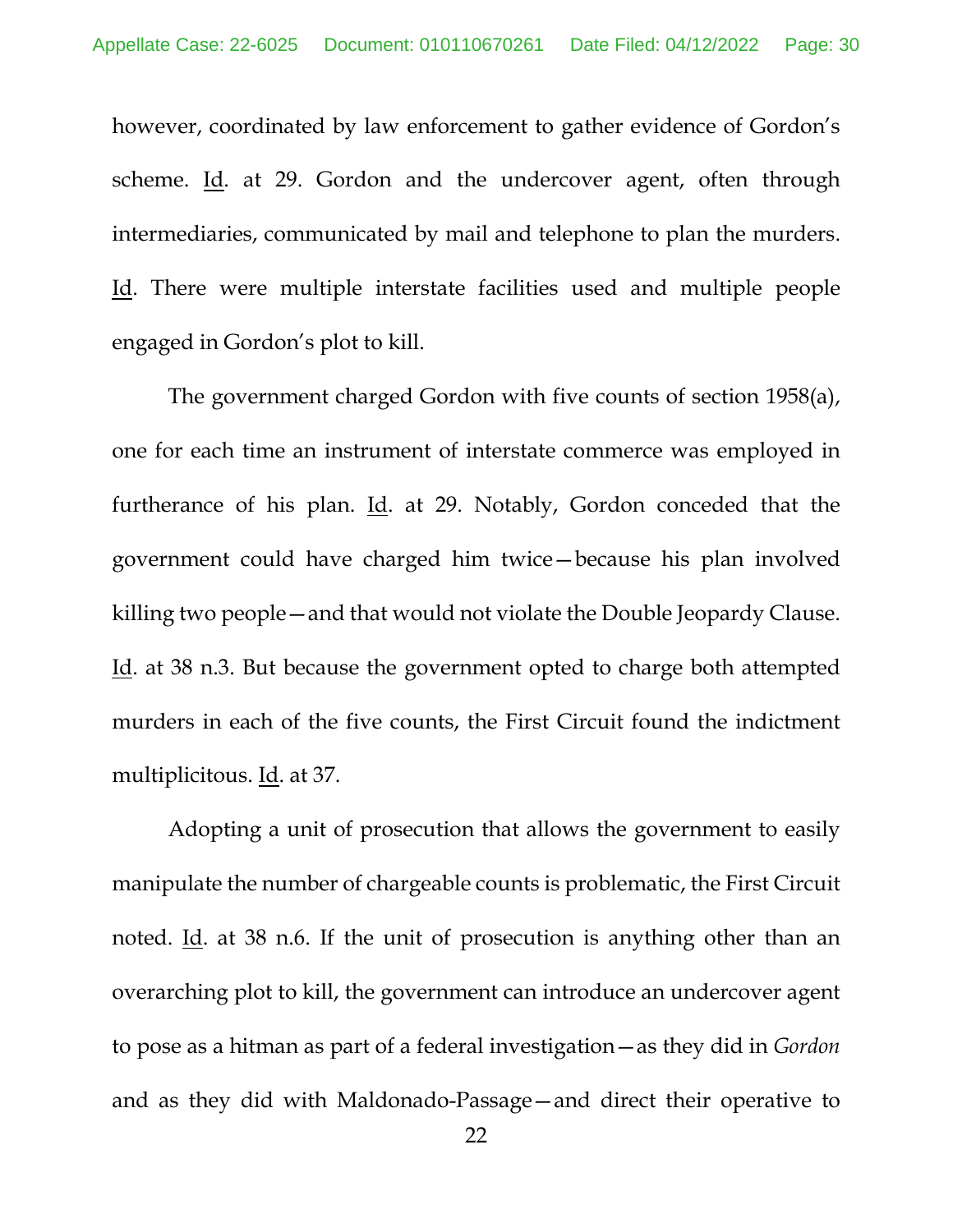make multiple calls and take as many interstate trips as possible. Without knowledge or awareness of those calls and excursions<sup>[8](#page-30-3)</sup>, despite not initiating the involvement with the undercover agent, the defendant could be charged with dozens of counts of 18 U.S.C. § 1958(a). This is contrary to reason, rationality, and common sense, and gives the government limitless power to manipulate sentences.

Here, Maldonado-Passage was charged in two counts with one overarching plan to murder one individual. His alleged intent was the same for both counts: to kill Baskin. (App. Vol. 1, p. 43). His alleged motive was the same for both counts: a 2013 money judgment. (App. Vol. 1, p. 87). The counts occurred during overlapping time periods: between 2016 and 2018. (App. Vol. 1, p. 43).

<span id="page-30-1"></span>The Tenth Circuit found the conduct alleged in Counts 1 and 2 to be "similar, regular, and almost contemporaneous." Maldonado-Passage, 4

<span id="page-30-3"></span><span id="page-30-2"></span><span id="page-30-0"></span> <sup>8</sup> The government is not required to prove that a defendant intended or knew that the facility of interstate commerce would be used or that interstate travel would occur. United States v. Edelman, 873 F.2d 791, 794-95 (5th Cir. 1989). It is sufficient under the statute that a defendant cause another to use such a facility with the intent that a murder be committed, and this use of facility can occur without the defendant's knowledge. *See* United States v. Winter, 33 F.3d 720, 721 (6th Cir. 1994).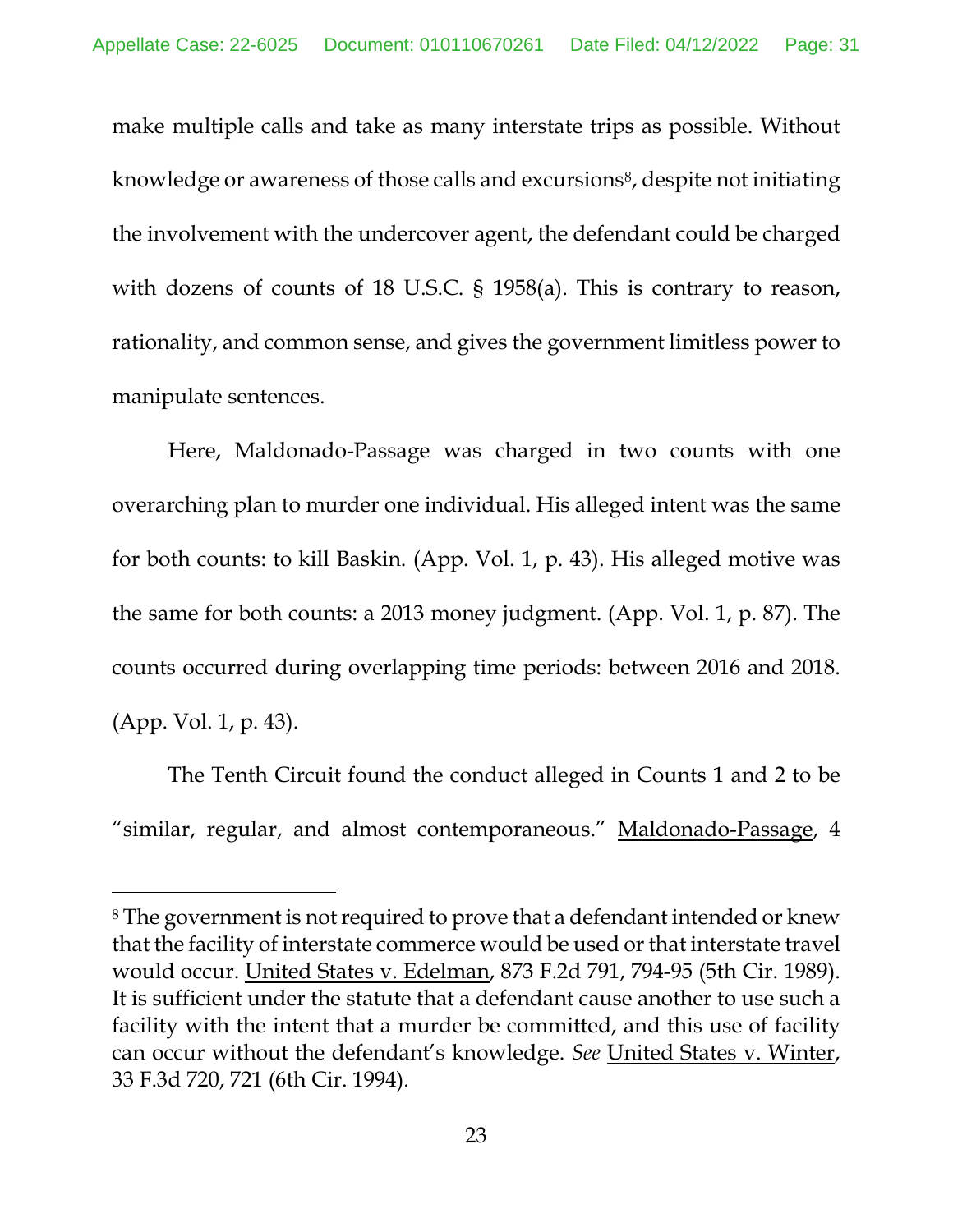F.4th at 1100. The only argument that the counts constitute distinct plots stems from the government's introduction of an undercover agent into the plan. At trial, federal agents testified that inviting another person to facilitate Maldonado-Passage's scheme was their decision. Government strategy alone should not double Maldonado-Passage's sentencing exposure.

<span id="page-31-1"></span>In reaching the conclusion that the correct unit of prosecution is plotcentric, the *Gordon* court echoed another published circuit court decision. The Sixth Circuit held in *United States v. Wynn*, 987 F.2d 354, 359 (6th Cir. 1993) that the appropriate unit of prosecution under section 1958(a) is each plot to murder a single victim[9](#page-31-3). In *Wynn*, the government argued that each telephone call made by the defendant in support of his scheme "was a separate offense." Id. at 358-59. The court rejected this argument, explaining that "separate phone calls which relate to one plan to murder one individual constitute only one violation of 18 U.S.C. § 1958." Id. at 359.

Specifically, the Sixth Circuit noted that grouping counts under the United States Sentencing Guidelines involves a similar analysis as does

<span id="page-31-3"></span><span id="page-31-2"></span><span id="page-31-0"></span> <sup>9</sup> There is an unpublished Sixth Circuit opinion that takes a different view. *See* United States v. Ng, 26 Fed.Appx. 452 (6th Cir. 2001) (per curiam). That opinion, however, is bereft of precedential value. *See* 6th Cir. R. 32.1(b).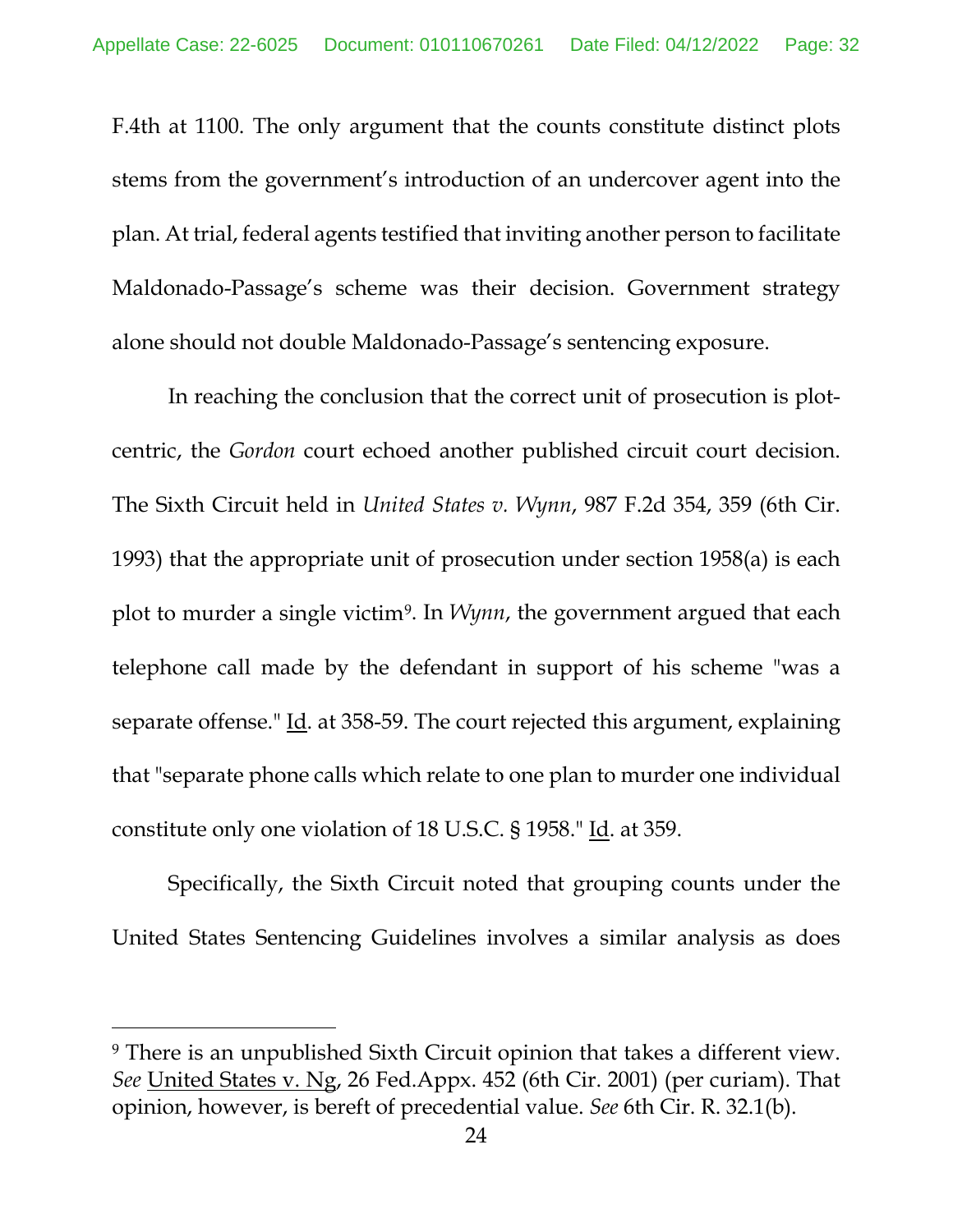determining the unit of prosecution. Id. Just as "separate phone calls which are violations of 18 U.S.C. § 1958 must be grouped together under the sentencing guidelines if they are connected with the murder of one individual," the court said, "separate phone calls which relate to one plan to murder one individual constitute only one violation of 18 U.S.C. § 1958." Id. (citing United States v. Wilson, 920 F.2d 1290, 1294 (6th Cir. 1990)).

<span id="page-32-0"></span>Statutory history and legislative context furnish additional insight into congressional purpose behind 18 U.S.C. § 1958. The genesis of the statute occurred in 1961 under the Interstate Travel in Aid of Racketeering Act ("Travel Act"). 18 U.S.C. § 1952 (Supp. III 1958). With the Travel Act, Congress aimed to curb organized crime and racketeering at a time when murder prosecutions were the almost exclusive responsibilities of state and local authorities. *See* Craig M. Bradley, Racketeering and the Federalization of Crime, 22 AM. CRIM. L. Rev. 213, 242-43 (1984).

<span id="page-32-1"></span>Congress added 18 U.S.C. § 1958(a) to the Travel Act in 1984 as part of the Comprehensive Crime Control Act. S.REP. No. 98-225, at 304-05 (1983), reprinted in 1984 U.S.C.C.A.N. 3182, 3483-84. A 1983 Senate Judiciary Committee report describes the offense punishable under 18 U.S.C. § 1958(a) as "the travel in interstate or foreign commerce or the use of the facilities of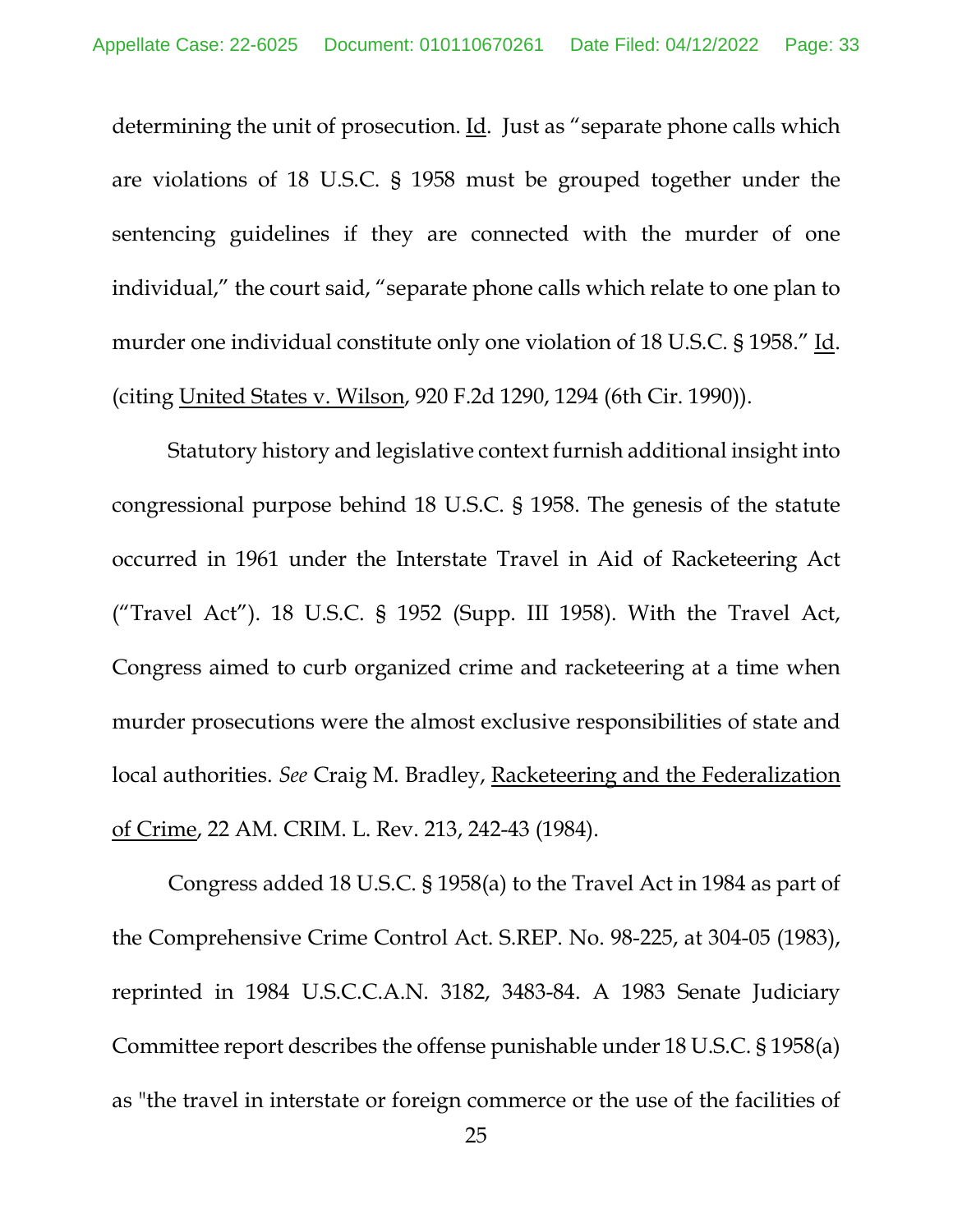interstate or foreign commerce or of the mails, as consideration for the receipt of anything of pecuniary value, with the intent that a murder be committed." Id. The report explains that "[t]he gist of the offense is the travel in interstate commerce or the use of the facilities of interstate commerce or of the mails with the requisite intent and the offense is complete whether or not the murder is carried out or even attempted." Id. at 3485. The crime is an overarching plot to murder a single person in exchange for something of value. Travel and facilities of interstate commerce, which create federal jurisdiction, are means and ways to further the plot. Similarly, hitmen are also means and ways.

<span id="page-33-0"></span>Congress also added a companion crime to section 1958 in the Comprehensive Crime Control Act: violent crimes in aid of racketeering, 18 U.S.C. § 1959. Section 1959 criminalizes contract murders and other crimes of violence by organized crime figures and shares common definitions with section 1958. Section 1959, like section 1958, focuses on the impact on the victim for determining the maximum penalty. Both provisions were added as part of a congressional effort to "proscribe[ ] murder and other violent crimes committed for money or other valuable consideration or as an integral aspect of membership in an enterprise engaged in racketeering." S.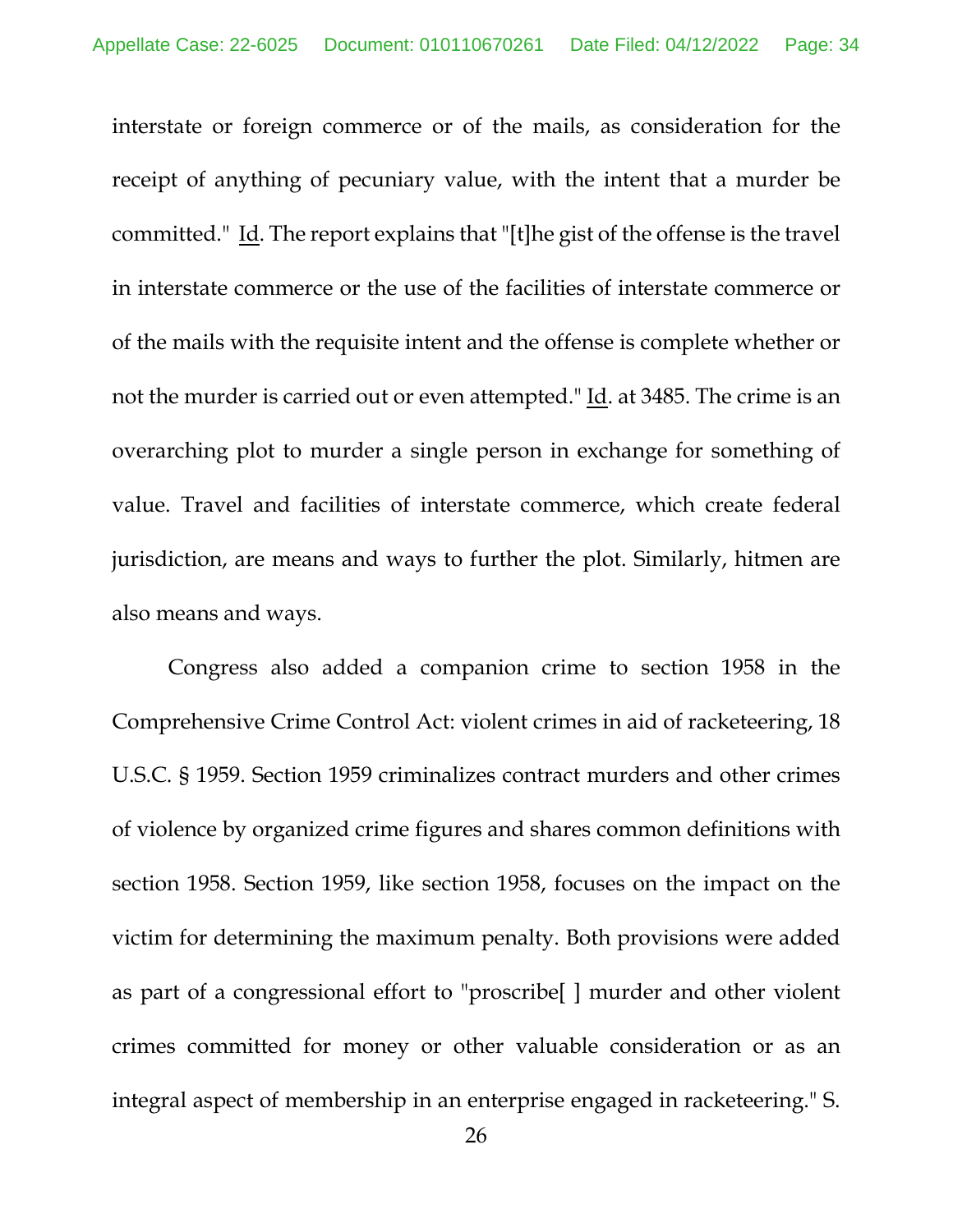Rep. No. 98-225, at 304. The unit of prosecution intended by Congress in both statutes, as evidenced by their penalty provisions, is the underlying real crime, not the way it was executed. A single plot may have many means and ways of execution, but a person can only be murdered once.

Using a different unit of prosecution—such as the number of interstate facilities used in furtherance of the scheme, the number of times an individual traveled in furtherance of the scheme, or the number of hitmen employed by the defendant—would frustrate this congressional aim. For example, it would expose a person who used multiple interstate commerce facilities and multiple hitmen in furtherance of a failed plot that caused no injury to anyone to a much longer maximum sentence than a person who, because of one telephone call, caused severe bodily injury to multiple people. This is an irrational result given the purpose of the statute's sentencing scheme, but exactly what the government will advance in their argument.

Other principles of federal sentencing mitigate against government manipulation of charges to create longer sentences. The United States Sentencing Guidelines attempt to prevent "the possibility that an arbitrary casting of a single transaction into several counts will produce a longer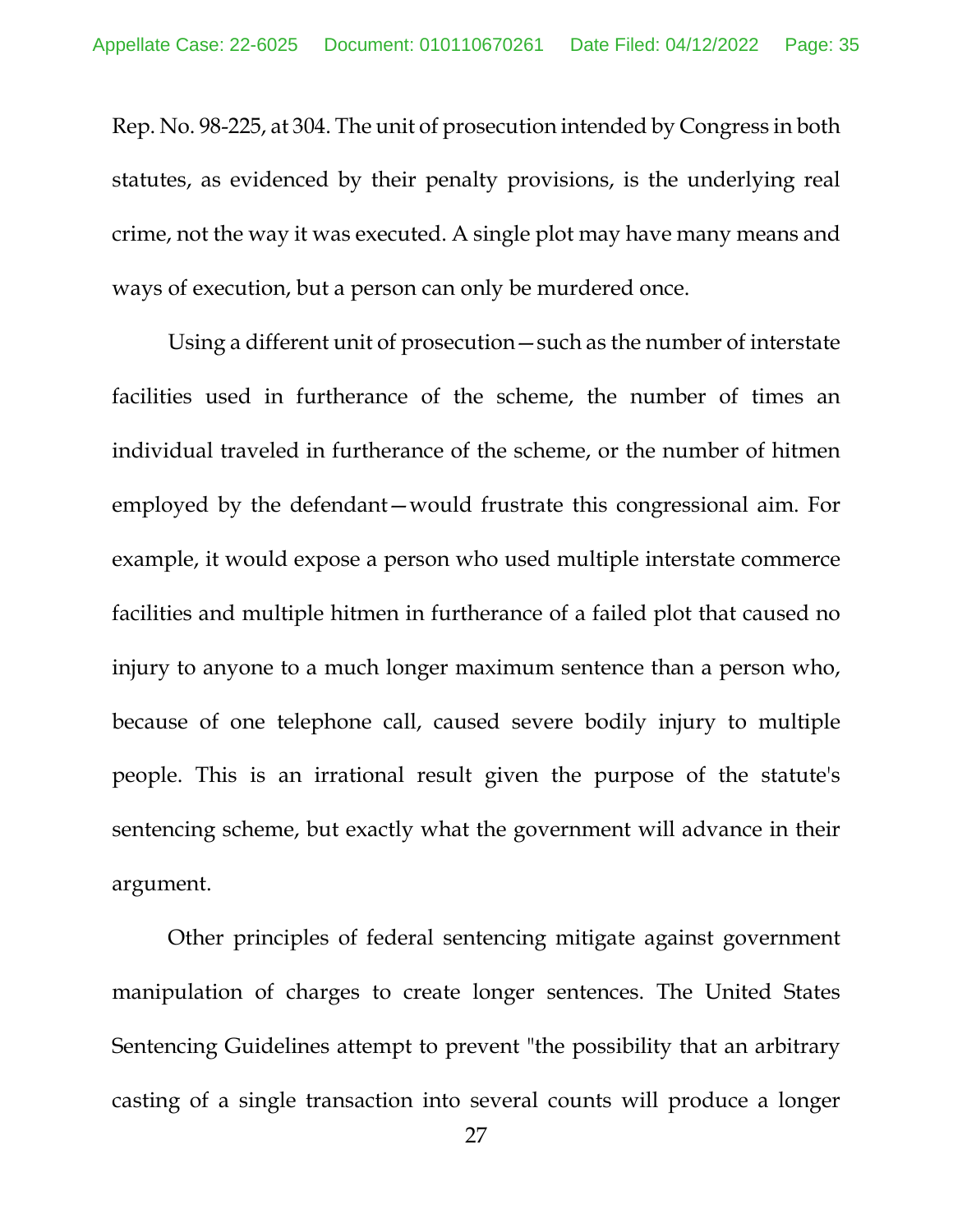sentence." U.S. SENTENCING GUIDELINES MANUAL ch. 1, pt. A.4 (2018). Also, the grouping rules have "[a]n important objective . . . to limit the significance of the prosecutor's charging decision to prevent multiple punishment where there is one victim and two or more acts in furtherance of a common criminal objective." Wilson, 920 F.2d at 1294.

<span id="page-35-1"></span><span id="page-35-0"></span>There is no rule that the exclusive remedy for multiplicitous counts is election between them. *See* Ball v. United States, 470 U.S. 856, 864 (1985). Requiring election before trial is one option, but not the only one. The remedy Maldonado-Passage seeks on appeal is a remand so that the trial court can merge Counts 1 and 2 and resentence him on the one remaining count. Because Maldonado-Passage has been punished twice for what is a single crime, his sentence violates double jeopardy, and he must be resentenced accordingly.

# **II. In the alternative, the congressional intent behind 18 U.S.C. § 1958 is ambiguous, and therefore, the rule of lenity applies.**

Determining the unit of prosecution is a matter of statutory interpretation. *See* United States v. Rentz at 1109 n.4. But when a disputed statute employs vague language that reasonable readers can interpret in different ways, judges must turn elsewhere to arrive at a rule of decision. If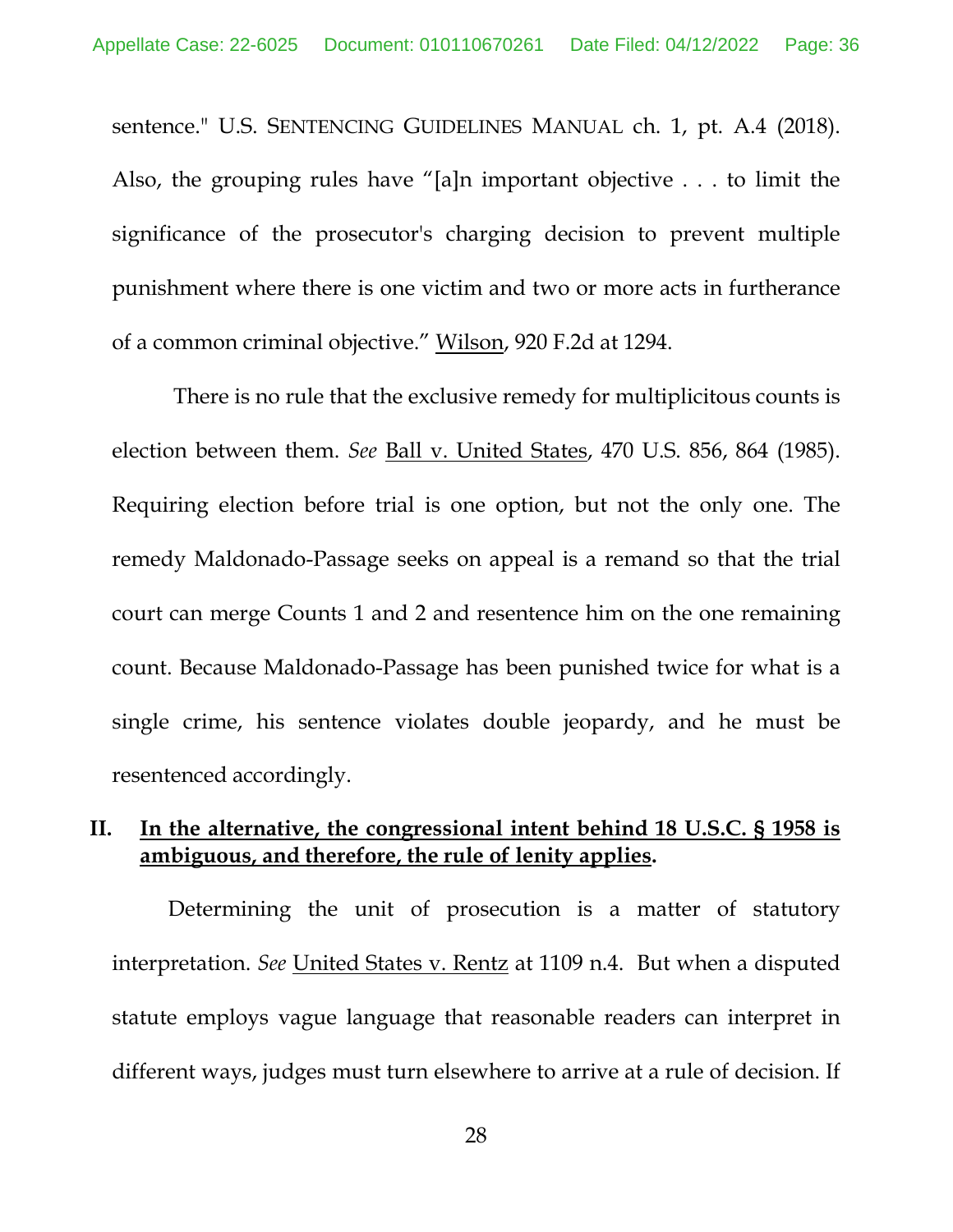this Court is left with ambiguity or uncertainty concerning 18 U.S.C. § 1958(a), it should employ the rule of lenity. Muscarello v. United States, 524 U.S. 125, 139 (1998) (quotation omitted); United States v. Elliott, 937 F.3d 1310 (10th Cir. 2019); Wooden v. United States, 595 U.S. \_\_ at 29 (2022) (Gorsuch, J., concurring in judgment) (noting that where the traditional tools of statutory interpretation yield no clear answer, the judge's next step is to lenity).

The rule of lenity requires a court to resolve statutory ambiguity in favor of a criminal defendant, or to strictly construe the statute against the government. It is "a means for upholding the Constitution's commitments to due process and the separation of powers." Wooden at p. 29 (Gorsuch, J. concurring in judgment). Lenity preserves the constitutional right of fair warning. The rule ensures we do not have to guess as to the breadth and meaning of a penal statute, the application of which could seriously impact our life or liberty. *See* Id. It also limits the scope of statutory language in penal statutes. The legislature and not the courts ought to establish the contours of a crime and its punishment. *See* Id. (quoting United States v. Wiltberger, 5 Wheat. 76, 95 (1820)).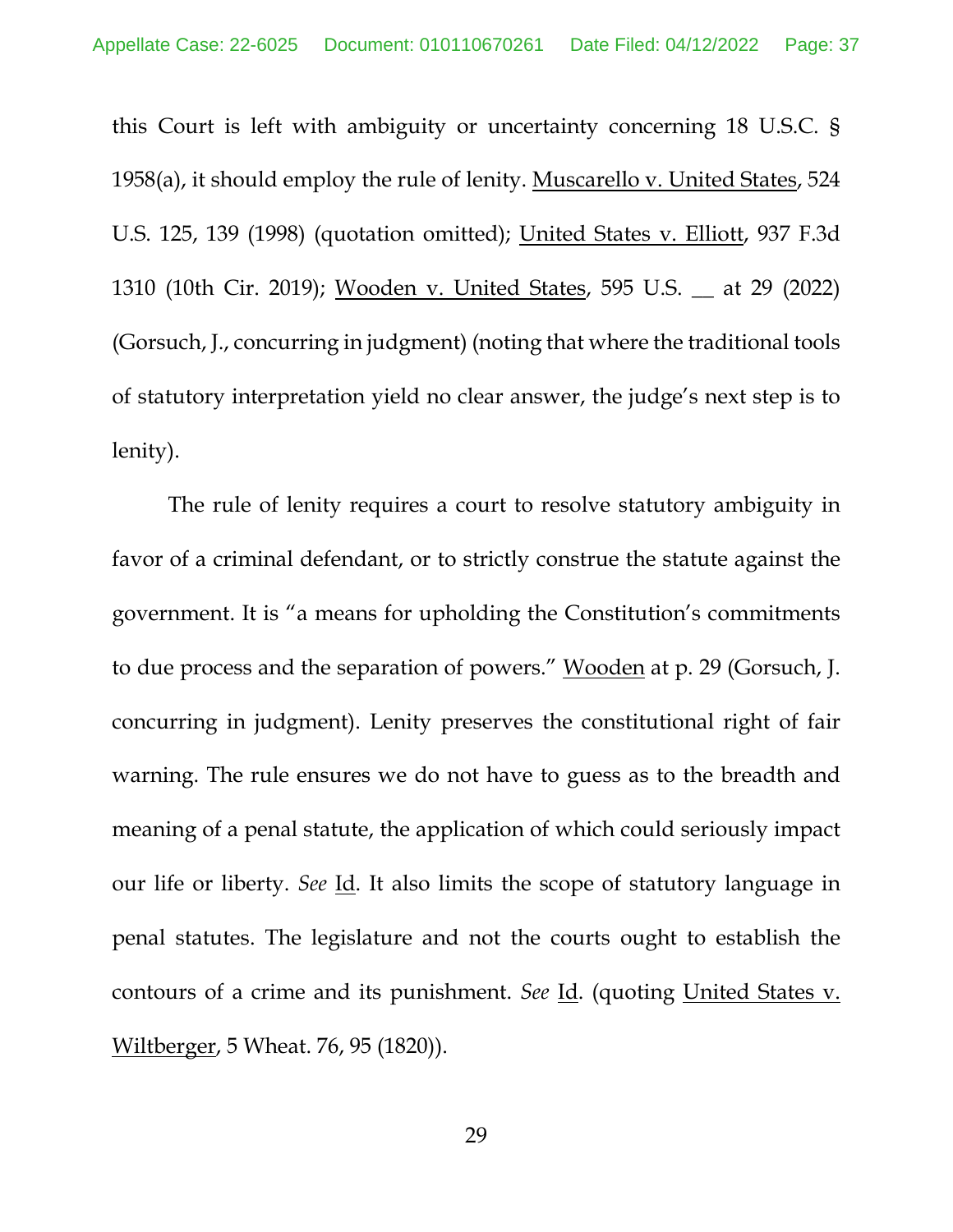Recently, another court faced with a motion to merge two counts of 18 U.S.C. § 1958(a) found the statute ambiguous and employed the rule of lenity in favor of the defendant. In *United States v. Danforth*, 471 F. Supp.3d 1079 (D. Idaho 2020), the defendant moved the court to dismiss her multiple counts of section 1958(a) or merge them into one. Danforth argued that the proper unit of prosecution under the statute is an overarching plot to murder. The government proposed the proper unit of prosecution as every use of the mail or telephone with the intent that a murder-for-hire be committed, regardless of whether each phone call and letter related to a single plot to murder a single victim. The district court found statutory interpretation of 18 U.S.C. § 1958(a) failed to establish that the government's position was unambiguously correct and applied the rule of lenity to resolve the ambiguity in Danforth's favor. Danforth's motion was granted and her multiple counts of section 1958(a) were merged into one.

As the Supreme Court instructed in *Bell v. United States*, 349 U.S. 81, 84 (1955), if "Congress does not fix the punishment for a federal offense clearly and without ambiguity, doubt will be resolved against turning a single transaction into multiple offenses." Congress fixed the punishment for 18 U.S.C. § 1958(a) through its graduated sentencing scheme, wherein a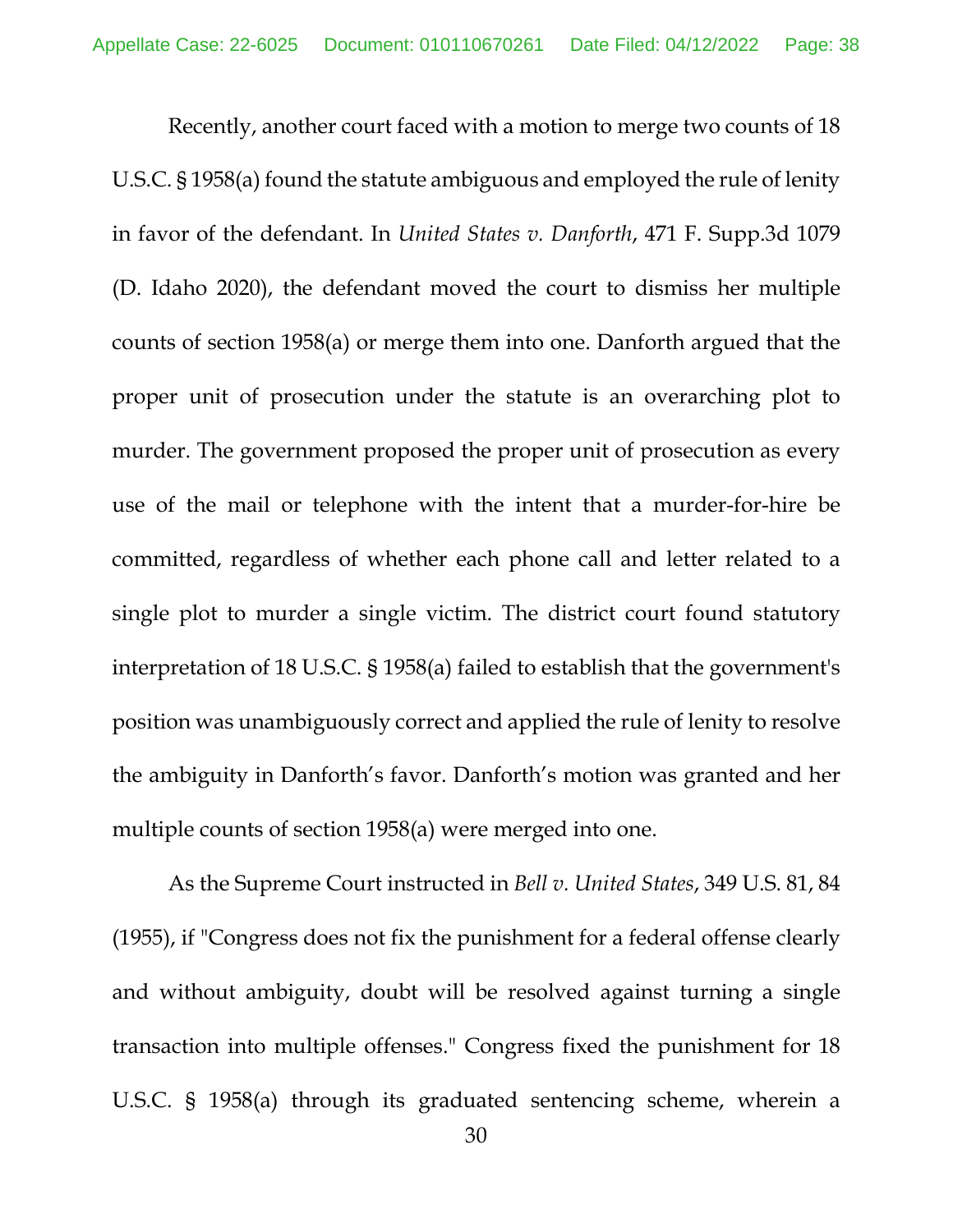defendant faces a maximum penalty based on the harm to the victim. If this Court finds the statute ambiguous, however, Maldonado-Passage must still be sentenced to concurrent terms.

Fair punishment requires that constitutional values of equality, liberty, and due process are met in interpretive questions of criminal law. Lenity lies at the heart of these interpretive questions, and statutory ambiguities must be resolved in favor of a criminal defendant. If the unit of prosecution under 18 U.S.C. § 1958(a) is unclear, still, Maldonado-Passage's counts must merge. This Court should again vacate his sentence and remand his case to the district court for further proceedings.

# **III. The district court's sentence of consecutive terms on Counts 1 and 2 is unreasonable.**

Section 3553(a) sets forth the following factors that the district court must weigh in determining whether the terms imposed should run concurrently or consecutively:

> (1) the nature and circumstances of the offense and the history and characteristics of the defendant; (2) the need for the sentence imposed— (A) to reflect the seriousness of the offense, to promote respect for the law, and to provide just punishment for the offense;

(B) to afford adequate deterrence to criminal conduct;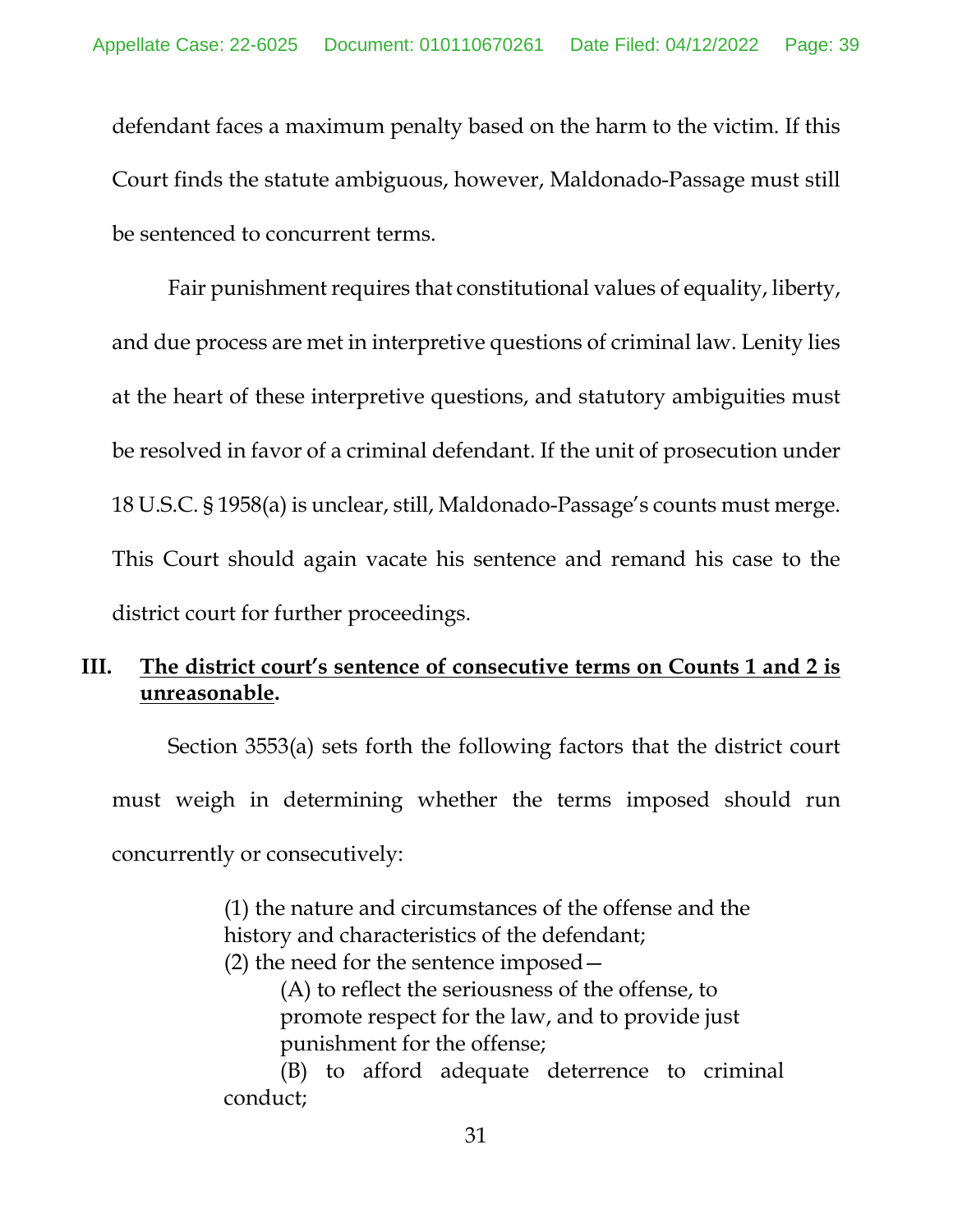(C) to protect the public from further crimes of the defendant; and

(D) to provide the defendant with needed educational or vocational training, medical care, or other correctional treatment in the most effective manner; [and] (3) the kinds of sentences available….

18 U.S.C. § 3553(a).

Procedural reasonableness addresses, among other issues, whether the district court failed to weigh the § 3553(a) factors. Gall v. United States, 552 U.S. 38, 51 (2007). Nothing in the record suggests the court considered these factors before deciding to run Counts 1 and 2 consecutively. Rather, the court focused exclusively on the stacking rules under U.S.S.G. §5G1.2. (Resentencing transcript, pg. 22-23). The court declined to consider information presented in Maldonado-Passage's sentencing memorandum which related to the nature and circumstances of the offense<sup>[10](#page-39-0)</sup>. The court failed to weigh policy statements issued by the Sentencing Commission as required by section 3553(a)(5) and did not consider the need to avoid unwarranted sentence disparities as required by section 3553(a)(6). Nothing

<span id="page-39-0"></span><sup>&</sup>lt;sup>10</sup> "Even if the scope of this sentencing was to include consideration of the defendant's newly submitted arguments and attachments to his sentencing memorandum, the Court would, nonetheless, find . . . those arguments would not alter the Court's findings in regards to the 3553 factors." (App. Vol. 2, p. 402).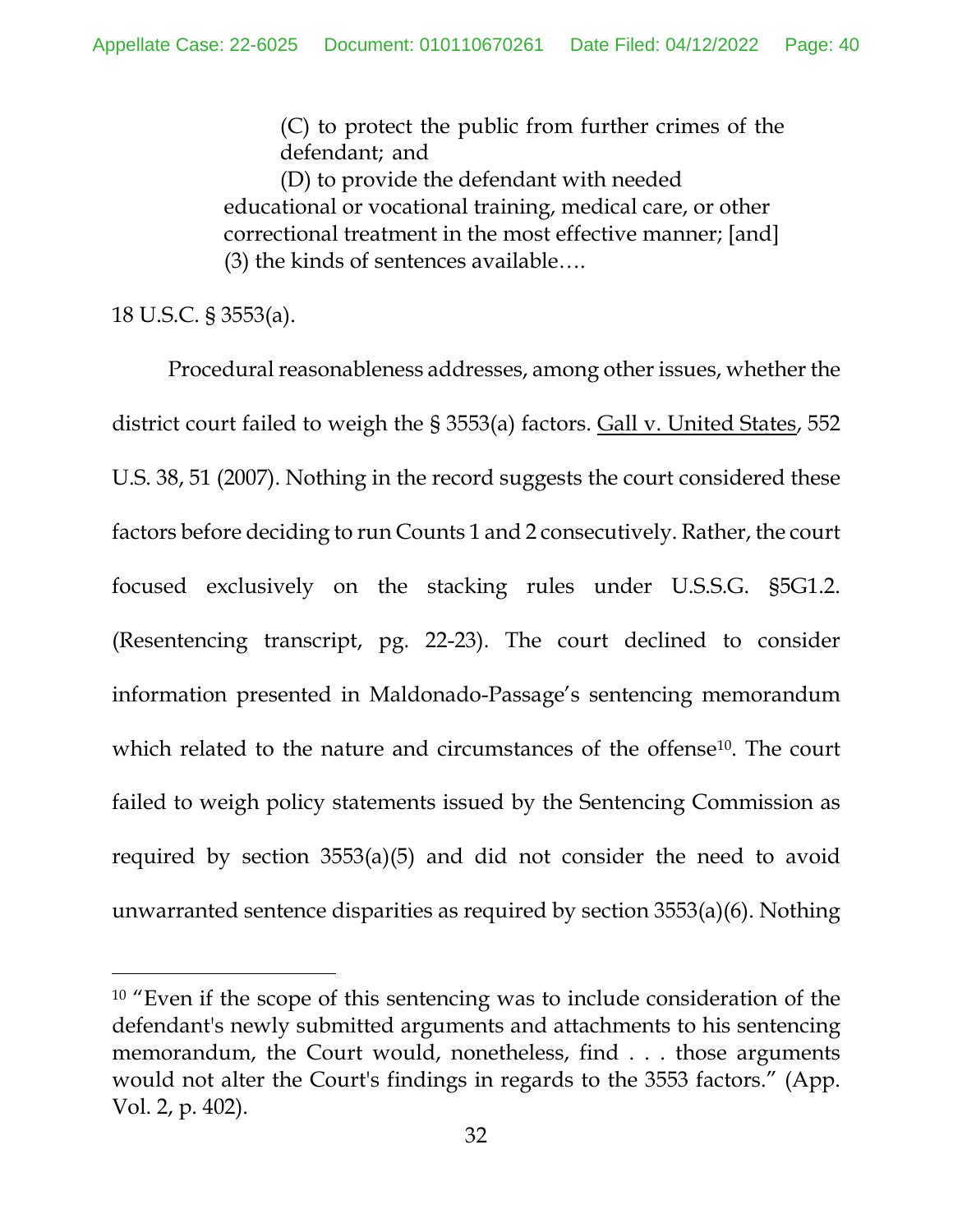in the record, besides a conclusory, general statement that the factors had been considered, indicates that the court conducted an individualized analysis of Maldonado-Passage's case before imposing consecutive sentences.

Without consideration of the sentencing disparities presented in Def. Ex. 1, the court's sentence was neither well-reasoned nor reasonable. *See* United States v. McBride, 633 F.3d 1229, 1232 (10th Cir. 2011) (for a sentence to be "reasoned" it must be procedurally reasonable). Reasonableness should imply a rational and meaningful consideration of the factors enumerated in § 3553(a). Specifically, the sentence imposed should be based on reasons that are logical and consistent with the factors set forth in that section. Here, the court failed to mention any of Maldonado-Passage's disparity arguments when imposing sentence and ordered consecutive terms for Counts 1 and 2 without any analysis of why.

Each case is unique, and the Supreme Court requires an individualized assessment of sentencing factors. Gall, 552 U.S. at 50. "It has been uniform and constant in the federal judicial tradition for the sentencing judge to consider every convicted person as an individual and every case as a unique study in the human failings that sometimes mitigate, sometimes magnify,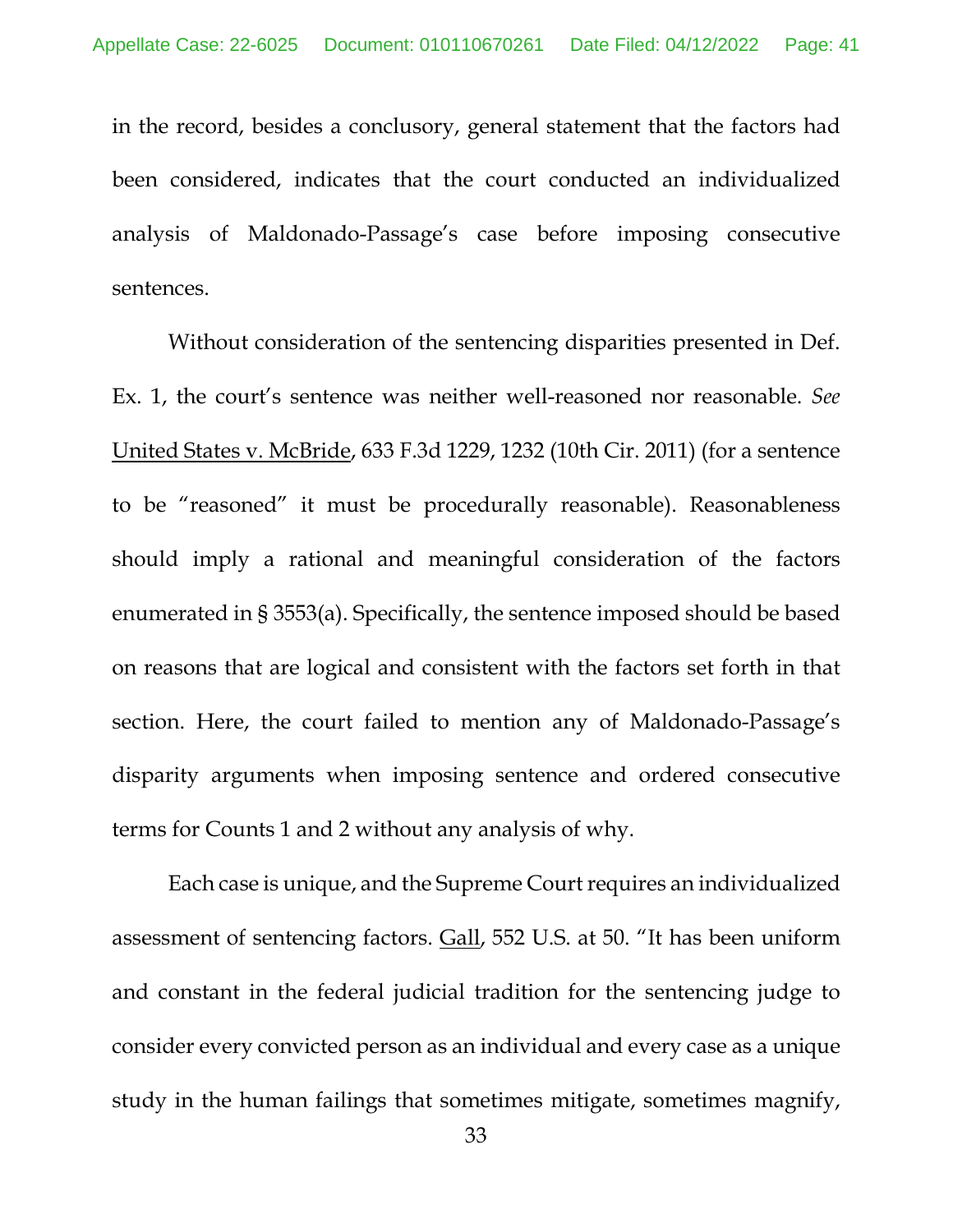the crime and the punishment to ensue." Koon v. United States, 518 U.S. 81, 113 (1996). Because the district court failed to do so here, Maldonado-Passage's sentence is procedurally unreasonable.

In reviewing a sentence on appeal, this Court is also required to consider the substantive reasonableness of the prison sentence imposed. Gall, 552 U.S. 38 (2007). "Review for substantive reasonableness focuses on whether the length of the sentence is reasonable given all the circumstances of the case in light of the factors set forth in 18 U.S.C. § 3553(a)." United States v. Friedman, 554 F.3d 1301, 1307 (10th Cir. 2009) (quotation omitted). Maldonado-Passage's sentence is longer than any of the other sentences presented in Def. Ex. 1. Yet the facts of his case are far more benign: no one was shot, like the victim in United States v. Lisyanski, 806 F.3d 706 (2nd Cir 2015); his murder-for-hire plot was not motivated by obstruction of justice, like the defendant's in United States v. Vasco, 564 F.3d 12 (1st Cir 2009); and Maldonado-Passage did not already have an extensive criminal history, like the perpetrator in United States v. Temkin, 797 F.3d 682 (9th Cir 2015).

In fact, Maldonado-Passage has no criminal history. (App. Vol. 2, p. 402). He is a former police officer. Id. He suffers from an immunodeficiency disease and is currently undergoing radiation treatment for prostate cancer.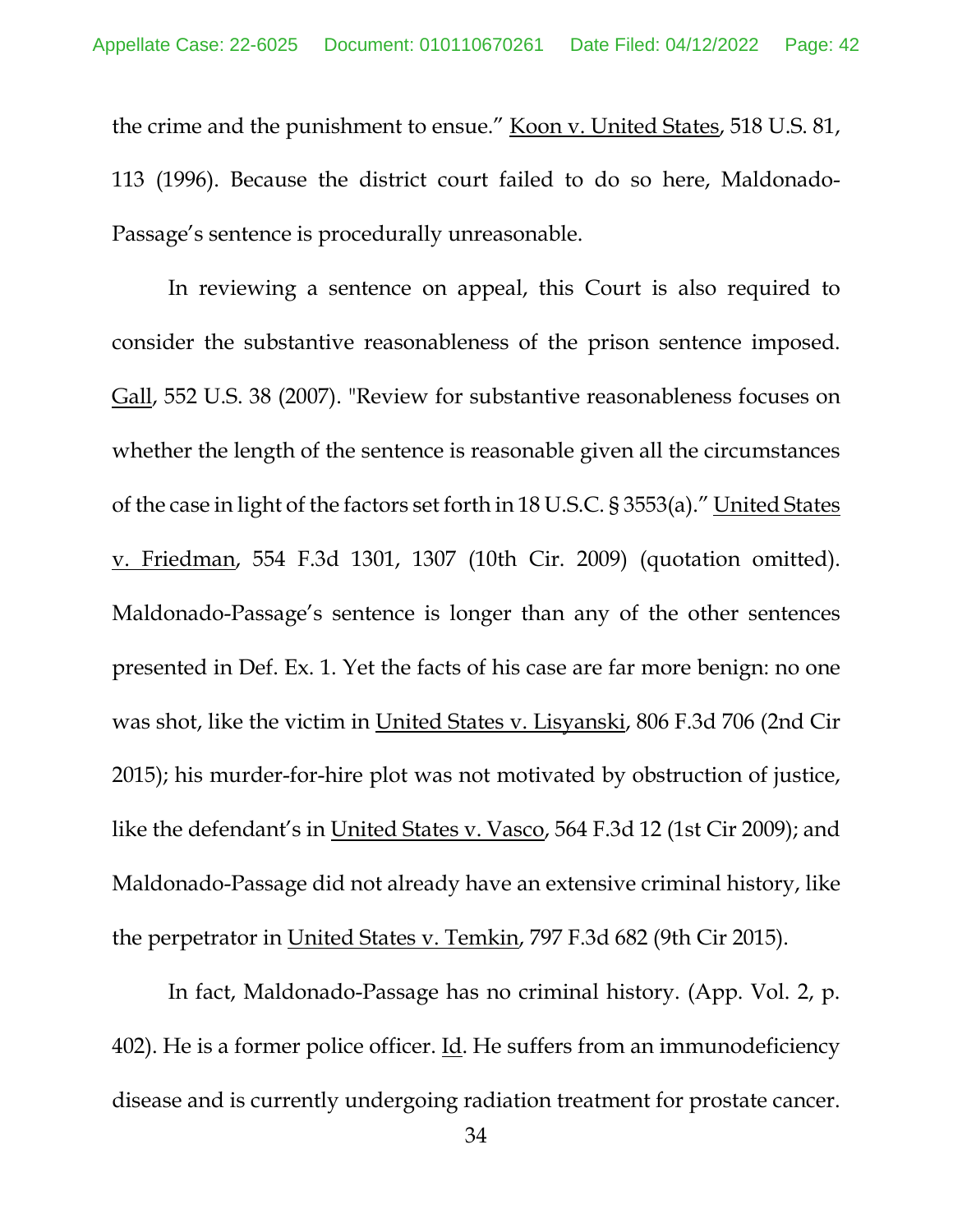Id. at 29. Witnesses who testified against him have come forward and recanted. Id. at 31. He has presented evidence showing government coercion in his crimes. Id. at 20. Baskin suffered no physical injury from his alleged scheme. Yet Maldonado-Passage is serving over 21 years in prison, a longer sentence than any of the murder-for-hire cases discussed *supra*. His sentence is far greater than necessary—by a significant magnitude—to comply with the purposes of federal sentencing. Due to this substantive error, his case should be remanded, and the district court should be instructed to run Counts 1 and 2 run concurrently.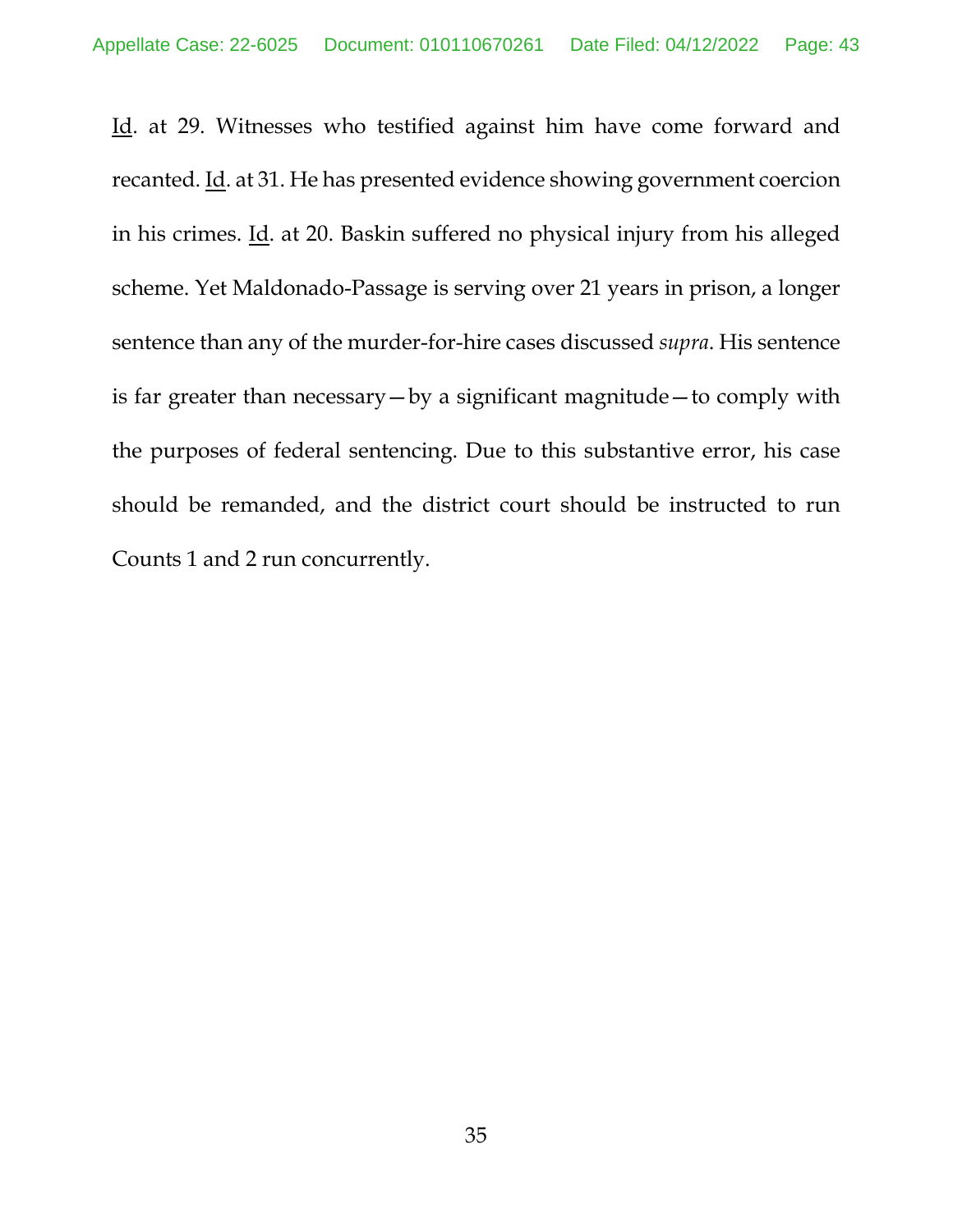## **CONCLUSION**

Based on the foregoing, Maldonado-Passage's amended sentence should be vacated and the case remanded to the district court.

# **STATEMENT REGARDING ORAL ARGUMENT**

Joseph Maldonado-Passage requests oral argument to more fully develop the issues raised and to offer this Court the opportunity to question counsel so as to clarify those issues and the accompanying facts.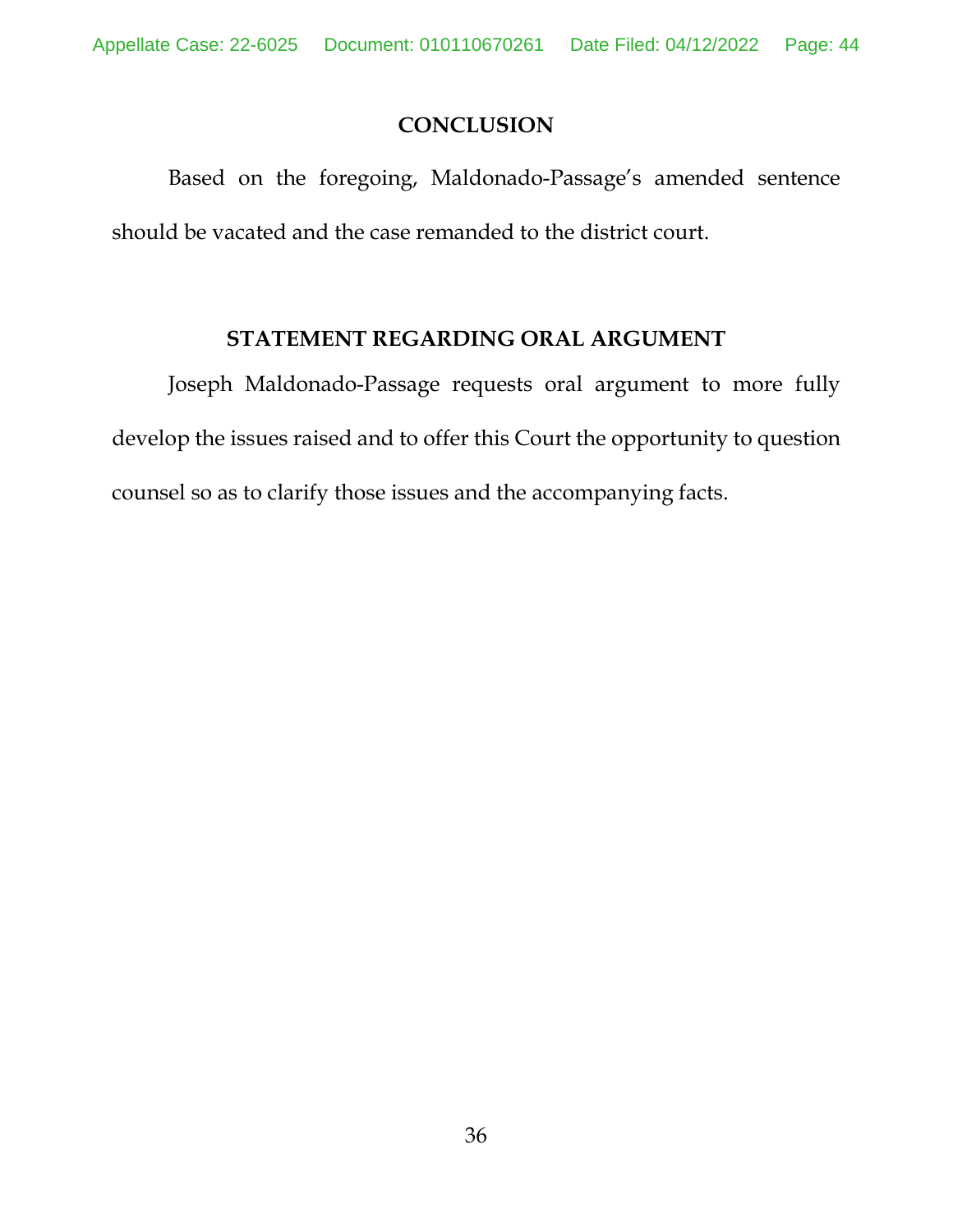# **CERTIFICATE OF COMPLIANCE WITH TYPE-VOLUME LIMITATION, TYPEFACE REQUIREMENTS, AND TYPE STYLE REQUIREMENTS**

As required by Fed. R. App. P.  $32(g)$ , I certify that this brief is proportionally spaced and contains 6,912 words, excluding the parts of the brief exempted by Fed. R. App. P. 32(f). I relief on my word processor to obtain the county and it is Microsoft Word 2016.

This brief complies with the typeface requirements of Fed. R. App. P. 32(a)(5) and the type style requirements of Fed. R. App. P. 32(a)(6) because this brief has been prepared in a proportionally spaced typeface using Microsoft Word in 14-point Book Antiqua.

I certify that the information on this form is true and correct to the best of my knowledge and belief formed after a reasonable inquiry.

> */s/ Molly Hiland Parmer* MOLLY HILAND PARMER Counsel for Mr. Maldonado-Passage Defendant-Appellant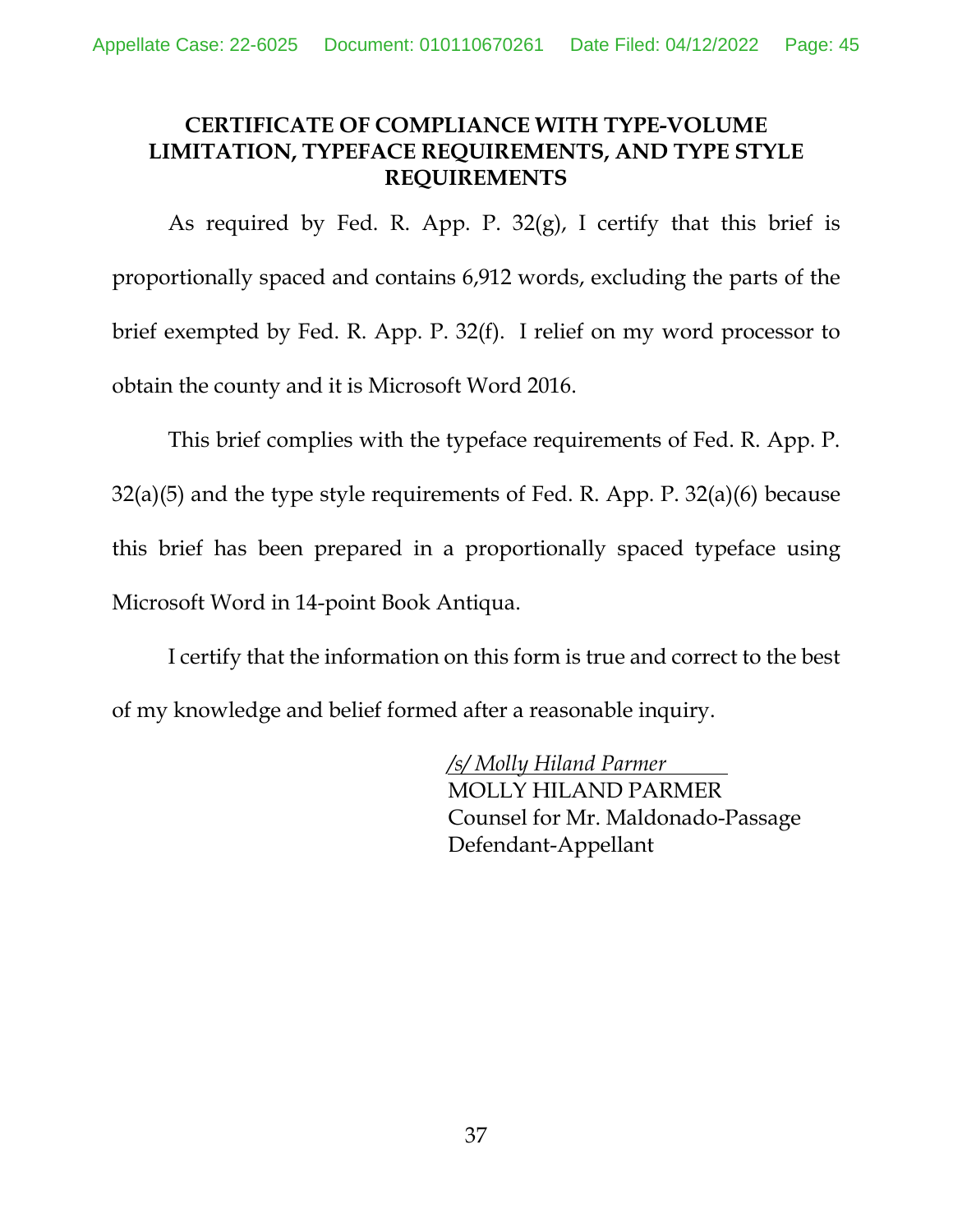# **CERTIFICATE OF COMPLIANCE WITH CERTIFICATION OF DIGITAL SUBMISSION**

I certify that all required privacy redactions have been made, and, with the exception of those redactions, every document submitted in digital form or scanned PDF format is an exact copy of the written document filed with the Clerk.

I also certify that the digital submissions have been scanned for viruses with the most recent version of a commercial virus-scanning program, Trend Micro Apex One Security Agent, Version 14.0.9663, which is updated daily. I further certify that according to the commercial virus-scanning program, these digital submissions are free of viruses.

> */s/ Molly Hiland Parmer* MOLLY HILAND PARMER Counsel for Mr. Maldonado-Passage Defendant-Appellant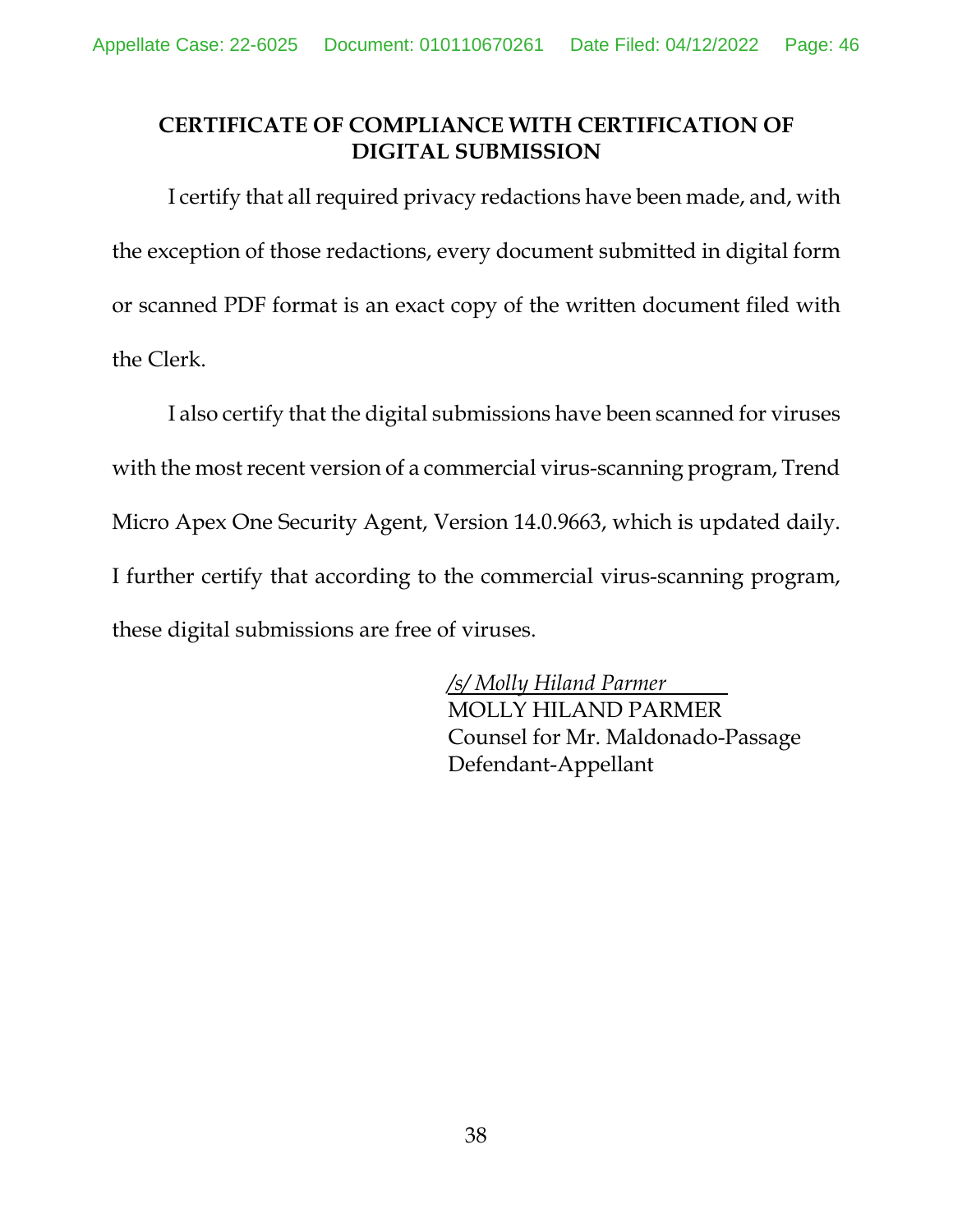## **CERTIFICATE OF ELECTRONIC SERVICE**

This is to certify that on April 12th, 2022, I electronically transmitted that attached brief to the Clerk of Court using the NextGen PACER System for filing and transmittal of a Notice of Docket Activity to the counsel of record in this matter.

> */s/ Molly Hiland Parmer* MOLLY HILAND PARMER Counsel for Mr. Maldonado-Passage Defendant-Appellant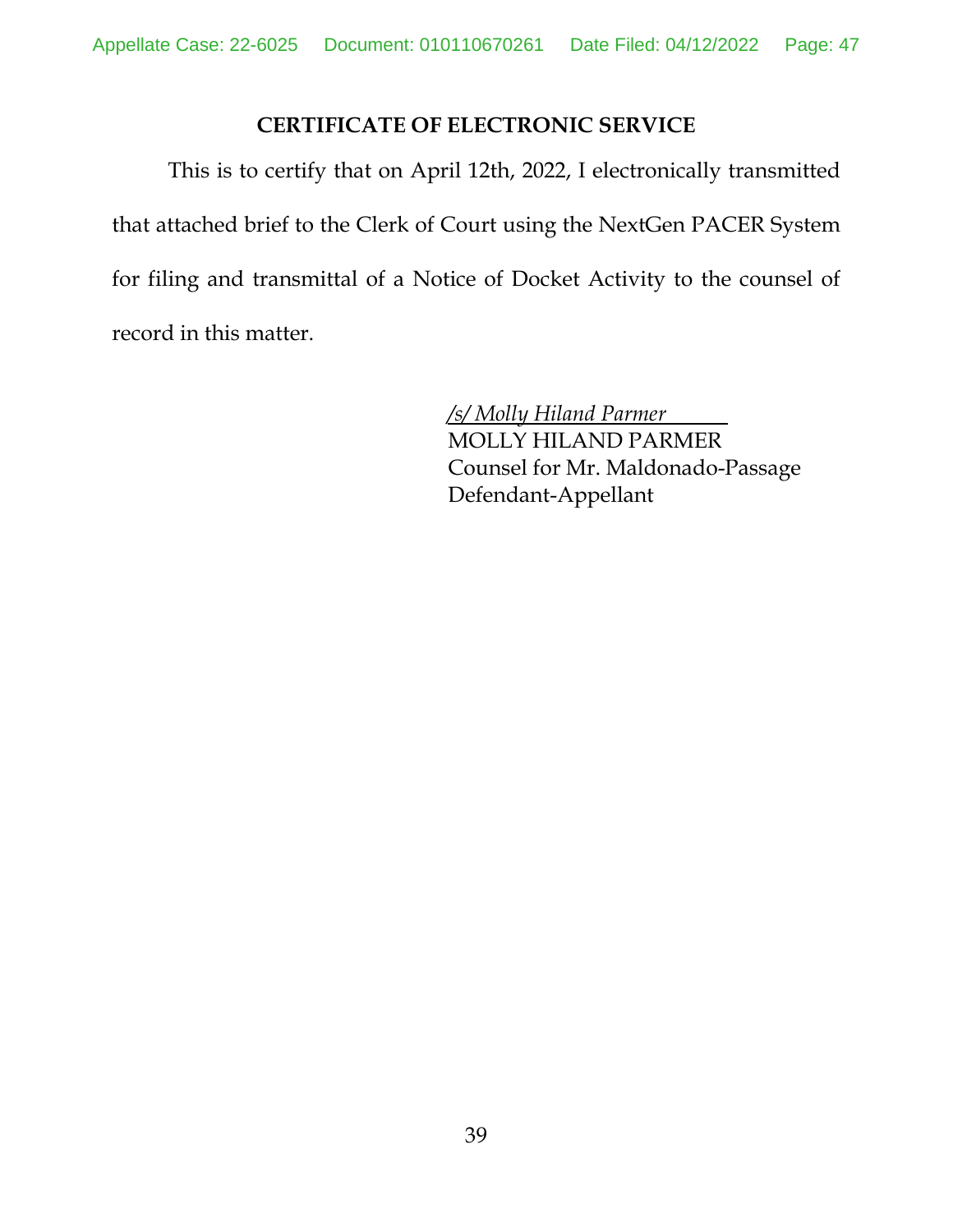### Case 5:18-cr-00227-SLP Document 209 Filed 01/31/22 Page 1 of 10 Appellate Case: 22-6025 Document: 010110670261 Date Filed: 04/12/2022 Page: 48

AO 245C (Rev. 09/19) Amended Judgment in a Criminal Case Sheet 1

|                                                                                                                                                                                                                  | <b>UNITED STATES DISTRICT COURT</b>                                                                                                                                                    |
|------------------------------------------------------------------------------------------------------------------------------------------------------------------------------------------------------------------|----------------------------------------------------------------------------------------------------------------------------------------------------------------------------------------|
|                                                                                                                                                                                                                  | WESTERN DISTRICT OF OKLAHOMA                                                                                                                                                           |
| <b>UNITED STATES OF AMERICA</b><br>v.<br><b>JOSEPH MALDONADO-PASSAGE</b><br>a/k/a Joseph Allen Maldonado, a/k/a Joseph Allen Schreibvogel,<br>$a/k/a$ Joe Exotic<br>Date of Original Judgment: January 22, 2020  | AMENDED JUDGMENT IN A CRIMINAL CASE<br>Case Number: CR-18-00227-001-SLP<br>USM Number: 26154-017<br>Molly Hiland Parmer, Amy M. Hanna, John M. Phillips, and J.<br><b>Blake Patton</b> |
| (Or Date of Last Amended Judgment)                                                                                                                                                                               | Defendant's Attorney                                                                                                                                                                   |
| THE DEFENDANT:<br>pleaded guilty to count(s)<br>pleaded nolo contendere to count(s)<br>which was accepted by the court.<br>after a plea of not guilty.<br>The defendant is adjudicated guilty of these offenses: | $\boxtimes$ was found guilty on count(s) 1, 2, 3, 4, 5, 6, 7, 8, 9, 10, 11, 12, 15, 16, 17, 18, 19, 20, and 21 of the Superseding Indictment.                                          |
| <b>Title &amp; Section</b><br><b>Nature of Offense</b><br>18 U.S.C. § 1952(a) and<br>Use of interstate commerce facilities in the commission of a<br>18 U.S.C. § 2<br>murder for hire                            | <b>Offense Ended</b><br>Count<br>Nov. 2017<br>$\mathbf{1}$                                                                                                                             |
| Use of interstate commerce facilities in the commission of a<br>18 U.S.C. § 1952(a) and<br>murder for hire<br>18 U.S.C. § 2.<br>the Sentencing Reform Act of 1984.                                               | March 2018<br>2<br>The defendant is sentenced as provided in pages $2$ through $\frac{9}{2}$ of this judgment. The sentence is imposed pursuant to                                     |
| The defendant has been found not guilty on count(s)                                                                                                                                                              | <u> 1989 - Andrea Stadt British, fransk politik (d. 1989)</u>                                                                                                                          |
| $\boxtimes$ Count(s) 13 and 14 of the Superseding Indictment were previously dismissed on motion of the United States.                                                                                           |                                                                                                                                                                                        |
|                                                                                                                                                                                                                  | It is audental that the defendant much watter the United Ctates, Attomacy for this district, within 20 days of some shapes, of many                                                    |

 It is ordered that the defendant must notify the United States Attorney for this district within 30 days of any change of name, residence, or mailing address until all fines, restitution, costs, and special assessments imposed by this judgment are fully paid. If ordered to pay restitution, the defendant must notify the court and United States attorney of material changes in economic circumstances.

January 28, 2022

Date of Imposition of Judgment

**SCOTT L. PALK** UNITED STATES DISTRICT JUDGE

January 31, 2022

Date Signed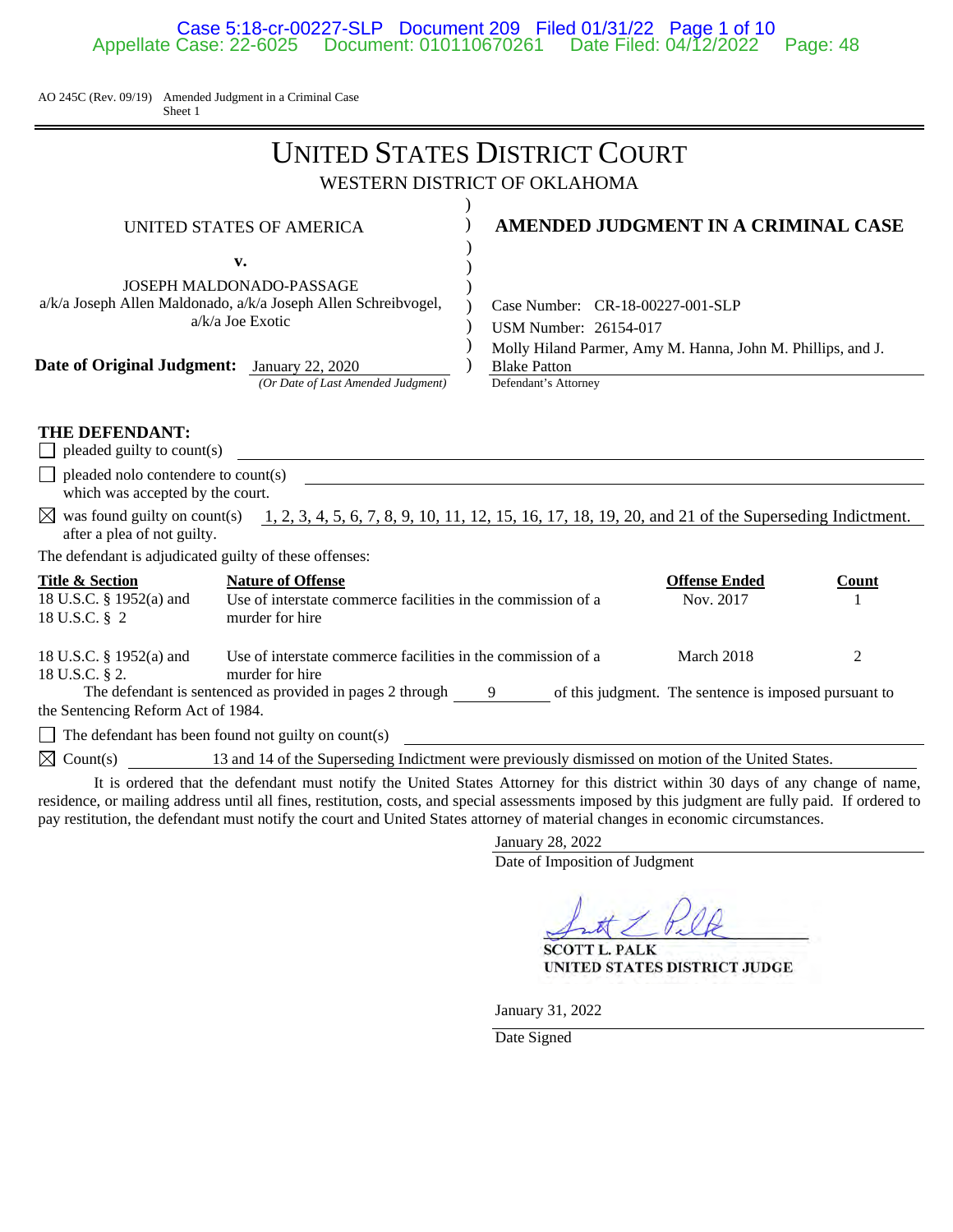#### Case 5:18-cr-00227-SLP Document 209 Filed 01/31/22 Page 2 of 10 Appellate Case: 22-6025 Document: 010110670261 Date Filed: 04/12/2022 Page: 49

Judgment in a Criminal Case

AO 245B (Rev. 09/19)<br>Sheet 1A

CASE NUMBER: CR-18-00227-001-SLP

(ii) and 18 U.S.C. § 2

Judgment—Page 2 of 9 DEFENDANT: Joseph Maldonado-Passage, a/k/a Joseph Allen Maldonado, a/k/a Joseph Allen Schreibvogel, a/k/a Joe Exotic

## **ADDITIONAL COUNTS OF CONVICTION**

| <b>Title &amp; Section</b>                                                        | <b>Nature of Offense</b>                                        | <b>Offense Ended</b> | <b>Count</b>   |
|-----------------------------------------------------------------------------------|-----------------------------------------------------------------|----------------------|----------------|
| 16 U.S.C § 1538(a)(1)(B),<br>16 U.S.C. § 1540(b)(1), and<br>18 U.S.C. § 2         | Violation of the Endangered<br>Species Act, aiding and abetting | Oct. 2017            | 3              |
| 16 U.S.C § 1538(a)(1)(B),<br>16 U.S.C. § 1540(b)(1), and<br>18 U.S.C. § 2         | Violation of the Endangered<br>Species Act, aiding and abetting | Oct. 2017            | $\overline{4}$ |
| 16 U.S.C § 1538(a)(1)(B),<br>16 U.S.C. § 1540(b)(1), and<br>18 U.S.C. § 2         | Violation of the Endangered<br>Species Act, aiding and abetting | Oct. 2017            | 5              |
| 16 U.S.C § 1538(a)(1)(B),<br>16 U.S.C. § 1540(b)(1), and<br>18 U.S.C. § 2         | Violation of the Endangered<br>Species Act, aiding and abetting | Oct. 2017            | 6              |
| 16 U.S.C § 1538(a)(1)(B),<br>16 U.S.C. § 1540(b)(1), and<br>18 U.S.C. § 2         | Violation of the Endangered<br>Species Act, aiding and abetting | Oct. 2017            | 7              |
| 16 U.S.C. $$1538(a)(1)(F)$<br>and 16 U.S.C. $\S$ 1540(b)(1)                       | Violation of the Endangered<br>Species Act, aiding and abetting | 10/30/2017           | 8              |
| 16 U.S.C. $$1538(a)(1)(F)$<br>and 16 U.S.C. § 1540(b)(1)                          | Violation of the Endangered<br>Species Act, aiding and abetting | 11/16/2016           | 9              |
| 16 U.S.C. §1538(a)(1)(F)<br>and 16 U.S.C. $\S$ 1540(b)(1)                         | Violation of the Endangered<br>Species Act, aiding and abetting | 02/03/2018           | 10             |
| 16 U.S.C. §1538(a)(1)(F)<br>and 16 U.S.C. § 1540(b)(1)                            | Violation of the Endangered<br>Species Act, aiding and abetting | 03/06/2018           | 11             |
| 16 U.S.C. § 3372(d)(2),<br>16 U.S.C. § 3373(d)(3)(A)<br>(ii) and 18 U.S.C. $\S$ 2 | Violation of the Lacey Act:<br>False labeling of wildlife       | 11/16/2016           | 12             |
| 16 U.S.C. § 3372(d)(2),<br>16 U.S.C. § 3373(d)(3)(A)                              | Violation of the Lacey Act:<br>False labeling of wildlife       | 06/11/2017           | 15             |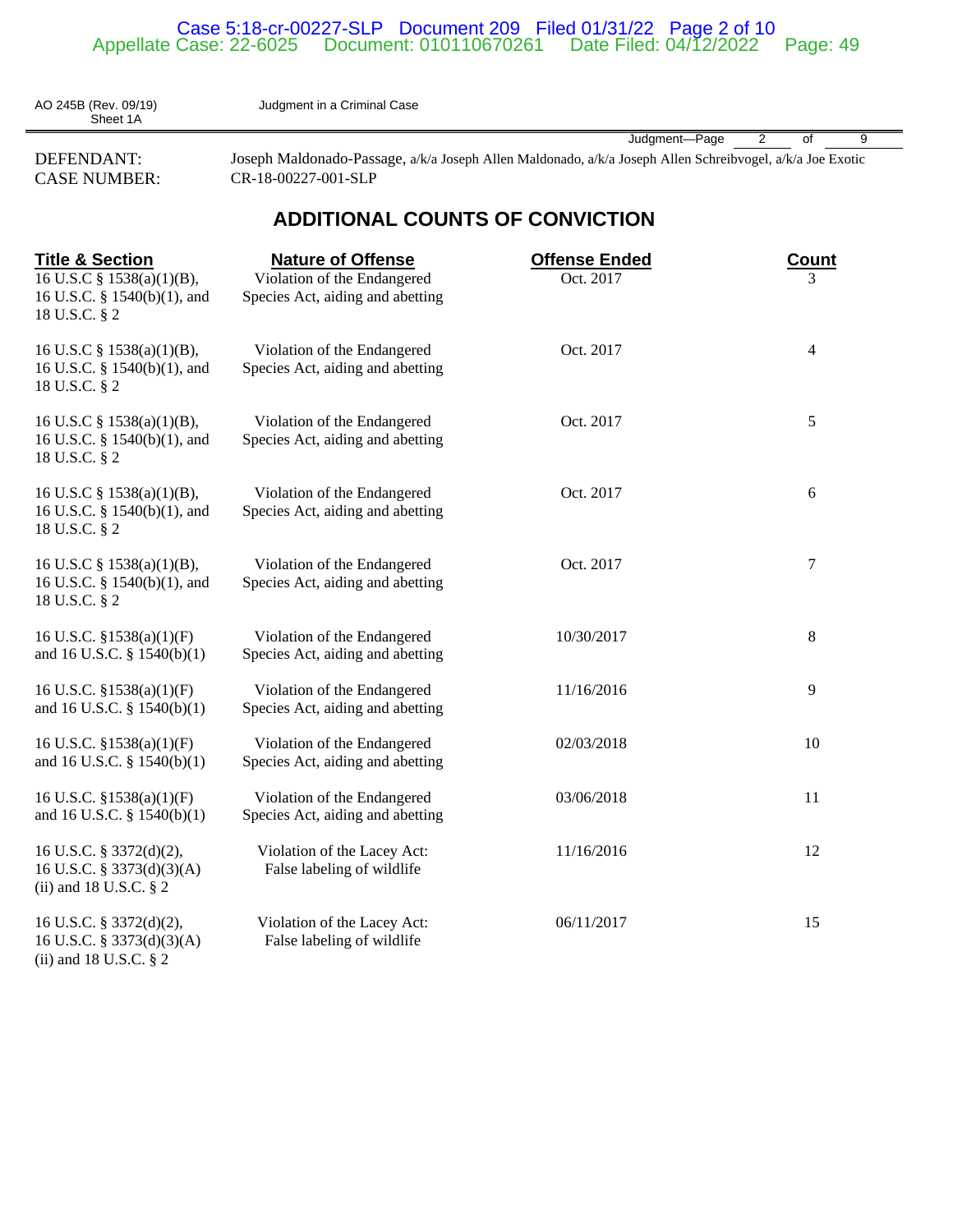#### Case 5:18-cr-00227-SLP Document 209 Filed 01/31/22 Page 3 of 10 Appellate Case: 22-6025 Document: 010110670261 Date Filed: 04/12/2022 Page: 50

AO 245B (Rev. 09/19) Judgment in a Criminal Case

Sheet 1B

Judgment—Page 3 of 9

DEFENDANT: Joseph Maldonado-Passage, a/k/a Joseph Allen Maldonado, a/k/a Joseph Allen Schreibvogel, a/k/a Joe Exotic CASE NUMBER: CR-18-00227-001-SLP

# **ADDITIONAL COUNTS OF CONVICTION**

| <b>Title &amp; Section</b><br>16 U.S.C. § 3372(d)(2),<br>16 U.S.C. § 3373(d)(3)(A)<br>(ii) and 18 U.S.C. $\S$ 2 | <b>Nature of Offense</b><br>Violation of the Lacey Act:<br>False labeling of wildlife | <b>Offense Ended</b><br>02/03/2018 | Count<br>16 |
|-----------------------------------------------------------------------------------------------------------------|---------------------------------------------------------------------------------------|------------------------------------|-------------|
| 16 U.S.C. § 3372(d)(2),<br>16 U.S.C. § 3373(d)(3)(A)<br>(ii) and 18 U.S.C. $\S$ 2                               | Violation of the Lacey Act:<br>False labeling of wildlife                             | 03/06/2018                         | 17          |
| 16 U.S.C. § 3372(d)(2),<br>16 U.S.C. § 3373(d)(3)(A)<br>(ii) and 18 U.S.C. $\S$ 2                               | Violation of the Lacey Act:<br>False labeling of wildlife                             | 06/12/2018                         | 18          |
| 16 U.S.C. § 3372(d)(2),<br>16 U.S.C. § 3373(d)(3)(A)<br>(ii) and 18 U.S.C. $\S$ 2                               | Violation of the Lacey Act:<br>False labeling of wildlife                             | 06/13/2018                         | 19          |
| 16 U.S.C. § 3372(d)(2),<br>16 U.S.C. § 3373(d)(3)(A)<br>18 U.S.C. § 2                                           | Violation of the Lacey Act:<br>False labeling of wildlife                             | 06/18/2018                         | 20          |
| 16 U.S.C. § 3372(d)(2),<br>16 U.S.C. § 3373(d)(3)(A)<br>(ii) and 18 U.S.C. $\S$ 2                               | Violation of the Lacey Act:<br>False labeling of wildlife                             | 09/29/2017                         | 21          |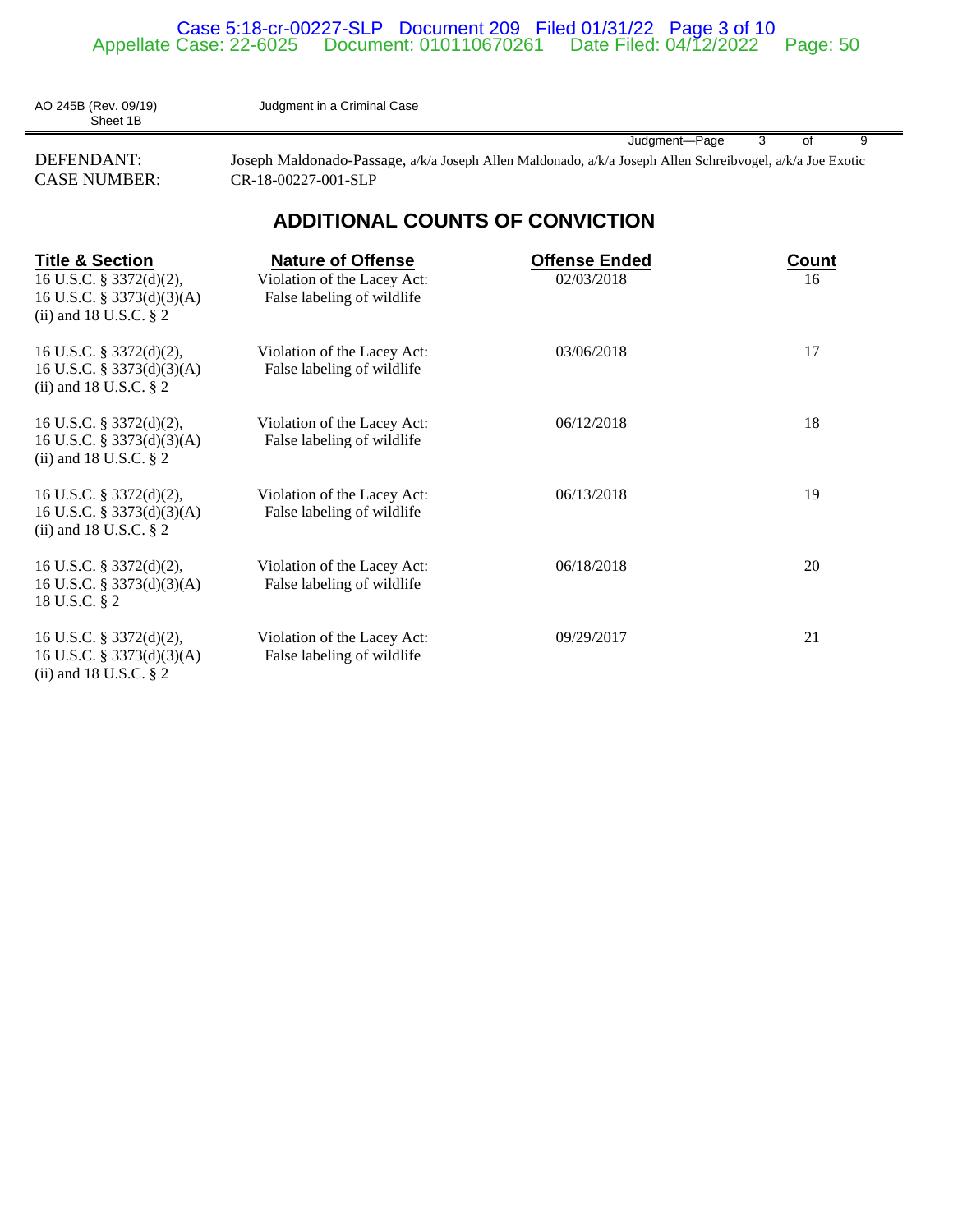### Case 5:18-cr-00227-SLP Document 209 Filed 01/31/22 Page 4 of 10 Appellate Case: 22-6025 Document: 010110670261 Date Filed: 04/12/2022 Page: 51

AO 245C (Rev. 09/19) Amended Judgment in a Criminal Case Sheet 2 — Imprisonment

| DEFENDANT:          | Joseph Maldonado-Passage, a/k/a Joseph Allen Maldonado, a/k/a Joseph Allen Schreibvogel, a/k/a Joe Exotic |
|---------------------|-----------------------------------------------------------------------------------------------------------|
| <b>CASE NUMBER:</b> | CR-18-00227-001-SLP                                                                                       |

### **IMPRISONMENT**

| The defendant is hereby committed to the custody of the Federal Bureau of Prisons to be imprisoned for a total term of:<br>252 months. This consists of 102 months on Ct. 1; 102 months on Ct. 2, to run consecutively to Ct. 1;                                                                  |  |  |  |
|---------------------------------------------------------------------------------------------------------------------------------------------------------------------------------------------------------------------------------------------------------------------------------------------------|--|--|--|
| 12 months on each of Cts. 3-11, to run concurrently with each other and with Ct. 1; and 48 months on each                                                                                                                                                                                         |  |  |  |
| of Cts. 12 and 15-21, to run concurrently with each other but consecutively to Cts. 1 and 2.                                                                                                                                                                                                      |  |  |  |
| $\boxtimes$<br>The court makes the following recommendations to the Bureau of Prisons:<br>It is recommended the defendant participate in the Federal Bureau of Prisons Inmate Financial Responsibility Program at a rate<br>determined by Bureau of Prisons staff in accordance with the program. |  |  |  |
| It is recommended that the defendant, if eligible, be designated to FMC Butner for medical treatment, and to FMC Ft. Worth upon<br>completion of treatment at FMC Butner.                                                                                                                         |  |  |  |
| ⊠<br>The defendant is remanded to the custody of the United States Marshal.                                                                                                                                                                                                                       |  |  |  |
| The defendant shall surrender to the United States Marshal for this district:                                                                                                                                                                                                                     |  |  |  |
| on $\qquad \qquad$<br>at                                                                                                                                                                                                                                                                          |  |  |  |
| as notified by the United States Marshal.                                                                                                                                                                                                                                                         |  |  |  |
| The defendant shall surrender for service of sentence at the institution designated by the Bureau of Prisons:                                                                                                                                                                                     |  |  |  |
| before 2 p.m. on<br><u> 1980 - Jan Barbara Barbara, prima popula</u>                                                                                                                                                                                                                              |  |  |  |
| as notified by the United States Marshal.                                                                                                                                                                                                                                                         |  |  |  |
| as notified by the Probation or Pretrial Services Office.                                                                                                                                                                                                                                         |  |  |  |
| <b>RETURN</b>                                                                                                                                                                                                                                                                                     |  |  |  |
| I have executed this judgment as follows:                                                                                                                                                                                                                                                         |  |  |  |
| Defendant delivered on<br>to                                                                                                                                                                                                                                                                      |  |  |  |

, with a certified copy of this judgment.

UNITED STATES MARSHAL

Judgment — Page 4 of 9

By

DEPUTY UNITED STATES MARSHAL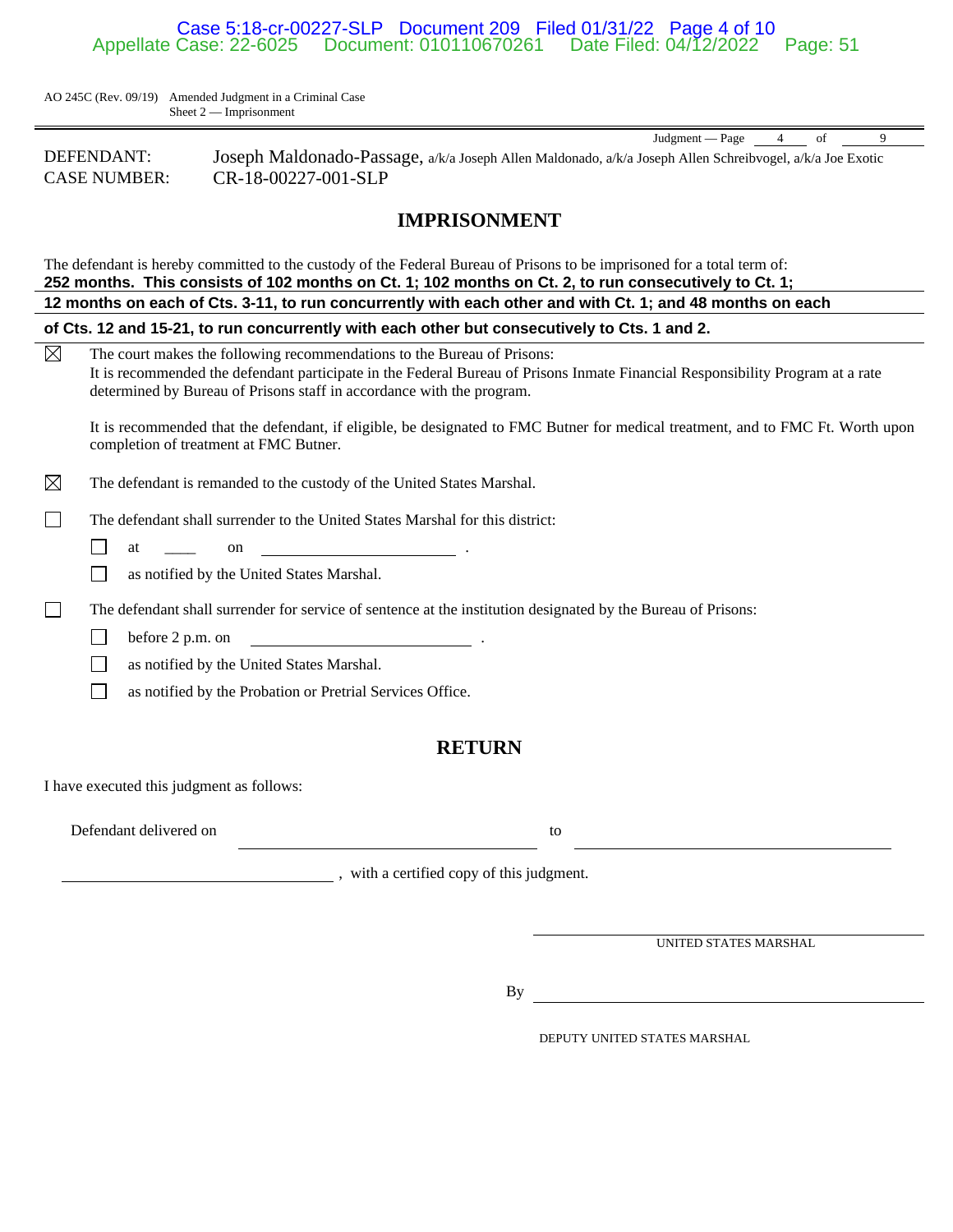### Case 5:18-cr-00227-SLP Document 209 Filed 01/31/22 Page 5 of 10 Appellate Case: 22-6025 Document: 010110670261 Date Filed: 04/12/2022 Page: 52

AO 245C (Rev. 09/19) Amended Judgment in a Criminal Case Sheet 3 — Supervised Release

DEFENDANT: Joseph Maldonado-Passage, a/k/a Joseph Allen Maldonado, a/k/a Joseph Allen Schreibvogel, a/k/a Joe Exotic CASE NUMBER: CR-18-00227-001-SLP

### **SUPERVISED RELEASE**

Judgment—Page 5 of

Upon release from imprisonment, you will be on supervised release for a term of : 3 years on each of Cts. 1, 2, 12, and 15-21, and 1 year on each of Cts. 3-11.

### **MANDATORY CONDITIONS**

- 1. You must not commit another federal, state or local crime.
- 2. You must not unlawfully possess a controlled substance.
- 3. You must refrain from any unlawful use of a controlled substance. You must submit to one drug test within 15 days of release from imprisonment and at least two periodic drug tests thereafter, not to exceed eight (8) drug tests per month.
	- The above drug testing condition is suspended, based on the court's determination that you pose a low risk of future substance abuse. *(check if applicable)*
- 4.  $\Box$  You must make restitution in accordance with 18 U.S.C. §§ 3663 and 3663A or any other statute authorizing a sentence of restitution. *(check if applicable)*
- 5.  $\boxtimes$  You must cooperate in the collection of DNA as directed by the probation officer. *(check if applicable)*
- 6.  $\Box$  You must comply with the requirements of the Sex Offender Registration and Notification Act (34 U.S.C. § 20901, *et seq.*) as directed by the probation officer, the Bureau of Prisons, or any state sex offender registration agency in the location where you reside, work, are a student, or were convicted of a qualifying offense. *(check if applicable)*
- 7. You must participate in an approved program for domestic violence. *(check if applicable)*

You must comply with the standard conditions that have been adopted by this court as well as with any other conditions on the attached page.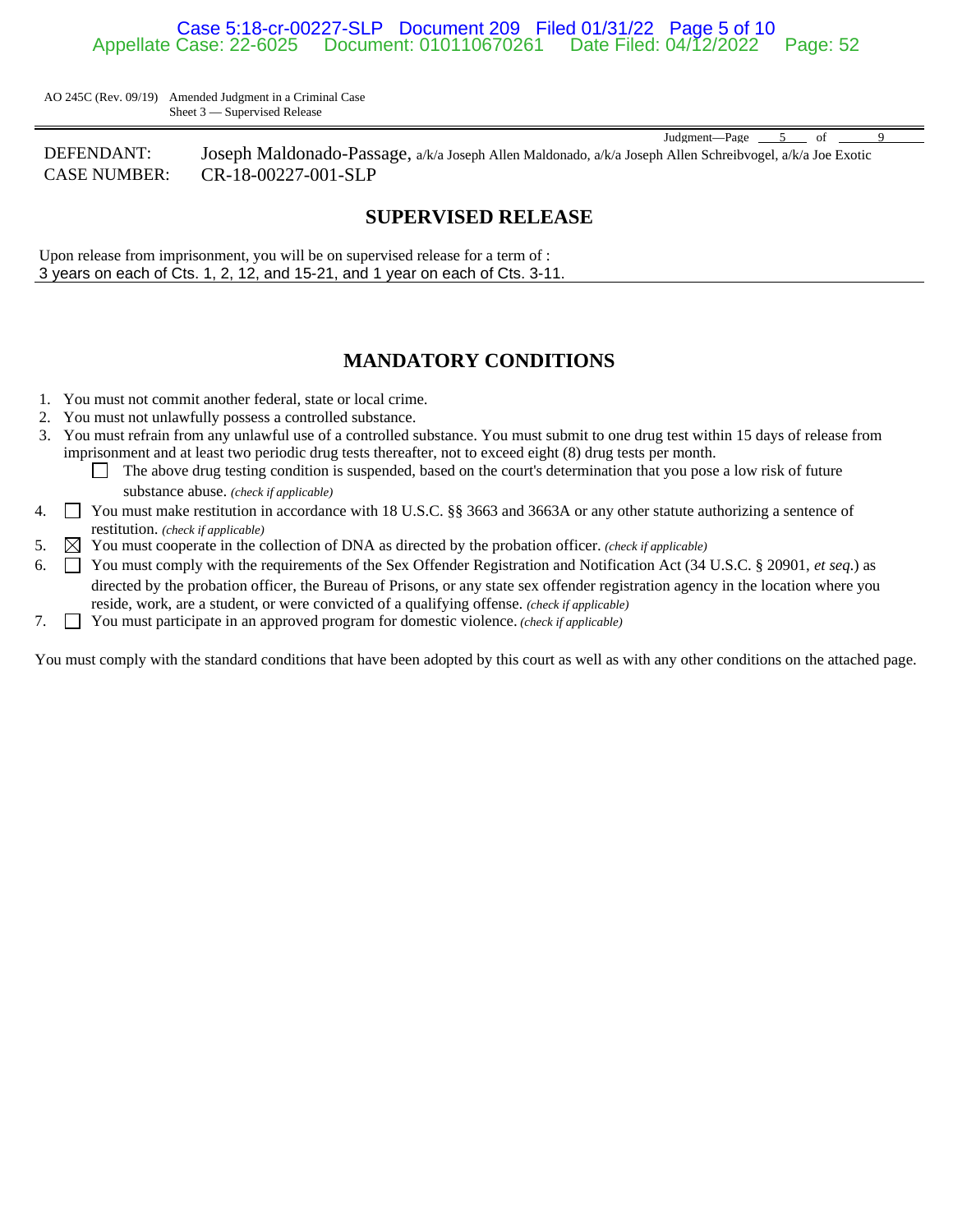### Case 5:18-cr-00227-SLP Document 209 Filed 01/31/22 Page 6 of 10 Document: 010110670261 Date Filed: 04/12/2022 Page: 53

AO 245C (Rev. 09/19) Amended Judgment in a Criminal Case Sheet 3A — Supervised Release

DEFENDANT: Joseph Maldonado-Passage, a/k/a Joseph Allen Maldonado, a/k/a Joseph Allen Schreibvogel, a/k/a Joe Exotic CASE NUMBER: CR-18-00227-001-SLP

## **STANDARD CONDITIONS OF SUPERVISION**

As part of your supervised release, you must comply with the following standard conditions of supervision. These conditions are imposed because they establish the basic expectations for your behavior while on supervision and identify the minimum tools needed by probation officers to keep informed, report to the court about, and bring about improvements in your conduct and condition.

- 1. You must report to the probation office in the federal judicial district where you are authorized to reside within 72 hours of your release from imprisonment, unless the probation officer instructs you to report to a different probation office or within a different time frame.
- 2. After initially reporting to the probation office, you will receive instructions from the court or the probation officer about how and when you must report to the probation officer, and you must report to the probation officer as instructed.
- 3. You must not knowingly leave the federal judicial district where you are authorized to reside without first getting permission from the court or the probation officer.
- 4. You must answer truthfully the questions asked by your probation officer.
- 5. You must live at a place approved by the probation officer. If you plan to change where you live or anything about your living arrangements (such as the people you live with), you must notify the probation officer at least 10 days before the change. If notifying the probation officer in advance is not possible due to unanticipated circumstances, you must notify the probation officer within 72 hours of becoming aware of a change or expected change.
- 6. You must allow the probation officer to visit you at any time at your home or elsewhere, and you must permit the probation officer to take any items prohibited by the conditions of your supervision that he or she observes in plain view.
- 7. You must work full time (at least 30 hours per week) at a lawful type of employment, unless the probation officer excuses you from doing so. If you do not have full-time employment you must try to find full-time employment, unless the probation officer excuses you from doing so. If you plan to change where you work or anything about your work (such as your position or your job responsibilities), you must notify the probation officer at least 10 days before the change. If notifying the probation officer at least 10 days in advance is not possible due to unanticipated circumstances, you must notify the probation officer within 72 hours of becoming aware of a change or expected change.
- 8. You must not communicate or interact with someone you know is engaged in criminal activity. If you know someone has been convicted of a felony, you must not knowingly communicate or interact with that person without first getting the permission of the probation officer.
- 9. If you are arrested or questioned by a law enforcement officer, you must notify the probation officer within 72 hours.
- 10. You must not own, possess, or have access to a firearm, ammunition, destructive device, or dangerous weapon (i.e., anything that was designed, or was modified for, the specific purpose of causing bodily injury or death to another person such as nunchakus or tasers).
- 11. You must not act or make any agreement with a law enforcement agency to act as a confidential human source or informant without first getting the permission of the court.
- 12. Stricken.
- 13. You must follow the instructions of the probation officer related to the conditions of supervision.

# **U.S. Probation Office Use Only**

A U.S. probation officer has instructed me on the conditions specified by the court and has provided me with a written copy of this judgment containing these conditions. For further information regarding these conditions, see *Overview of Probation and Supervised Release Conditions*, available at: www.uscourts.gov.

Defendant's Signature Date Date of the Date of the Date Date of the Date Date of the Date of the Date of the Date of the Date of the Date of the Date of the Date of the Date of the Date of the Date of the Date of the Date

Judgment—Page 6 of 9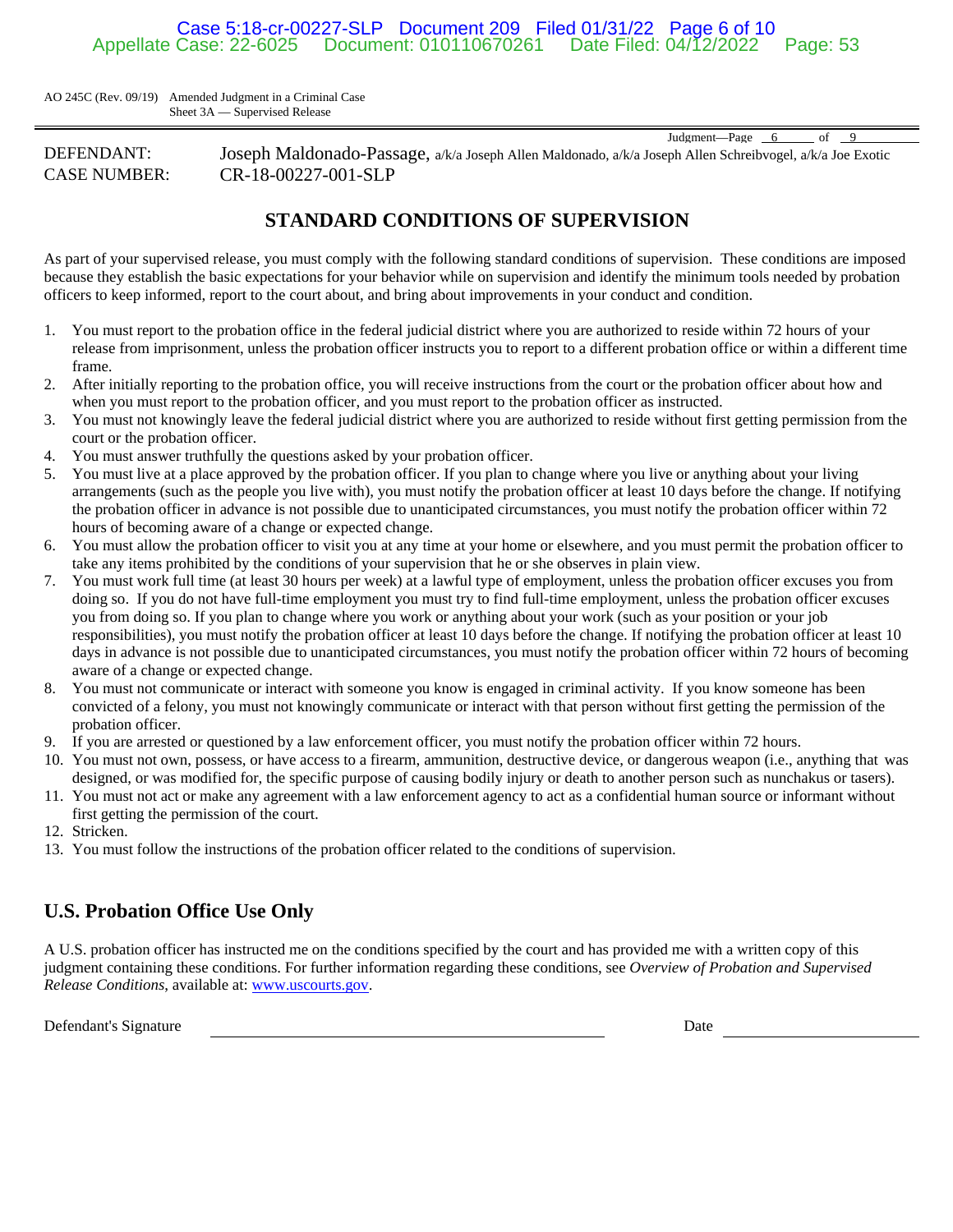### Case 5:18-cr-00227-SLP Document 209 Filed 01/31/22 Page 7 of 10 Document: 010110670261 Date Filed: 04/12/2022 Page: 54

AO 245C (Rev. 09/19) Amended Judgment in a Criminal Case Sheet 3D — Supervised Release

Judgment—Page 7 of

DEFENDANT: Joseph Maldonado-Passage, a/k/a Joseph Allen Maldonado, a/k/a Joseph Allen Schreibvogel, a/k/a Joe Exotic CASE NUMBER: CR-18-00227-001-SLP

## **SPECIAL CONDITIONS OF SUPERVISION**

The defendant shall participate in a program of mental health aftercare at the direction of the probation officer. The court may order that the defendant contribute to the cost of services rendered (copayment) in an amount to be determined by the probation officer based on the defendant's ability to pay.

The defendant shall participate in a program of substance abuse aftercare at the direction of the probation officer to include urine, breath, or sweat patch testing; and outpatient treatment. The defendant shall totally abstain from the use of alcohol and other intoxicants both during and after completion of any treatment program. The defendant shall not frequent bars, clubs, or other establishments where alcohol is the main business. The court may order that the defendant contribute to the cost of services rendered (copayment) in an amount to be determined by the probation officer based on the defendant's ability to pay.

The defendant must submit to a search of his person, property, electronic devices or any automobile under his control to be conducted in a reasonable manner and at a reasonable time, for the purpose of determining possession, or evidence of possession, of controlled substances, firearms or other prohibited weapons, animals protected by the Endangered Species Act, prohibited wildlife species as defined by the Lacey Act, and/or evidence of contact with or threats toward Carole Baskin or any other representative of Big Cat Rescue, at the direction of the probation officer upon reasonable suspicion. Further, the defendant must inform any residents that the premises may be subject to a search.

The defendant shall have no contact with Carole Baskin. The defendant is prohibited from making any threats regarding the person or property of Carole Baskin.

The defendant shall not possess any species of animal listed as endangered or threatened under the Endangered Species Act or any prohibited wildlife species as defined by the Lacey Act. In addition to this prohibition on possession, the defendant shall not engage in the sale, transport, or other transfer of such animals or their hides or other body parts.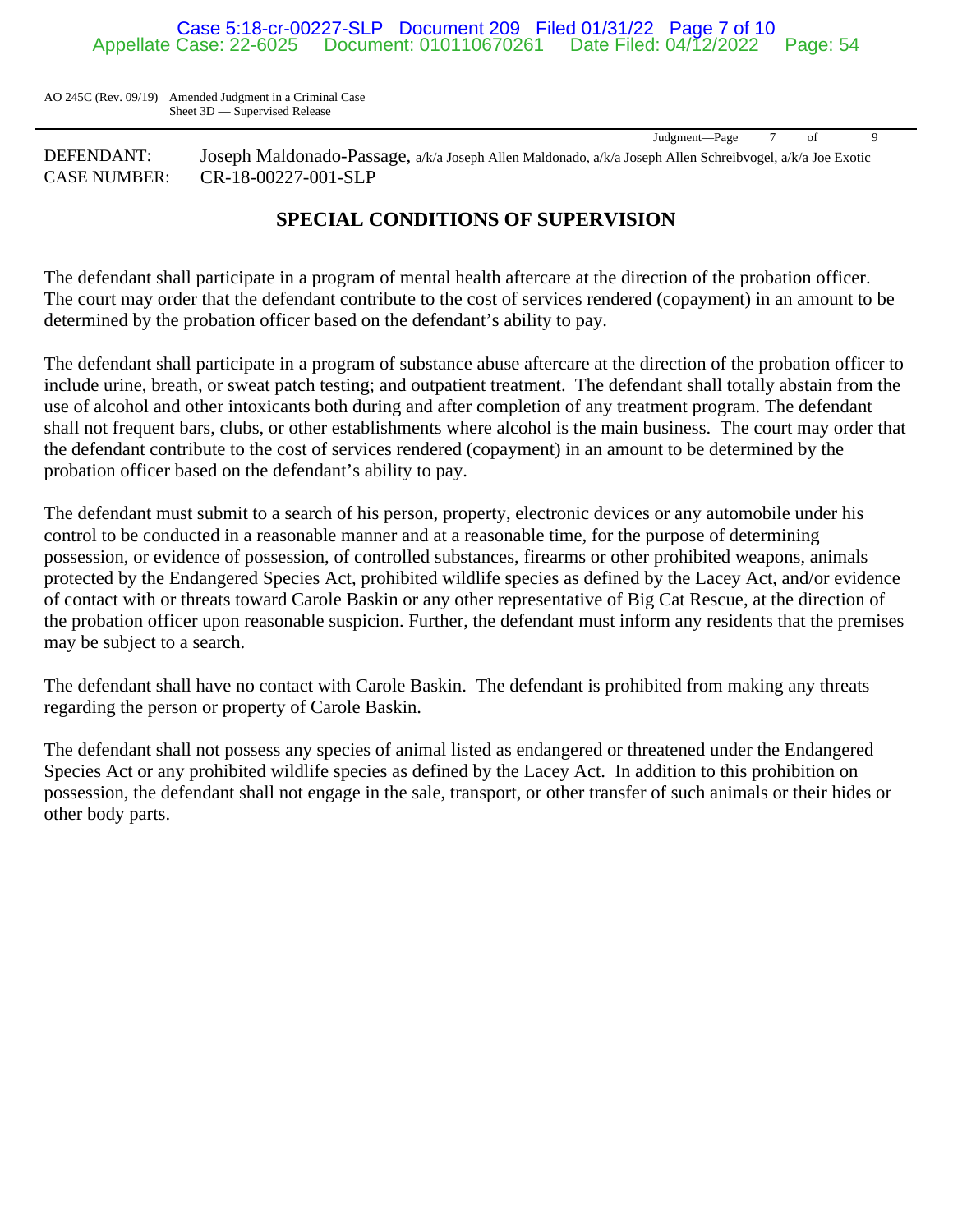#### Case 5:18-cr-00227-SLP Document 209 Filed 01/31/22 Page 8 of 10 Appellate Case: 22-6025 Document: 010110670261 Date Filed: 04/12/2022 Page: 55

|               |                                   |                                        | AO 245C (Rev. 09/19) Amended Judgment in a Criminal Case<br>Sheet 5 — Criminal Monetary Penalties                                             |              |                                     | (NOTE: Identify Changes with Asterisks (*))                                                                                                                                                                                                                                      |   |
|---------------|-----------------------------------|----------------------------------------|-----------------------------------------------------------------------------------------------------------------------------------------------|--------------|-------------------------------------|----------------------------------------------------------------------------------------------------------------------------------------------------------------------------------------------------------------------------------------------------------------------------------|---|
|               | DEFENDANT:<br><b>CASE NUMBER:</b> |                                        | CR-18-00227-001-SLP                                                                                                                           |              | <b>CRIMINAL MONETARY PENALTIES</b>  | Judgment — Page<br>8<br>of<br>Joseph Maldonado-Passage, a/k/a Joseph Allen Maldonado, a/k/a Joseph Allen Schreibvogel, a/k/a Joe Exotic                                                                                                                                          | 9 |
| <b>TOTALS</b> |                                   | <b>Assessment</b><br>\$1,225.00        | The defendant must pay the following total criminal monetary penalties under the schedule of payments on Sheet 6.<br><b>Restitution</b><br>\$ | Fine         |                                     | <b>AVAA Assessment*</b><br><b>JVTA Assessment**</b><br>\$                                                                                                                                                                                                                        |   |
|               |                                   | entered after such determination.      |                                                                                                                                               |              |                                     | The determination of restitution is deferred until An Amended Judgment in a Criminal Case (AO 245C) will be<br>The defendant shall make restitution (including community restitution) to the following payees in the amount listed below.                                        |   |
|               | before the United States is paid. |                                        |                                                                                                                                               |              |                                     | If the defendant makes a partial payment, each payee shall receive an approximately proportioned payment, unless specified otherwise in<br>the priority order or percentage payment column below. However, pursuant to 18 U.S.C. § 3664(i), all nonfederal victims must be paid  |   |
|               | <b>Name of Payee</b>              |                                        | Total Loss***                                                                                                                                 |              | <b>Restitution Ordered</b>          | <b>Priority or Percentage</b>                                                                                                                                                                                                                                                    |   |
|               |                                   |                                        |                                                                                                                                               |              |                                     |                                                                                                                                                                                                                                                                                  |   |
|               | <b>TOTALS</b>                     |                                        |                                                                                                                                               | \$           |                                     |                                                                                                                                                                                                                                                                                  |   |
|               |                                   |                                        | Restitution amount ordered pursuant to plea agreement \$                                                                                      |              |                                     |                                                                                                                                                                                                                                                                                  |   |
|               |                                   |                                        | to penalties for delinquency and default, pursuant to 18 U.S.C. § 3612(g).                                                                    |              |                                     | The defendant must pay interest on restitution and a fine of more than \$2,500, unless the restitution or fine is paid in full before the<br>fifteenth day after the date of the judgment, pursuant to 18 U.S.C. § 3612(f). All of the payment options on Sheet 6 may be subject |   |
|               |                                   |                                        | The court determined that the defendant does not have the ability to pay interest, and it is ordered that:                                    |              |                                     |                                                                                                                                                                                                                                                                                  |   |
|               |                                   | the interest requirement is waived for | fine                                                                                                                                          | restitution. |                                     |                                                                                                                                                                                                                                                                                  |   |
|               |                                   | the interest requirement for the       | fine<br>$\mathsf{L}$                                                                                                                          |              | restitution is modified as follows: |                                                                                                                                                                                                                                                                                  |   |

\* Amy, Vicky, and Andy Child Pornography Victim Assistance Act of 2018, Pub. L. No. 115-299.

\*\* Justice for Victims of Trafficking Act of 2015, Pub. L. No. 114-22.

\*\*\* Findings for the total amount of losses are required under Chapters 109A, 110, 110A, and 113A of Title 18 for offenses committed on or after September 13, 1994, but before April 23, 1996.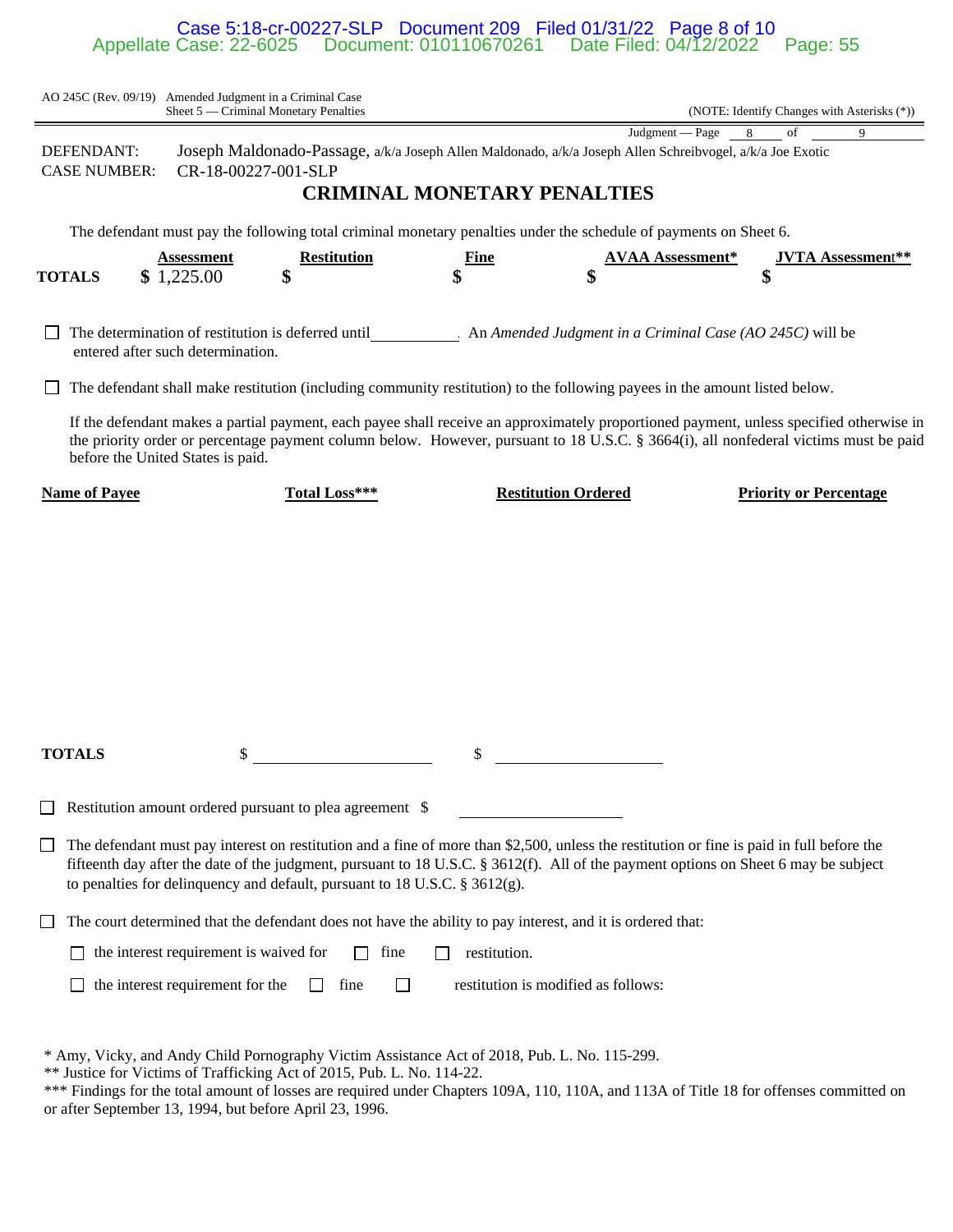#### Case 5:18-cr-00227-SLP Document 209 Filed 01/31/22 Page 9 of 10<br>Appellate Case: 22-6025 Document: 010110670261 Date Filed: 04/12/2022 Document: 010110670261 Date Filed: 04/12/2022 Page: 56

|             |              | AO 245C (Rev. 09/19) Amended Judgment in a Criminal Case<br>Sheet 6 - Schedule of Payments<br>(NOTE: Identify Changes with Asterisks (*))                                                                                                                                                                                                                                                                                                                                               |
|-------------|--------------|-----------------------------------------------------------------------------------------------------------------------------------------------------------------------------------------------------------------------------------------------------------------------------------------------------------------------------------------------------------------------------------------------------------------------------------------------------------------------------------------|
|             |              |                                                                                                                                                                                                                                                                                                                                                                                                                                                                                         |
|             |              | Judgment – Page $\frac{9}{2}$ of<br>9<br>DEFENDANT:<br>Joseph Maldonado-Passage, a/k/a Joseph Allen Maldonado, a/k/a Joseph Allen Schreibvogel, a/k/a Joe Exotic<br><b>CASE NUMBER:</b><br>CR-18-00227-001-SLP                                                                                                                                                                                                                                                                          |
|             |              | <b>SCHEDULE OF PAYMENTS</b>                                                                                                                                                                                                                                                                                                                                                                                                                                                             |
|             |              | Having assessed the defendant's ability to pay, payment of the total criminal monetary penalties shall be due as follows:                                                                                                                                                                                                                                                                                                                                                               |
| A           | $\boxtimes$  | Lump sum payment of \$1,225.00 due immediately, balance due                                                                                                                                                                                                                                                                                                                                                                                                                             |
|             |              | not later than<br>$\frac{1}{\Box}$ , or<br>in accordance with $\Box$ C, $\Box$ D,<br>$\Box$ F below; or                                                                                                                                                                                                                                                                                                                                                                                 |
| B           | $\mathsf{L}$ | Payment to begin immediately (may be combined with $\Box C$ , $\Box D$ , or<br>F below); or                                                                                                                                                                                                                                                                                                                                                                                             |
| $\mathbf C$ | $\Box$       | Payment in equal (e.g., weekly, monthly, quarterly) installments of over a period of<br>(e.g., months or years), to commence (e.g., 30 or 60 days) after the date of this judgment; or                                                                                                                                                                                                                                                                                                  |
| D           | $\perp$      | Payment in equal ____________ (e.g., weekly, monthly, quarterly) installments of ________________ over a period of<br>(e.g., months or years), to commence $\qquad \qquad$ (e.g., 30 or 60 days) after release from imprisonment to a<br>term of supervision; or                                                                                                                                                                                                                        |
| E           | $\Box$       | Payment during the term of supervised release will commence within (e.g., 30 or 60 days) after release from<br>imprisonment. The court will set the payment plan based on an assessment of the defendant's ability to pay at that time; or                                                                                                                                                                                                                                              |
| F           |              | Special instructions regarding the payment of criminal monetary penalties:                                                                                                                                                                                                                                                                                                                                                                                                              |
|             |              | If restitution is not paid immediately, the defendant shall make payments of 10% of the defendant's quarterly earnings during the<br>term of imprisonment.                                                                                                                                                                                                                                                                                                                              |
|             |              | After release from confinement, if restitution is not paid immediately, the defendant shall make payments of the greater of \$<br>per<br>month or 10% of defendant's gross monthly income, as directed by the probation officer. Payments are to commence not later<br>than 30 days after release from confinement.                                                                                                                                                                     |
|             |              | Unless the court has expressly ordered otherwise, if this judgment imposes imprisonment, payment of criminal monetary penalties is due<br>during the period of imprisonment. All criminal monetary penalties, except those payments made through the Federal Bureau of Prisons'<br>Inmate Financial Responsibility Program, shall be paid through the United States Court Clerk for the Western District of Oklahoma, 200<br>N.W. 4th Street, Room 1210, Oklahoma City, Oklahoma 73102. |
| $\Box$      |              | The defendant shall receive credit for all payments previously made toward any criminal monetary penalties imposed.<br>Joint and Several                                                                                                                                                                                                                                                                                                                                                |
|             |              | Case Number<br>Defendant and Co-Defendant Names<br>Joint and Several<br>Corresponding Payee,                                                                                                                                                                                                                                                                                                                                                                                            |

*(including defendant number)* Total Amount

Amount

Corresponding Payee, if appropriate.

The defendant shall pay the cost of prosecution.

 $\Box$  The defendant shall pay the following court cost(s):

The defendant shall forfeit the defendant's interest in the following property to the United States: All right, title and interest in the assets listed in the Preliminary Order of Forfeiture dated \_\_\_\_\_\_\_\_ (Doc. No. \_\_\_\_).

Payments shall be applied in the following order: (1) assessment, (2) restitution principal, (3) restitution interest, (4) AVAA assessment, (5) fine principal, (6) fine interest, (7) community restitution, (8) JVTA assessment, (9) penalties, and (10) costs, including cost of prosecution and court costs.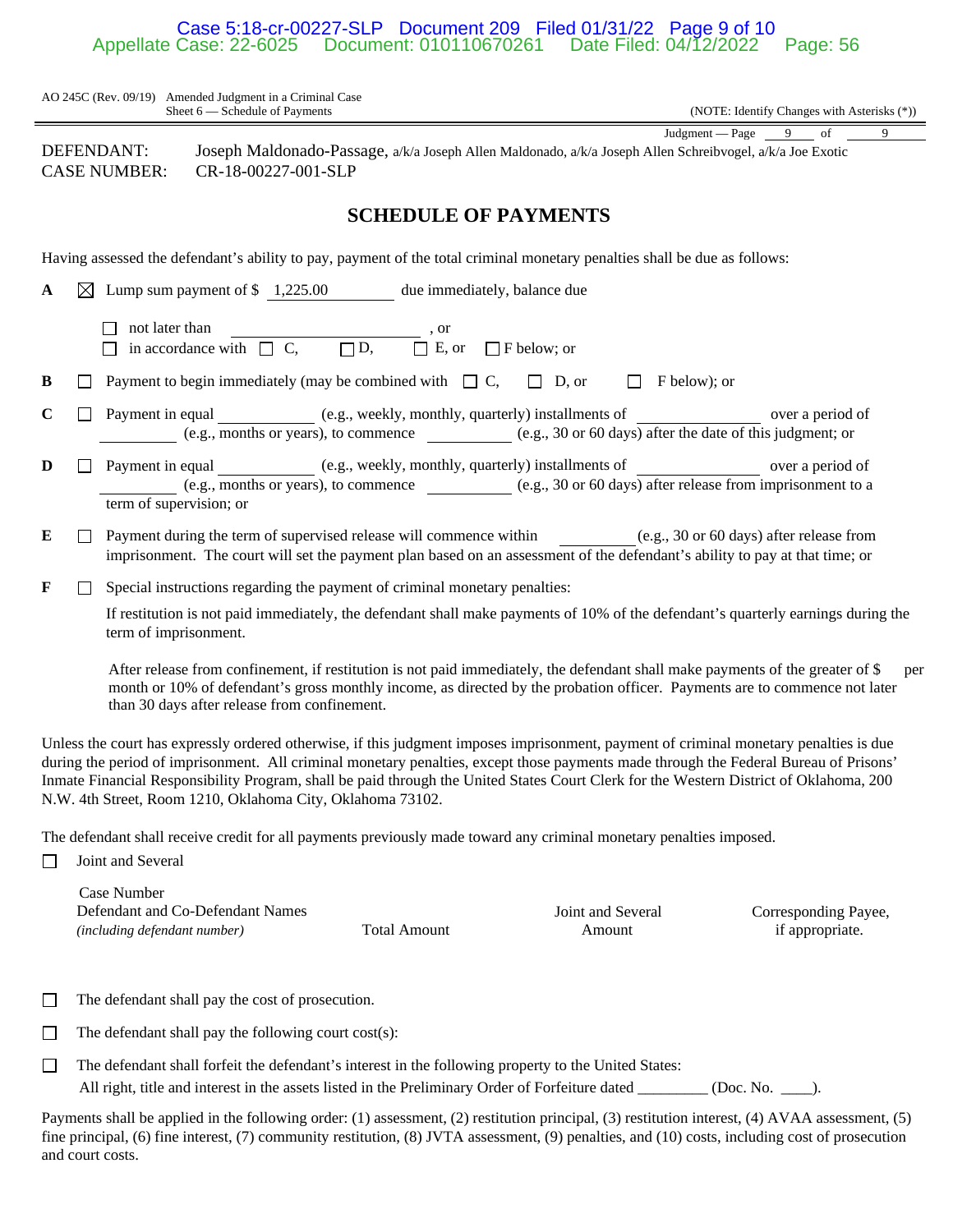### Case 5:18-cr-00227-SLP Document 209 Filed 01/31/22 Page 10 of 10 Document: 010110670261 Date Filed: 04/12/2022 Page: 57

AO 245C (Rev. 09/19) Criminal Judgment Not for Public Disclosure Sheet 8 — Reason for Amendment

DEFENDANT: Joseph Maldonado-Passage, a/k/a Joseph Allen Maldonado, a/k/a Joseph Allen Schreibvogel, a/k/a Joe Exotic CASE NUMBER: CR-18-00227-001-SLP DISTRICT: Western District of Oklahoma

## **REASON FOR AMENDMENT**

**(Not for Public Disclosure)**

### **REASON FOR AMENDMENT:**

- $3742(f)(1)$  and (2))  $3583(e)$
- 
- 
- 
- Correction of Sentence for Clerical Mistake (Fed. Direct Motion to District Court Pursuant to R.Crim. P. 36) 28 U.S.C. § 2255 or 18 U.S.C. § 3559(c)(7)
- ⊠ Correction of Sentence on Remand (18 U.S.C. Modification of Supervision Conditions (18 U.S.C. § 3563(c) or
- Reduction of Sentence for Changed Circumstances  $\Box$  Modification of Imposed Term of Imprisonment for Extraordinary and
	- (Fed. R. Crim. P. 35(b)) Compelling Reasons (18 U.S.C. § 3582(c)(1))
- Correction of Sentence by Sentencing Court (Fed. Modification of Imposed Term of Imprisonment for Retroactive R.Crim. P. 35(a)) Amendment(s)to the Sentencing Guidelines (18 U.S.C. § 3582(c)(2))
	-
	- Modification of Restitution Order (18 U.S.C. § 3664)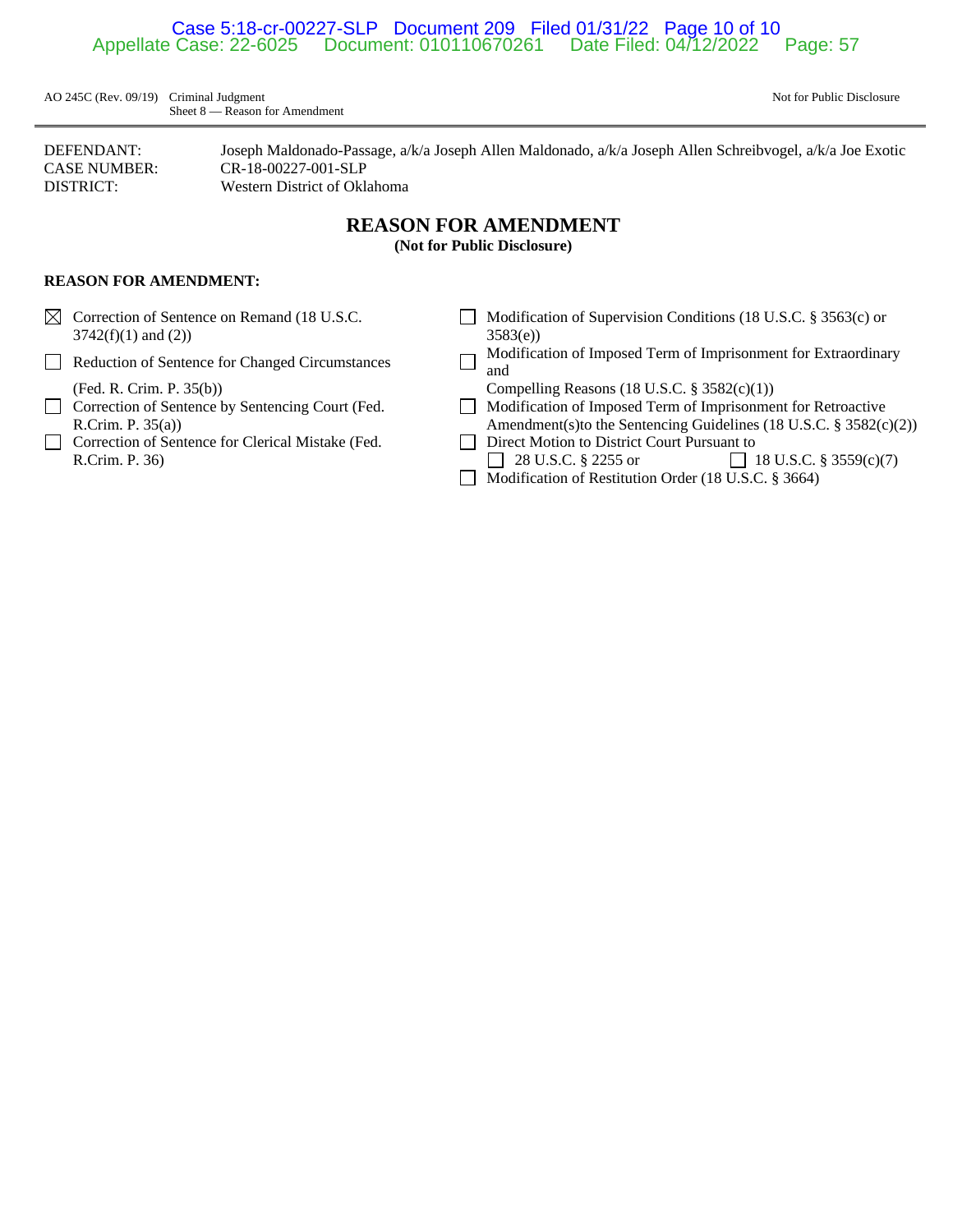**Cases and Sentences for Violations of 18 U.S.C. 1958(a)** – *Use of interstate commerce facilities in the commission of a murder for hire*

| Case                                    | Sentence                              | Facts                                                           |
|-----------------------------------------|---------------------------------------|-----------------------------------------------------------------|
|                                         |                                       | 5 counts; 2 intended victims (wife and daughter); defendant     |
| United States v. Vasco                  | 240 months imprisonment               | already in custody for pending state charge of raping wife in   |
| 564 F.3d 12 (1st Cir 2009)              |                                       | presence of daughter; motive of was obstruction of justice for  |
|                                         |                                       | state court proceedings.                                        |
|                                         |                                       | 2 intended victims (father and son, owners of a rival           |
| United States v. Lisyanski              | 120 months imprisonment               | restaurant); hitman, at the direction of the defendant,         |
| 806 F.3d 706 (2 <sup>nd</sup> Cir 2015) |                                       | brandished a gun in a restaurant; shot son in leg.              |
|                                         |                                       | Intended victim was wife. Defendant was told by the hitman      |
| United States v. Smith                  | 96 months imprisonment                | that wife was successfully killed. Defendant then went to the   |
| 755 F.3d 645 (8th Cir 2014)             |                                       | police station to report her missing.                           |
|                                         |                                       | Defendant was a known drug trafficker. Defendant involved       |
| United States v. Temkin                 | 72 months imprisonment originally     | three associates in the scheme and had multiple different       |
| 797 F.3d 682 (9th Cir 2015)             | 144 months after resentencing         | plots to kill rival drug trafficker. Defendant suggested to one |
|                                         | following appeal                      | hitman that he rape the wife and daughter of intended victim    |
|                                         | Also charged with Hobbs Act extortion | in front of intended victim and his son.                        |
|                                         |                                       | Defendant was already in state custody on charges related to    |
| United States v. Gordon                 | 120 months imprisonment               | his plot to have his wife murdered. Federal case arose when     |
| 875 F.3d 26 (1 <sup>st</sup> Cir 2017)  | 5 counts merged for sentencing        | defendant solicited her murder a second time, while in state    |
|                                         |                                       | correctional facility.                                          |
|                                         | 130 months imprisonment originally    | Defendant had a history of violence against wife and was        |
| United States v. Wynn                   | 120 months after resentencing         | previously tried for attempting to murder her. Tried to         |
| 987 F.2d 354 (6th Cir 1993)             | following appeal; USCA ruled all 5    | smother her at hospital, forced her at gunpoint into a hotel,   |
|                                         | counts should merge for sentencing    | and showed her a bomb while threatening to blow her up.         |
|                                         |                                       | Adult film actress who hired a hitman to kill the father of one |
| United States v. Danforth               | 120 months imprisonment               | of her children. Gave hitman instructions that she did not      |
| 471 F.Supp.3d 1079                      | 5 counts merged for sentencing        | care if others who lived with intended victim were harmed       |
| (District of Idaho 2020)                |                                       | during commission of the crime.                                 |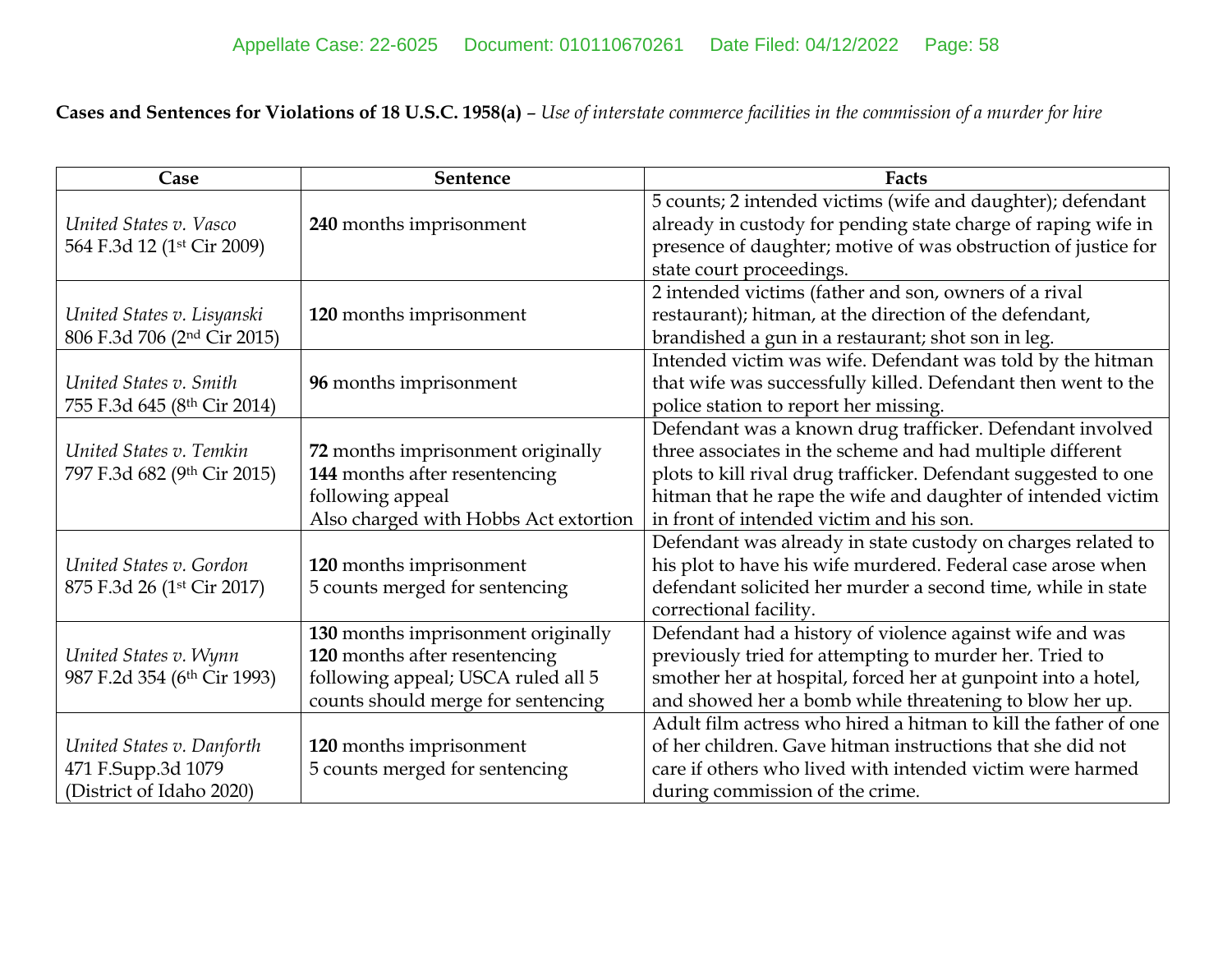### **IN THE UNITED STATES DISTRICT COURT FOR THE WESTERN DISTRICT OF OKLAHOMA**

| UNITED STATES OF AMERICA, |  |
|---------------------------|--|
| Plaintiff,                |  |
| $\mathbf{V}$              |  |
| JOSEPH MALDONADO-PASSAGE, |  |
| Defendant.                |  |

Case No. CR-18-227-SLP

### **O R D E R**

Before the Court is the Motion for Reconsideration of Order filed by Defendant Joseph Maldonado-Passage [Doc. No. 204]. It is at issue. *See* United States' Resp. [Doc. No. 205]; Reply [Doc. No. 206].

Defendant's Motion arises in a unique posture. On July 14, 2021, the Tenth Circuit affirmed Defendant's conviction but vacated the sentence and remanded the matter for resentencing. *See United States v. Maldonado-Passage*, 4 F.4th 1097 (10th Cir. 2021). Defendant's resentencing is set for January 28, 2022.

On January 23, 2022, just five days before Defendant's resentencing, Defendant filed the pending Motion. He belatedly seeks reconsideration of a *pretrial* Order [Doc. No. 53] denying Defendant's Motion to Dismiss Counts as Multiplicitous [Doc. No. 39].

Counts 1 and 2 of the Superseding Indictment charged Defendant with using interstate facilities in the commission of a murder-for-hire plot, in violation of 18 U.S.C. § 1958(a). The Court previously found these counts were not multiplicitous. *See* Order [Doc. No. 53] at 9-10.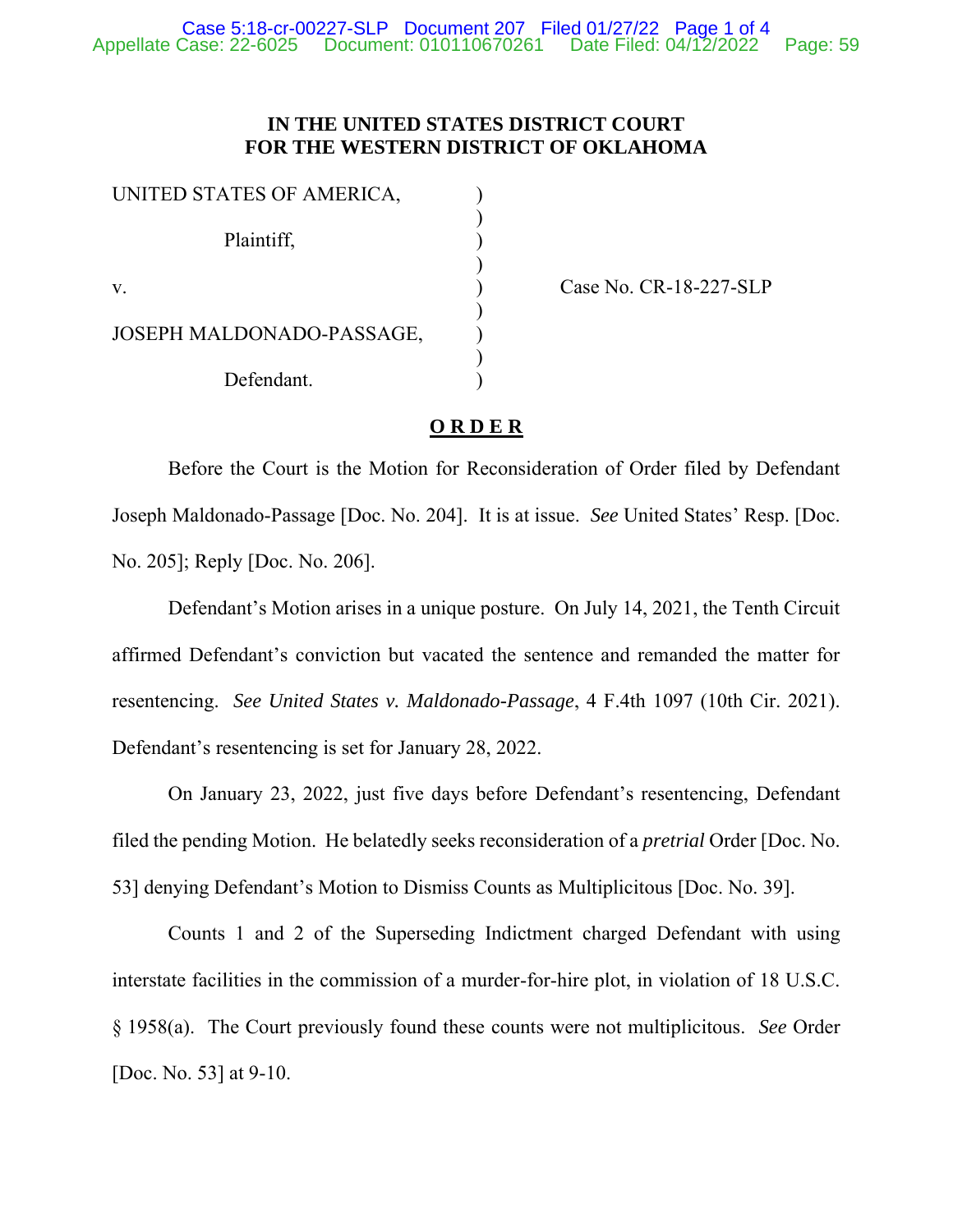#### Case 5:18-cr-00227-SLP Document 207 Filed 01/27/22 Page 2 of 4 Document: 010110670261 Date Filed: 04/12/2022 Page: 60

These same counts are the subject of the Tenth Circuit's sentencing remand. Specifically, the Tenth Circuit found a remand was necessitated by this Court's failure to group the two counts under § 3D1.2(b) of the Sentencing Guidelines. *Maldonado-Passage*, 4 F.4th at 1108.

Defendant asserts that the Tenth Circuit's sentencing remand compels reconsideration of the Court's pretrial ruling denying dismissal of these counts as multiplicitous. Defendant argues that his "two murder-for-hire convictions should be merged before he is re-sentenced[.]" Mot. 3. According to Defendant, failing to merge these counts "would violate Double Jeopardy." *Id*. at 4.

As an initial matter, the Court questions the timeliness of Defendant's Motion challenging an order entered more than three years ago. *See, e.g., United States v. Fish*, No. 21-7044, 2022 WL 54432, at \*1 (10th Cir. Jan. 6, 2022) (recognizing "serious problems that would inhere in allowing an unlimited time period" for filing motions to reconsider).<sup>1</sup> Moreover, Defendant has not demonstrated the propriety of addressing a challenge to his conviction on resentencing. *See United States v. Gama-Bastidas*, 222 F.3d 779, 784 (10th Cir. 2000) (discussing the law of the case doctrine and mandate rule); *see also United States v. Frierson*, 698 F.3d 1267, 1269-70 (10th Cir. 2012) (remedy for conviction on multiplicitous charges is vacation of the *conviction*); *United States v. Burke*, 281 F. App'x 556, 557 (7th Cir. 2008) (rejecting the defendant's double jeopardy argument

<sup>&</sup>lt;sup>1</sup> In this regard, more than six months have elapsed since the Tenth Circuit remanded this matter for resentencing. Defendant offers no reason why he waited until the week of his sentencing to raise this issue.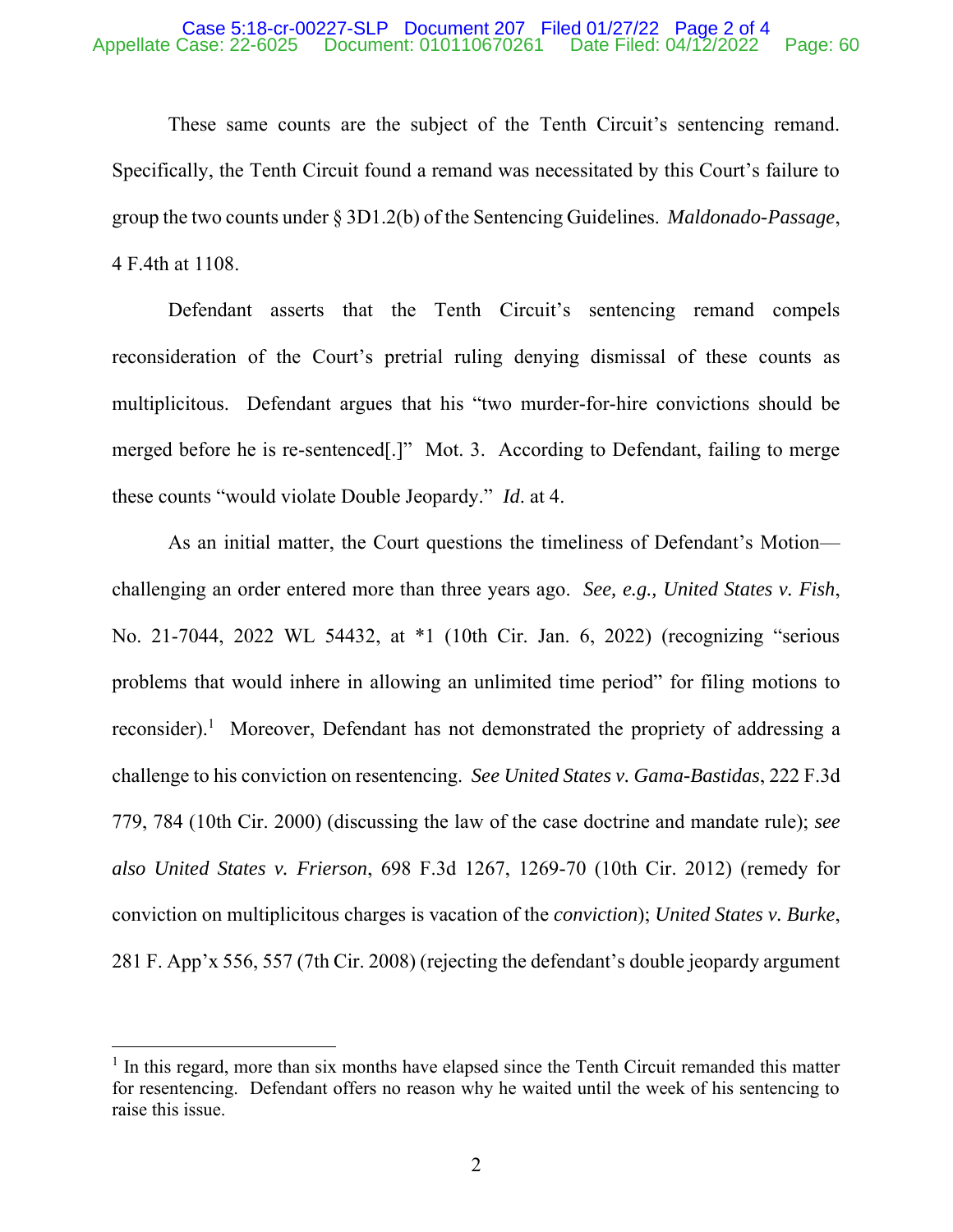#### Case 5:18-cr-00227-SLP Document 207 Filed 01/27/22 Page 3 of 4 Appellate Case: 22-6025 Document: 010110670261 Date Filed: 04/12/2022 Page: 61

as outside of the scope of the court's previous mandate remanding the case for resentencing). $<sup>2</sup>$ </sup>

Even if it were proper to entertain Defendant's Motion, Defendant has not shown grounds for reconsideration. A district court may grant a motion to reconsider when it has "misapprehended the facts, a party's position, or the law." *United States v. Christy*, 739 F.3d 534, 539 (10th Cir. 2014) (citing *Servants of Paraclete v. Does*, 204 F.3d 1005, 1012 (10th Cir. 2000). Specific grounds for reconsideration include: "(1) an intervening change in the controlling law, (2) new evidence previously unavailable, and (3) the need to correct clear error or prevent manifest injustice." *Servants of Paraclete*, 204 F.3d at 1012. Motions to reconsider "should not be used to revisit issues already addressed or advance arguments that could have been raised earlier." *Christy*, 739 F.3d at 539.

Defendant's Motion argues that this Court's January 9, 2019 Order reflects a "misapprehension of the applicable law," further "clarified" by the Tenth Circuit's subsequent decision in this case. *See* Reply 3. As set forth, however, the Tenth Circuit did not address multiplicity, but rather a sentencing error under § 3D1.2(b) of the Guidelines. Defendant fails to establish that the Court misapprehended the law regarding multiplicity. Nor has Defendant demonstrated an intervening change in the applicable law or any other grounds to warrant reconsideration. Accordingly, the Court declines to reconsider its January 9, 2019 Order.

<sup>2</sup> While "[n]either law of the case nor the mandate rule is jurisdictional," *Gama-Bastidas*, 222 F.3d at 784, they are "discretion-guiding rules." *United States v. Tisdale*, 59 F. App'x 295, 296 (10th Cir. 2003).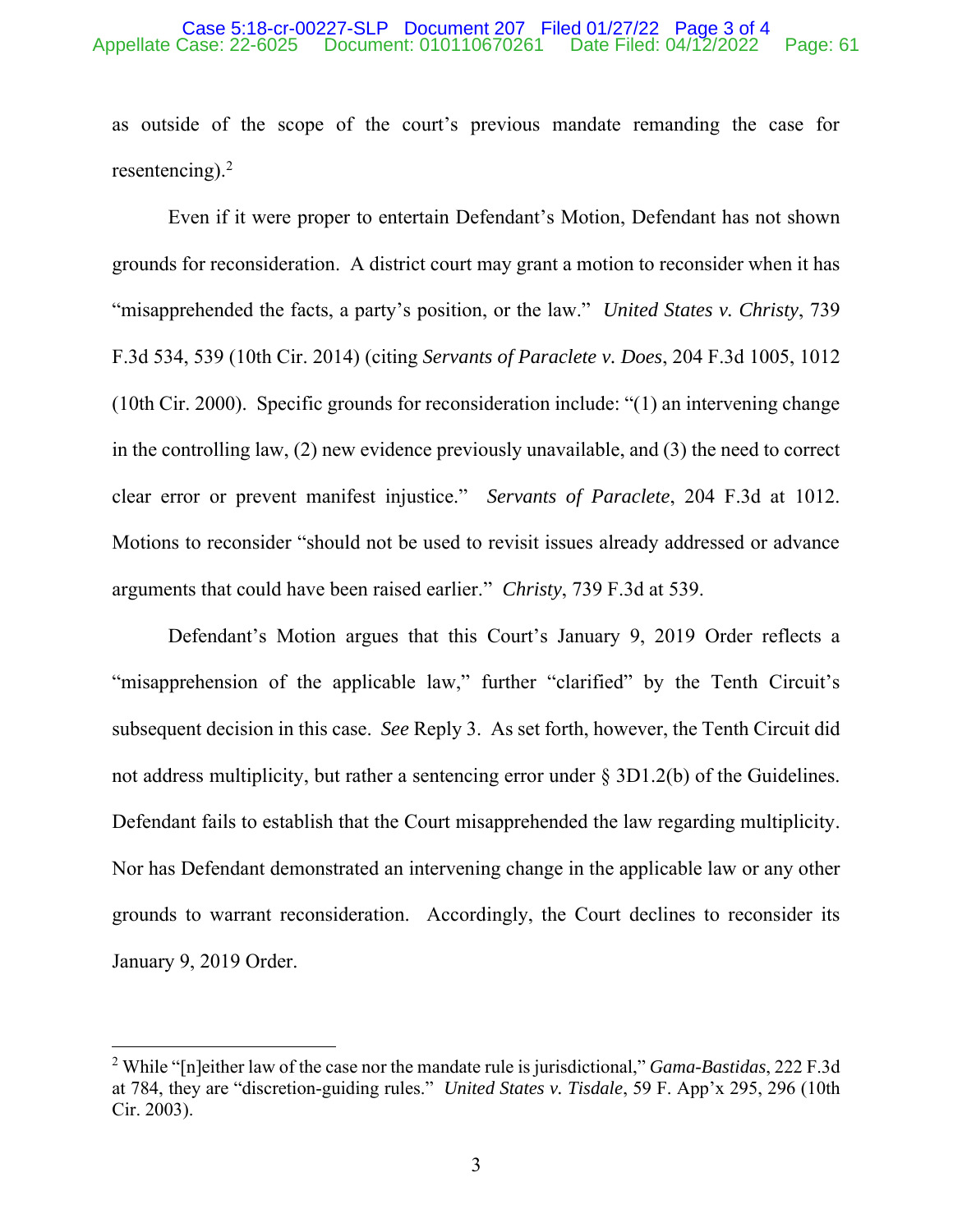IT IS THEREFORE ORDERED that Defendant's Motion for Reconsideration of

Order [Doc. No. 204] is DENIED.

IT IS SO ORDERED this 27th day of January, 2022.

**SCOTT L. PALK** UNITED STATES DISTRICT JUDGE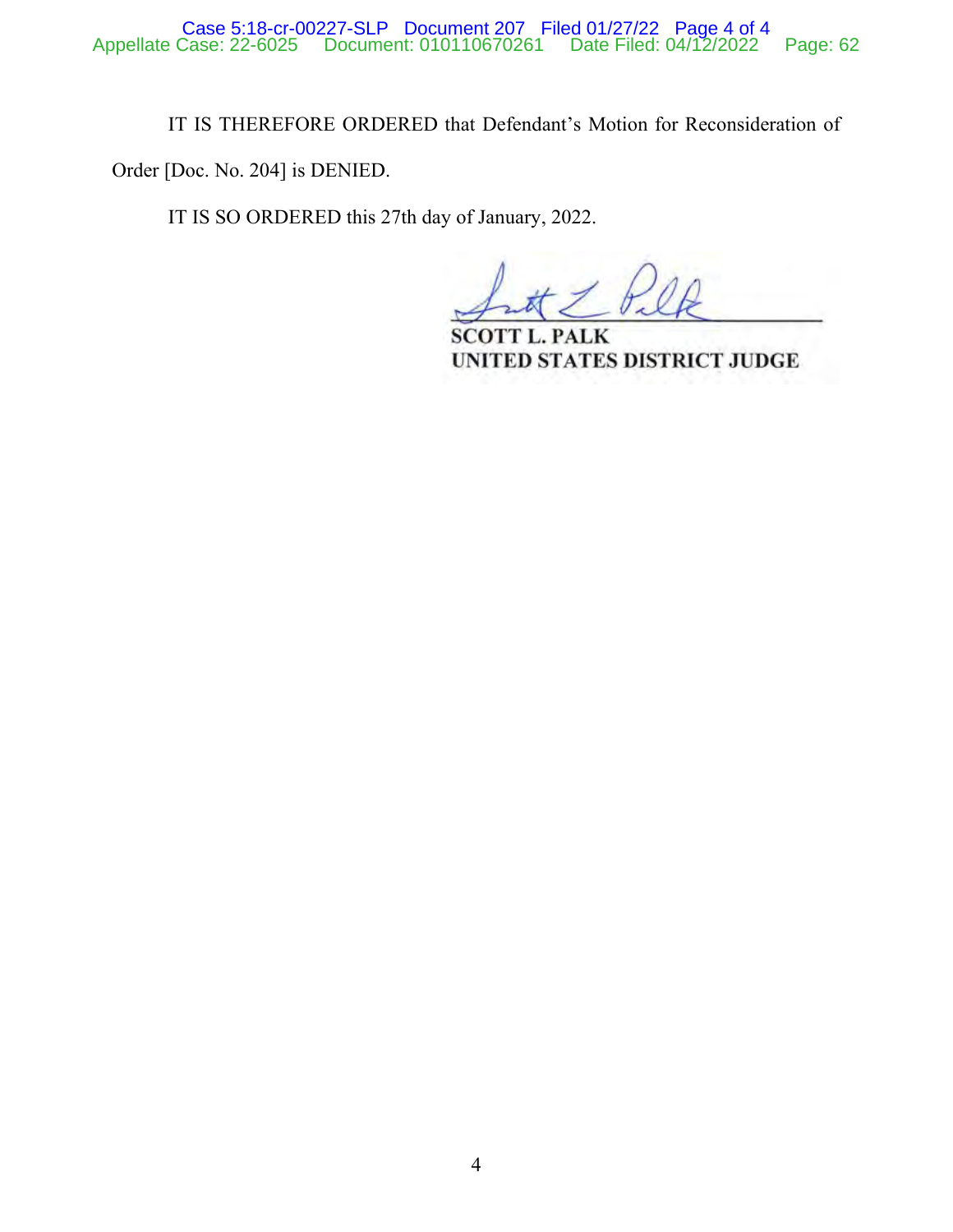AO 245B (Rev. 09/19) Judgment in a Criminal Case Sheet 1

|                                                                                                                                                         | <b>UNITED STATES DISTRICT COURT</b>                                                                                                                                                                                                                                                     |                                                                                                             |                                                                              |       |  |
|---------------------------------------------------------------------------------------------------------------------------------------------------------|-----------------------------------------------------------------------------------------------------------------------------------------------------------------------------------------------------------------------------------------------------------------------------------------|-------------------------------------------------------------------------------------------------------------|------------------------------------------------------------------------------|-------|--|
|                                                                                                                                                         | Western District of Oklahoma                                                                                                                                                                                                                                                            |                                                                                                             |                                                                              |       |  |
|                                                                                                                                                         | UNITED STATES OF AMERICA<br>v.                                                                                                                                                                                                                                                          |                                                                                                             | <b>JUDGMENT IN A CRIMINAL CASE</b>                                           |       |  |
|                                                                                                                                                         | JOSEPH MALDONADO-PASSAGE,<br>a/k/a Joseph Allen Maldonado<br>a/k/a Joseph Allen Schreibvogel<br>a/k/a "Joe Exotic"                                                                                                                                                                      | Case Number:<br><b>USM Number:</b>                                                                          | CR-18-00227-001-SLP<br>26154-017<br>William P. Earley and Kyle E. Wackenheim |       |  |
| THE DEFENDANT:                                                                                                                                          |                                                                                                                                                                                                                                                                                         | Defendant's Attorney                                                                                        |                                                                              |       |  |
| pleaded guilty to count(s)<br>which was accepted by the court.                                                                                          | pleaded nolo contendere to count(s)                                                                                                                                                                                                                                                     |                                                                                                             |                                                                              |       |  |
| IXI<br>after a plea of not guilty.                                                                                                                      | was found guilty on count(s) 1, 2, 3, 4, 5, 6, 7, 8, 9, 10, 11, 12, 15, 16, 17, 18, 19, 20, and 21 of the Superseding Indictment.                                                                                                                                                       |                                                                                                             |                                                                              |       |  |
| The defendant is adjudicated guilty of these offenses:                                                                                                  |                                                                                                                                                                                                                                                                                         |                                                                                                             |                                                                              |       |  |
| <b>Title &amp; Section</b><br>18 U.S.C. § 1958(a)<br>and 18 U.S.C. § 2                                                                                  | <b>Nature of Offense</b><br>Use of interstate commerce facilities in the commission of a murder<br>for hire, aiding and abetting.                                                                                                                                                       |                                                                                                             | <b>Offense Ended</b><br>Nov. 2017                                            | Count |  |
| 18 U.S.C. § 1958(a)<br>and 18 U.S.C. § 2                                                                                                                | Use of interstate commerce facilities in the commission of a murder<br>for hire, aiding and abetting                                                                                                                                                                                    |                                                                                                             | March 2018                                                                   | 2     |  |
| The defendant is sentenced as provided in pages 2 through 9 of this judgment. The sentence is imposed pursuant to<br>the Sentencing Reform Act of 1984. |                                                                                                                                                                                                                                                                                         |                                                                                                             |                                                                              |       |  |
|                                                                                                                                                         | The defendant has been found not guilty on count(s)<br>$\cdots$ . The contract of the contract of the contract of the contract of the contract of the contract of the contract of the contract of the contract of the contract of the contract of the contract of the contract of the c | $\mathbf{r}$ , and $\mathbf{r}$ , and $\mathbf{r}$ , and $\mathbf{r}$ , and $\mathbf{r}$ , and $\mathbf{r}$ |                                                                              |       |  |

 $\bowtie$  Count(s) 13 and 14 of the Superseding Indictment were previously dismissed on the motion of the United States.

 It is ordered that the defendant must notify the United States attorney for this district within 30 days of any change of name, residence, or mailing address until all fines, restitution, costs, and special assessments imposed by this judgment are fully paid. If ordered to pay restitution, the defendant must notify the court and United States attorney of material changes in economic circumstances.

> January 22, 2020 Date of Imposition of Judgment

**SCOTT L. PALK** UNITED STATES DISTRICT JUDGE

January 23, 2020

Date Signed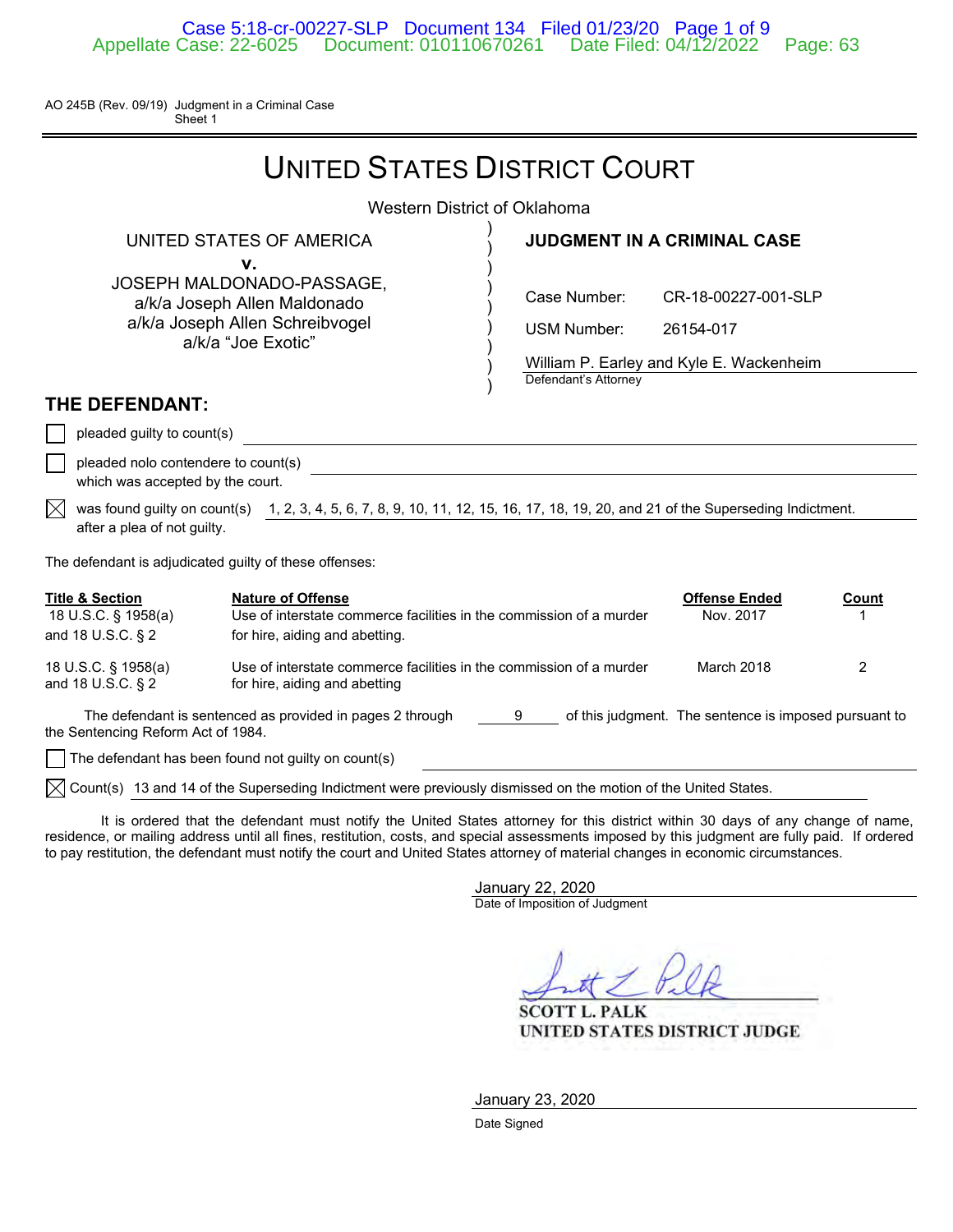### Case 5:18-cr-00227-SLP Document 134 Filed 01/23/20 Page 2 of 9 Appellate Case: 22-6025 Document: 010110670261 Date Filed: 04/12/2022 Page: 64

AO 245B (Rev. 09/19) Judgment in a Criminal Case **Sheet 1A** 

(ii) and 18 U.S.C. § 2

DEFENDANT: Joseph Maldonado-Passage, a/k/a Joseph Allen Maldonado, a/k/a Joseph Allen Schreibvogel, a/k/a Joe Exotic CASE NUMBER: CR-18-00227-001-SLP

## **ADDITIONAL COUNTS OF CONVICTION**

Judgment-Page 2 of 9

| <b>Title &amp; Section</b><br>16 U.S.C $\S$ 1538(a)(1)(B),<br>16 U.S.C. § 1540(b)(1), and<br>18 U.S.C. § 2 | <b>Nature of Offense</b><br>Violation of the Endangered<br>Species Act, aiding and abetting | <b>Offense Ended</b><br>Oct. 2017 | <b>Count</b><br>3 |
|------------------------------------------------------------------------------------------------------------|---------------------------------------------------------------------------------------------|-----------------------------------|-------------------|
| 16 U.S.C $\S$ 1538(a)(1)(B),<br>16 U.S.C. § 1540(b)(1), and<br>18 U.S.C. § 2                               | Violation of the Endangered<br>Species Act, aiding and abetting                             | Oct. 2017                         | $\overline{4}$    |
| 16 U.S.C § 1538(a)(1)(B),<br>16 U.S.C. § 1540(b)(1), and<br>18 U.S.C. § 2                                  | Violation of the Endangered<br>Species Act, aiding and abetting                             | Oct. 2017                         | 5                 |
| 16 U.S.C $\S$ 1538(a)(1)(B),<br>16 U.S.C. § 1540(b)(1), and<br>18 U.S.C. § 2                               | Violation of the Endangered<br>Species Act, aiding and abetting                             | Oct. 2017                         | 6                 |
| 16 U.S.C $\S$ 1538(a)(1)(B),<br>16 U.S.C. § 1540(b)(1), and<br>18 U.S.C. § 2                               | Violation of the Endangered<br>Species Act, aiding and abetting                             | Oct. 2017                         | 7                 |
| 16 U.S.C. $\S$ 1538(a)(1)(F)<br>and 16 U.S.C. $\S$ 1540(b)(1)                                              | Violation of the Endangered<br>Species Act, aiding and abetting                             | 10/30/2017                        | 8                 |
| 16 U.S.C. $\S$ 1538(a)(1)(F)<br>and 16 U.S.C. $\S$ 1540(b)(1)                                              | Violation of the Endangered<br>Species Act, aiding and abetting                             | 11/16/2016                        | 9                 |
| 16 U.S.C. $\S 1538(a)(1)(F)$<br>and 16 U.S.C. $\S$ 1540(b)(1)                                              | Violation of the Endangered<br>Species Act, aiding and abetting                             | 02/03/2018                        | 10                |
| 16 U.S.C. $\S 1538(a)(1)(F)$<br>and 16 U.S.C. $\S$ 1540(b)(1)                                              | Violation of the Endangered<br>Species Act, aiding and abetting                             | 03/06/2018                        | 11                |
| 16 U.S.C. § 3372(d)(2),<br>16 U.S.C. § 3373(d)(3)(A)<br>(ii) and 18 U.S.C. $\S$ 2                          | Violation of the Lacey Act:<br>False labeling of wildlife                                   | 11/16/2016                        | 12                |
| 16 U.S.C. § 3372(d)(2),<br>16 U.S.C. § 3373(d)(3)(A)                                                       | Violation of the Lacey Act:<br>False labeling of wildlife                                   | 06/11/2017                        | 15                |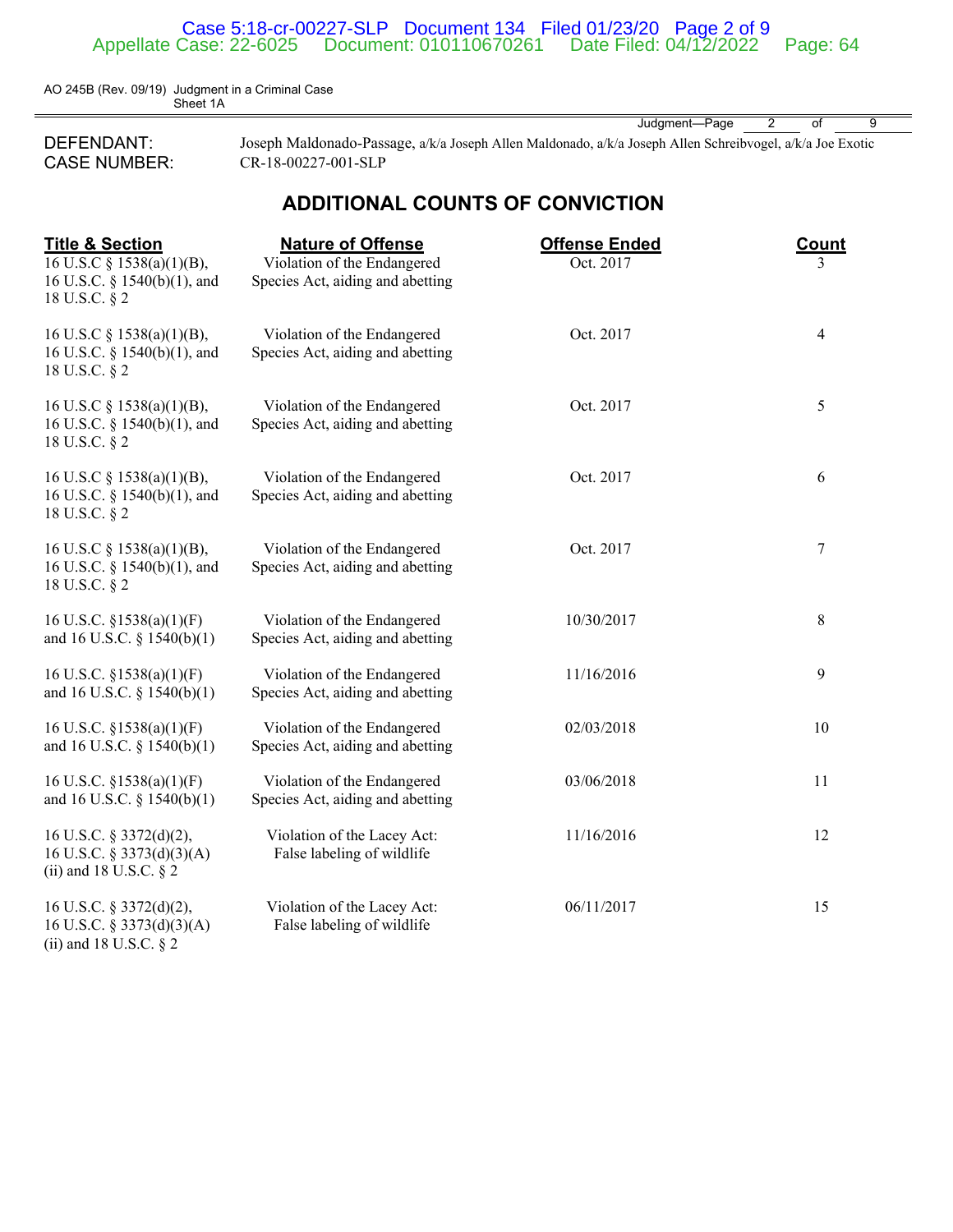### Case 5:18-cr-00227-SLP Document 134 Filed 01/23/20 Page 3 of 9 Appellate Case: 22-6025 Document: 010110670261 Date Filed: 04/12/2022 Page: 65

AO 245B (Rev. 09/19) Judgment in a Criminal Case Sheet 1B

DEFENDANT: Joseph Maldonado-Passage, a/k/a Joseph Allen Maldonado, a/k/a Joseph Allen Schreibvogel, a/k/a Joe Exotic CASE NUMBER: CR-18-00227-001-SLP

Judgment—Page 3 of 9

## **ADDITIONAL COUNTS OF CONVICTION**

| <b>Title &amp; Section</b><br>16 U.S.C. $\S$ 3372(d)(2),<br>16 U.S.C. § 3373(d)(3)(A)<br>(ii) and 18 U.S.C. $\S$ 2 | <b>Nature of Offense</b><br>Violation of the Lacey Act:<br>False labeling of wildlife | <b>Offense Ended</b><br>02/03/2018 | Count<br>16 |
|--------------------------------------------------------------------------------------------------------------------|---------------------------------------------------------------------------------------|------------------------------------|-------------|
| 16 U.S.C. $\S$ 3372(d)(2),<br>16 U.S.C. § 3373(d)(3)(A)<br>(ii) and 18 U.S.C. $\S$ 2                               | Violation of the Lacey Act:<br>False labeling of wildlife                             | 03/06/2018                         | 17          |
| 16 U.S.C. $\S$ 3372(d)(2),<br>16 U.S.C. § 3373(d)(3)(A)<br>(ii) and 18 U.S.C. $\S$ 2                               | Violation of the Lacey Act:<br>False labeling of wildlife                             | 06/12/2018                         | 18          |
| 16 U.S.C. $\S$ 3372(d)(2),<br>16 U.S.C. § 3373(d)(3)(A)<br>(ii) and 18 U.S.C. $\S$ 2                               | Violation of the Lacey Act:<br>False labeling of wildlife                             | 06/13/2018                         | 19          |
| 16 U.S.C. $\S$ 3372(d)(2),<br>16 U.S.C. § 3373(d)(3)(A)<br>18 U.S.C. § 2                                           | Violation of the Lacey Act:<br>False labeling of wildlife                             | 06/18/2018                         | 20          |
| 16 U.S.C. $\S$ 3372(d)(2),<br>16 U.S.C. § 3373(d)(3)(A)<br>(ii) and 18 U.S.C. $\S$ 2                               | Violation of the Lacey Act:<br>False labeling of wildlife                             | 09/29/2017                         | 21          |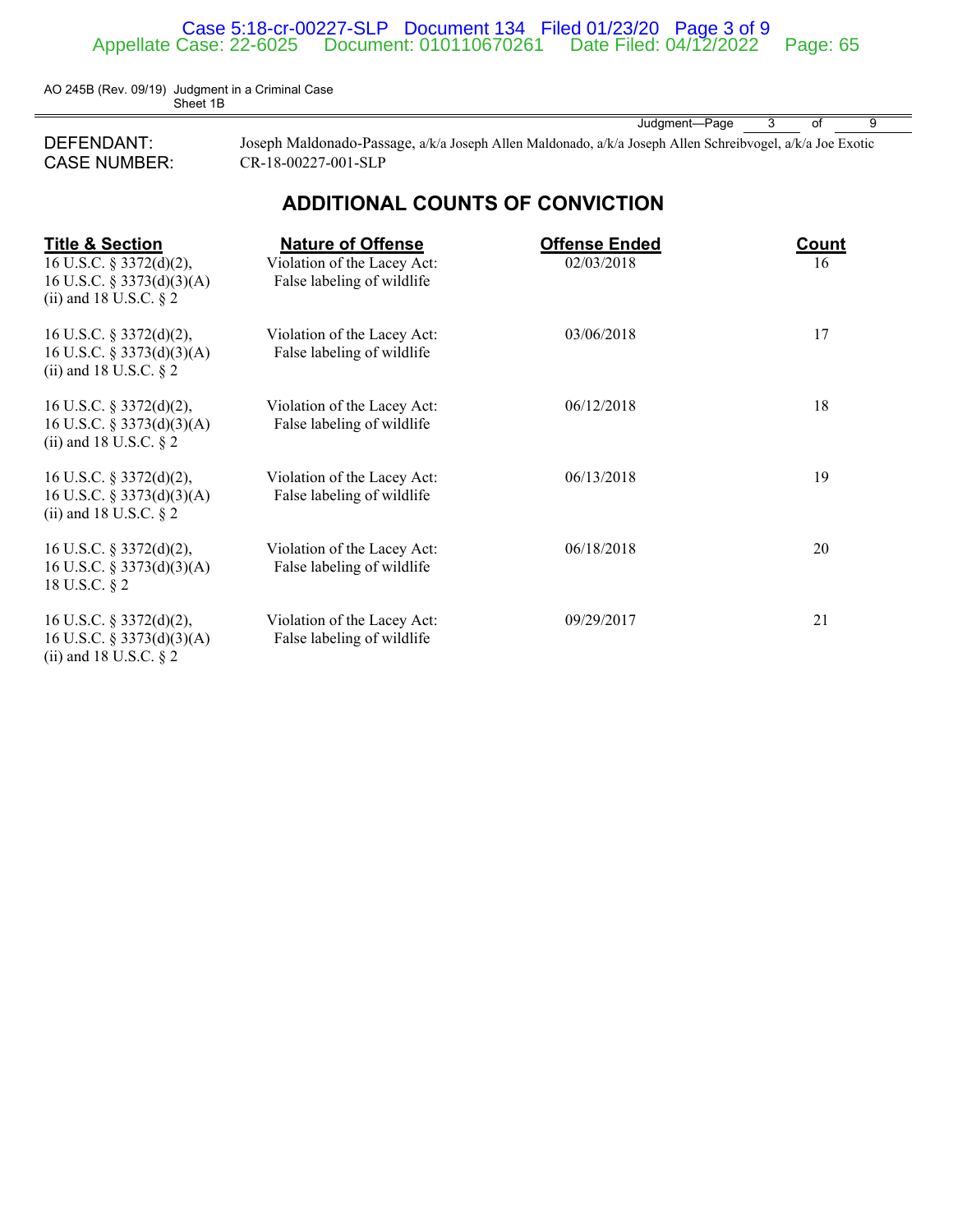Case 5:18-cr-00227-SLP Document 134 Filed 01/23/20 Page 4 of 9 Document: 010110670261 Date Filed: 04/12/2022 Page: 66

AO 245B (Rev. 09/19) Judgment in Criminal Case Sheet 2 — Imprisonment

Judgment — Page 4 of 9 DEFENDANT: Joseph Maldonado-Passage, a/k/a Joseph Allen Maldonado, a/k/a Joseph Allen Schreibvogel, a/k/a Joe Exotic CASE NUMBER: CR-18-00227-001-SLP

## **IMPRISONMENT**

The defendant is hereby committed to the custody of the Federal Bureau of Prisons to be imprisoned for a total term of: **264 months. This consists of 108 months on Ct. 1; 108 months on Ct. 2, to run consecutively to Ct. 1; 12 months on each of Cts. 3-11, to run concurrently with each other and with Ct. 1; and 48 months on each of Cts. 12 and 15-21, to run concurrently with each other but consecutively to Cts. 1 and 2.** 

| $\boxtimes$ | The court makes the following recommendations to the Bureau of Prisons: |
|-------------|-------------------------------------------------------------------------|
|-------------|-------------------------------------------------------------------------|

It is recommended the defendant participate in the Federal Bureau of Prisons Inmate Financial Responsibility Program at a rate determined by Bureau of Prisons staff in accordance with the program.

It is recommended that the defendant, if eligible, be designated to FMC Fort Worth or FPC Pensacola.

 $\Box$  The defendant is remanded to the custody of the United States Marshal.

 $\Box$  The defendant shall surrender to the United States Marshal for this district:

- П at a.m.  $\Box$  p.m. on . .
	- □ as notified by the United States Marshal.
- The defendant shall surrender for service of sentence at the institution designated by the Bureau of Prisons:
	- $\Box$  By 2 p.m. on
	- □ as notified by the United States Marshal.
	- □ as notified by the Probation or Pretrial Services Office.

## **RETURN**

I have executed this judgment as follows:

| Defendant delivered |  |
|---------------------|--|
| . വ                 |  |

to the contract of the contract of the contract of the contract of the contract of the contract of the contract of the contract of the contract of the contract of the contract of the contract of the contract of the contrac

at a state of the state of the state of the state of the state of the state of the state of the state of the state of the state of the state of the state of the state of the state of the state of the state of the state of

UNITED STATES MARSHAL

By

DEPUTY UNITED STATES MARSHAL

Judgment-Page 5 of 9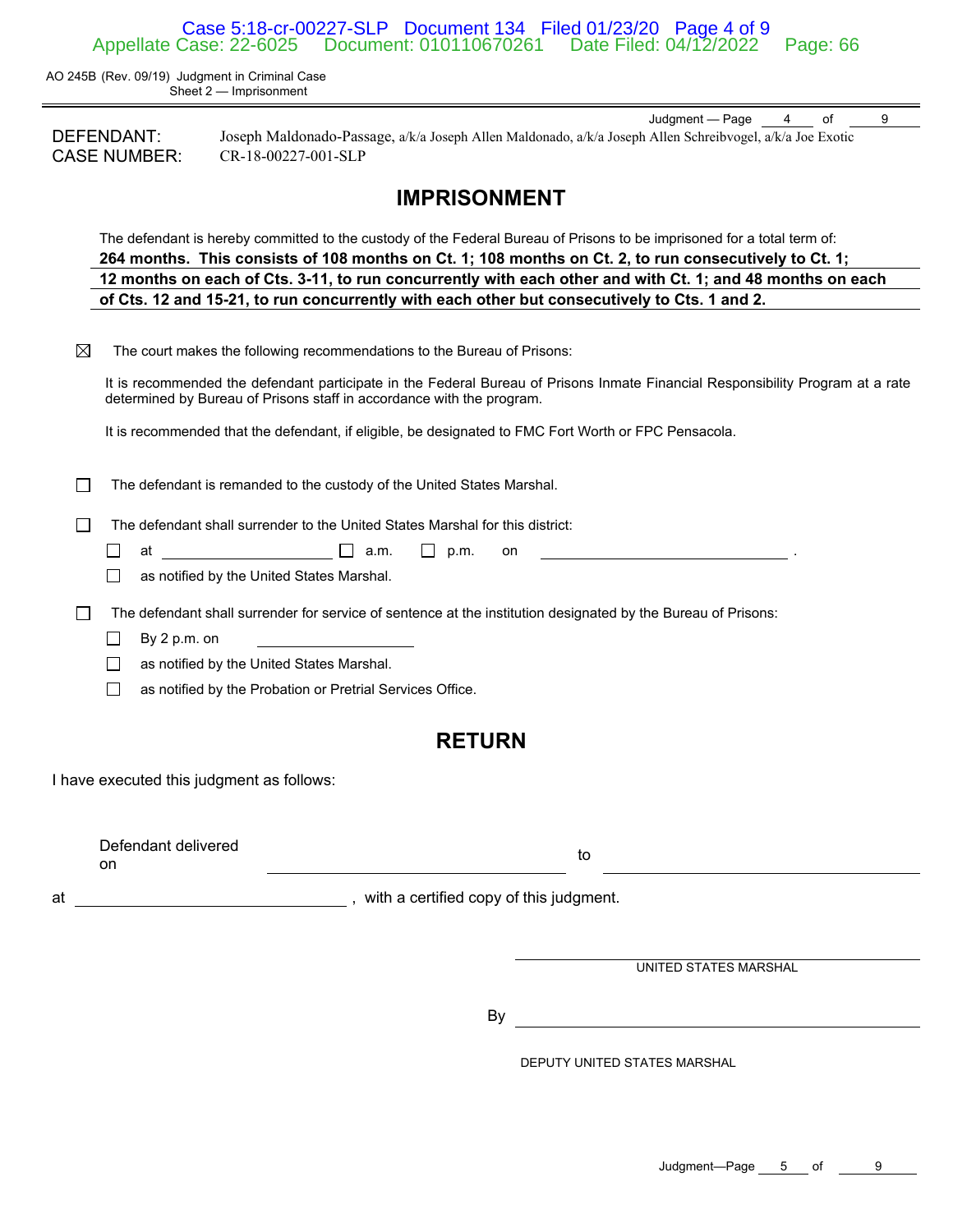Case 5:18-cr-00227-SLP Document 134 Filed 01/23/20 Page 5 of 9<br>AO 245Barey 09494) Judgment in a Criminal Casp ocument: 010110670261 Date Filed: 04/12/2022 Sheet 3 — Supervised Release Appellate Case: 22-6025 Document: 010110670261 Date Filed: 04/12/2022 Page: 67

DEFENDANT: Joseph Maldonado-Passage, a/k/a Joseph Allen Maldonado, a/k/a Joseph Allen Schreibvogel, a/k/a Joe Exotic CASE NUMBER: CR-18-00227-001-SLP

# **SUPERVISED RELEASE**

Upon release from imprisonment, you will be on supervised release for a term of : 3 years on each of Cts. 1, 2, 12, and 15-21, and 1 year on each of Cts. 3-11.

# **MANDATORY CONDITIONS**

- 1. You must not commit another federal, state or local crime.
- 2. You must not unlawfully possess a controlled substance.
- 3. You must refrain from any unlawful use of a controlled substance. You must submit to one drug test within 15 days of release from imprisonment and at least two periodic drug tests thereafter, as determined by the court.
	- The above drug testing condition is suspended, based on the court's determination that you pose a low risk of future substance abuse. *(check if applicable)*
- 4. This you must make restitution in accordance with 18 U.S.C. §§ 3663 and 3663A or any other statute authorizing a sentence of restitution. *(check if applicable)*
- 5.  $\Box$  You must cooperate in the collection of DNA as directed by the probation officer. *(check if applicable)*
- 6. You must comply with the requirements of the Sex Offender Registration and Notification Act (34 U.S.C. § 20901, *et seq*.) as directed by the probation officer, the Bureau of Prisons, or any state sex offender registration agency in the location where you reside, work, are a student, or were convicted of a qualifying offense. *(check if applicable)*
- 7. You must participate in an approved program for domestic violence. *(check if applicable)*

You must comply with the standard conditions that have been adopted by this court as well as with any other conditions on the attached page.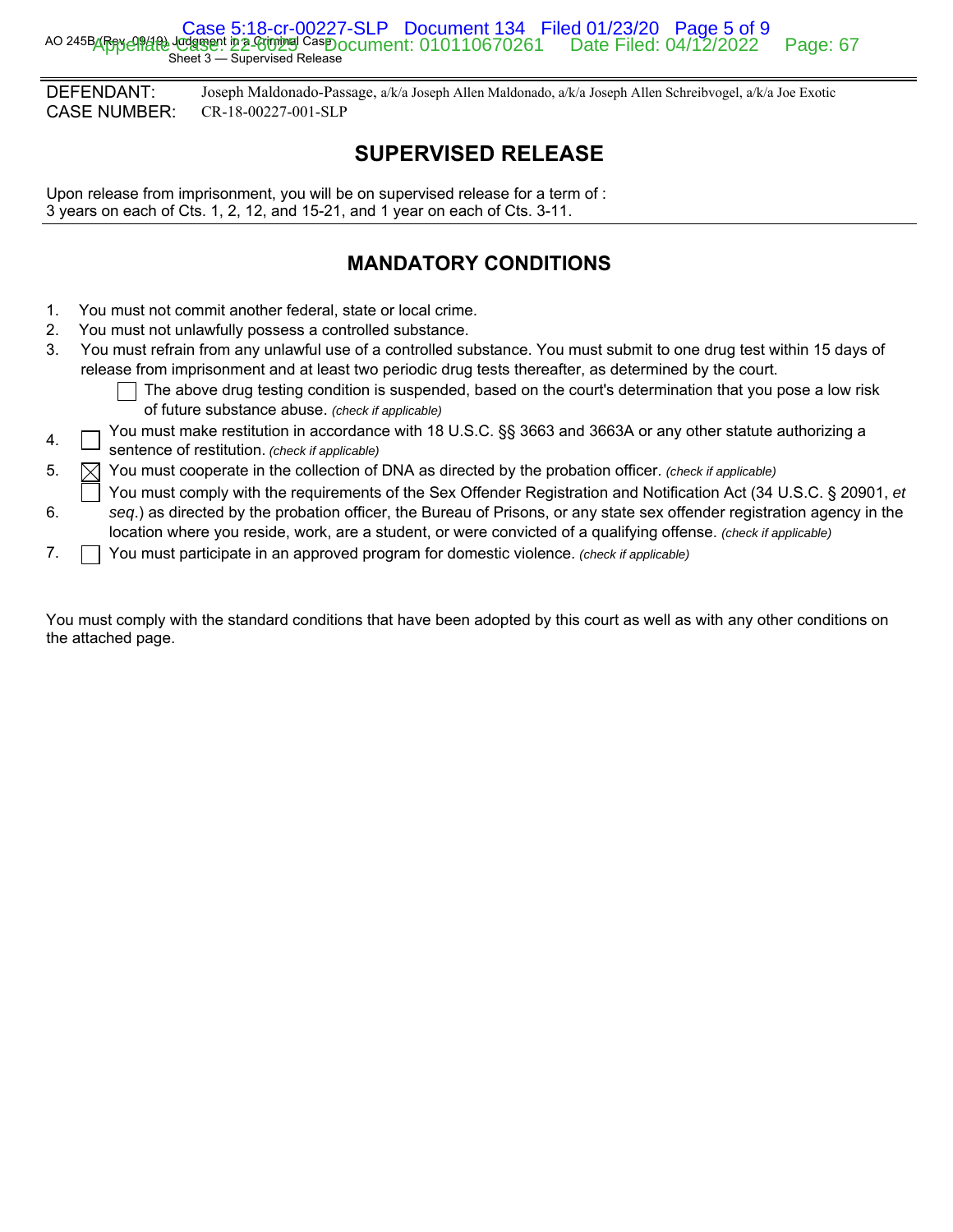### Case 5:18-cr-00227-SLP Document 134 Filed 01/23/20 Page 6 of 9 Document: 010110670261 Date Filed: 04/12/2022 Page: 68

AO 245B (Rev. 09/19) Judgment in a Criminal Case Sheet 3A — Supervised Release

DEFENDANT: Joseph Maldonado-Passage, a/k/a Joseph Allen Maldonado, a/k/a Joseph Allen Schreibvogel, a/k/a Joe Exotic CASE NUMBER: CR-18-00227-001-SLP

### **STANDARD CONDITIONS OF SUPERVISION**

As part of your supervised release, you must comply with the following standard conditions of supervision. These conditions are imposed because they establish the basic expectations for your behavior while on supervision and identify the minimum tools needed by probation officers to keep informed, report to the court about, and bring about improvements in your conduct and condition.

- 1. You must report to the probation office in the federal judicial district where you are authorized to reside within 72 hours of your release from imprisonment, unless the probation officer instructs you to report to a different probation office or within a different time frame.
- 2. After initially reporting to the probation office, you will receive instructions from the court or the probation officer about how and when you must report to the probation officer, and you must report to the probation officer as instructed.
- 3. You must not knowingly leave the federal judicial district where you are authorized to reside without first getting permission from the court or the probation officer.
- 4. You must answer truthfully the questions asked by your probation officer.
- 5. You must live at a place approved by the probation officer. If you plan to change where you live or anything about your living arrangements (such as the people you live with), you must notify the probation officer at least 10 days before the change. If notifying the probation officer in advance is not possible due to unanticipated circumstances, you must notify the probation officer within 72 hours of becoming aware of a change or expected change.
- 6. You must allow the probation officer to visit you at any time at your home or elsewhere, and you must permit the probation officer to take any items prohibited by the conditions of your supervision that he or she observes in plain view.
- 7. You must work full time (at least 30 hours per week) at a lawful type of employment, unless the probation officer excuses you from doing so. If you do not have full-time employment you must try to find full-time employment, unless the probation officer excuses you from doing so. If you plan to change where you work or anything about your work (such as your position or your job responsibilities), you must notify the probation officer at least 10 days before the change. If notifying the probation officer at least 10 days in advance is not possible due to unanticipated circumstances, you must notify the probation officer within 72 hours of becoming aware of a change or expected change.
- 8. You must not communicate or interact with someone you know is engaged in criminal activity. If you know someone has been convicted of a felony, you must not knowingly communicate or interact with that person without first getting the permission of the probation officer.
- 9. If you are arrested or questioned by a law enforcement officer, you must notify the probation officer within 72 hours.
- 10. You must not own, possess, or have access to a firearm, ammunition, destructive device, or dangerous weapon (i.e., anything that was designed, or was modified for, the specific purpose of causing bodily injury or death to another person such as nunchakus or tasers).
- 11. You must not act or make any agreement with a law enforcement agency to act as a confidential human source or informant without first getting the permission of the court.
- 12. Stricken.
- 13. You must follow the instructions of the probation officer related to the conditions of supervision.

# **U.S. Probation Office Use Only**

A U.S. probation officer has instructed me on the conditions specified by the court and has provided me with a written copy of this judgment containing these conditions. For further information regarding these conditions, see *Overview of Probation and Supervised Release Conditions*, available at: www.uscourts.gov.

Defendant's **Signature** 

**Date Date Date Date** 

Judgment— 6 of 9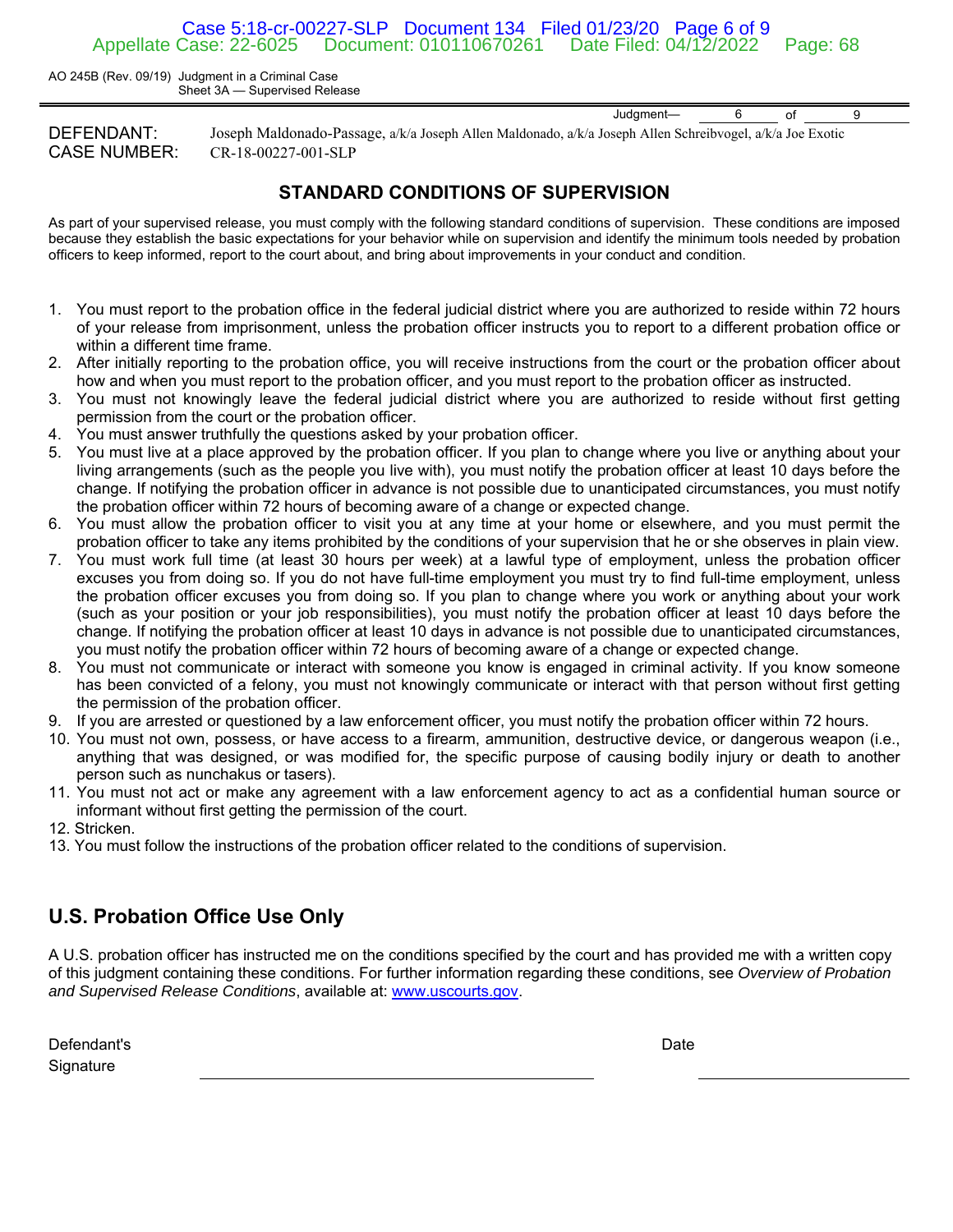Judgment—Page 7 of 9

DEFENDANT: Joseph Maldonado-Passage, a/k/a Joseph Allen Maldonado, a/k/a Joseph Allen Schreibvogel, a/k/a Joe Exotic CASE NUMBER: CR-18-00227-001-SLP

# **SPECIAL CONDITIONS OF SUPERVISION**

The defendant shall participate in a program of mental health aftercare at the direction of the probation officer. The court may order that the defendant contribute to the cost of services rendered (copayment) in an amount to be determined by the probation officer based on the defendant's ability to pay.

The defendant shall participate in a program of substance abuse aftercare at the direction of the probation officer to include urine, breath, or sweat patch testing; and outpatient treatment. The defendant shall totally abstain from the use of alcohol and other intoxicants both during and after completion of any treatment program. The defendant shall not frequent bars, clubs, or other establishments where alcohol is the main business. The court may order that the defendant contribute to the cost of services rendered (copayment) in an amount to be determined by the probation officer based on the defendant's ability to pay.

The defendant must submit to a search of his person, property, electronic devices or any automobile under his control to be conducted in a reasonable manner and at a reasonable time, for the purpose of determining possession, or evidence of possession, of controlled substances, firearms or other prohibited weapons, animals protected by the Endangered Species Act, prohibited wildlife species as defined by the Lacey Act, and/or evidence of contact with or threats toward Carole Baskin or any other representative of Big Cat Rescue, at the direction of the probation officer upon reasonable suspicion. Further, the defendant must inform any residents that the premises may be subject to a search.

The defendant shall have no contact with Carole Baskin. The defendant is prohibited from making any threats regarding the person or property of Carole Baskin.

The defendant shall not possess any species of animal listed as endangered or threatened under the Endangered Species Act or any prohibited wildlife species as defined by the Lacey Act. In addition to this prohibition on possession, the defendant shall not engage in the sale, transport, or other transfer of such animals or their hides or other body parts.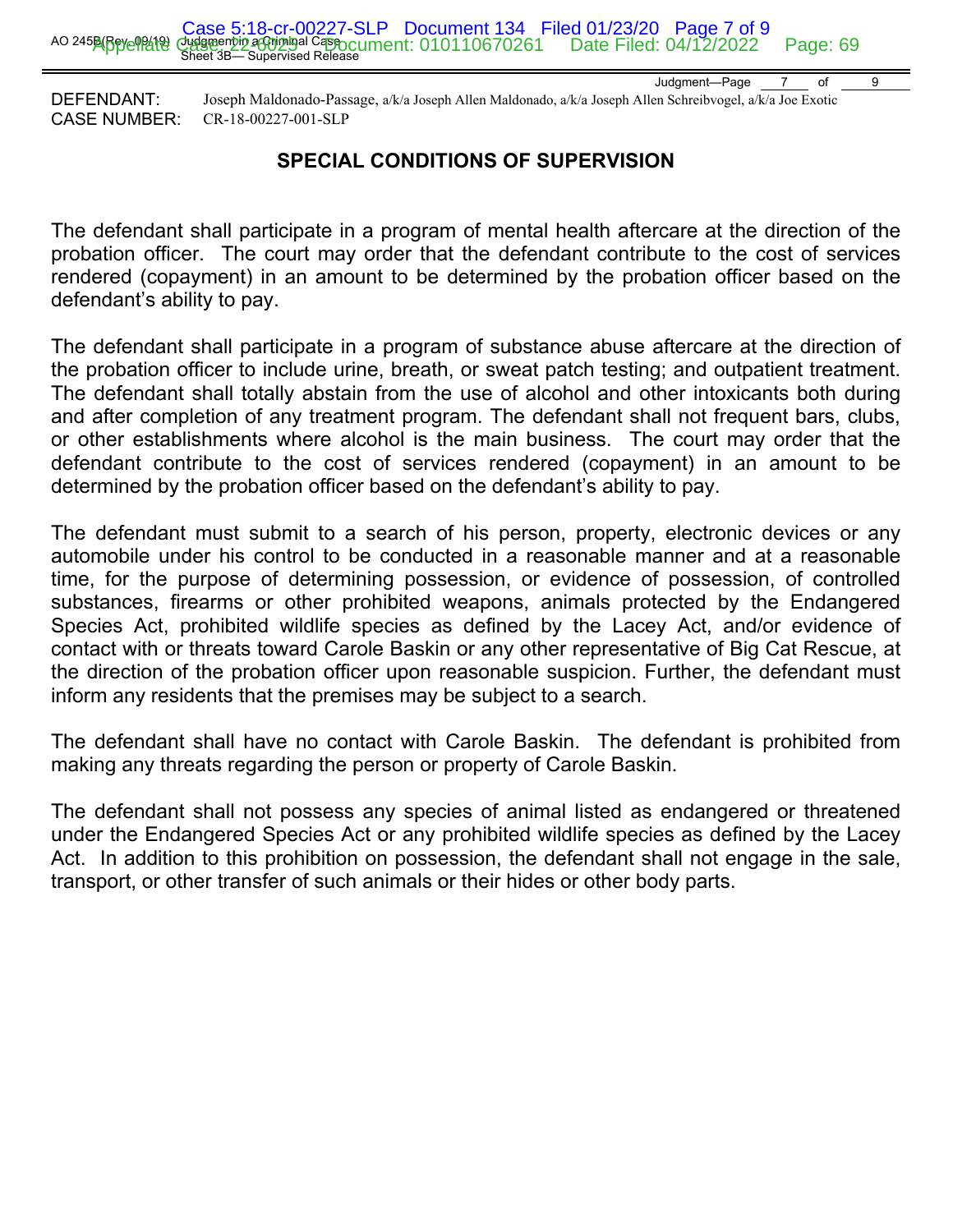Case 5:18-cr-00227-SLP Document 134 Filed 01/23/20 Page 8 of 9 Appellate Case: 22-6025 Document: 010110670261 Date Filed: 04/12/2022 Page: 70

AO 245B (Rev. 09/19) Judgment in a Criminal Case Sheet 5 — Criminal Monetary Penalties

|                                                                                                                                                                                                                                                                                                                                                                |                                                                                                                           |                                     | Judgment - Page            | 8<br>of                       | 9 |  |  |  |  |
|----------------------------------------------------------------------------------------------------------------------------------------------------------------------------------------------------------------------------------------------------------------------------------------------------------------------------------------------------------------|---------------------------------------------------------------------------------------------------------------------------|-------------------------------------|----------------------------|-------------------------------|---|--|--|--|--|
| DEFENDANT:                                                                                                                                                                                                                                                                                                                                                     | Joseph Maldonado-Passage, a/k/a Joseph Allen Maldonado, a/k/a Joseph Allen Schreibvogel, a/k/a Joe Exotic                 |                                     |                            |                               |   |  |  |  |  |
| <b>CASE NUMBER:</b><br>CR-18-00227-001-SLP<br><b>CRIMINAL MONETARY PENALTIES</b>                                                                                                                                                                                                                                                                               |                                                                                                                           |                                     |                            |                               |   |  |  |  |  |
|                                                                                                                                                                                                                                                                                                                                                                |                                                                                                                           |                                     |                            |                               |   |  |  |  |  |
| The defendant must pay the total criminal monetary penalties under the schedule of payments on Sheet 6.                                                                                                                                                                                                                                                        |                                                                                                                           |                                     |                            |                               |   |  |  |  |  |
| Assessment<br><b>TOTALS</b><br>1.225.00                                                                                                                                                                                                                                                                                                                        | <b>Restitution</b><br>\$                                                                                                  | Fine                                | AVAA Assessment*           | <b>JVTA Assessment**</b>      |   |  |  |  |  |
|                                                                                                                                                                                                                                                                                                                                                                |                                                                                                                           |                                     |                            |                               |   |  |  |  |  |
| . An Amended Judgment in a Criminal Case (AO 245C) will be<br>The determination of restitution is deferred until<br>entered after such determination.                                                                                                                                                                                                          |                                                                                                                           |                                     |                            |                               |   |  |  |  |  |
|                                                                                                                                                                                                                                                                                                                                                                | The defendant must make restitution (including community restitution) to the following payees in the amount listed below. |                                     |                            |                               |   |  |  |  |  |
| If the defendant makes a partial payment, each payee shall receive an approximately proportioned payment, unless specified otherwise<br>in the priority order or percentage payment column below. However, pursuant to 18 U.S.C. § 3664(i), all nonfederal victims must be paid<br>before the United States is paid.                                           |                                                                                                                           |                                     |                            |                               |   |  |  |  |  |
| <b>Name of Payee</b>                                                                                                                                                                                                                                                                                                                                           | <b>Total Loss***</b>                                                                                                      |                                     | <b>Restitution Ordered</b> | <b>Priority or Percentage</b> |   |  |  |  |  |
|                                                                                                                                                                                                                                                                                                                                                                |                                                                                                                           |                                     |                            |                               |   |  |  |  |  |
|                                                                                                                                                                                                                                                                                                                                                                |                                                                                                                           |                                     |                            |                               |   |  |  |  |  |
|                                                                                                                                                                                                                                                                                                                                                                |                                                                                                                           |                                     |                            |                               |   |  |  |  |  |
|                                                                                                                                                                                                                                                                                                                                                                |                                                                                                                           |                                     |                            |                               |   |  |  |  |  |
|                                                                                                                                                                                                                                                                                                                                                                |                                                                                                                           |                                     |                            |                               |   |  |  |  |  |
|                                                                                                                                                                                                                                                                                                                                                                |                                                                                                                           |                                     |                            |                               |   |  |  |  |  |
|                                                                                                                                                                                                                                                                                                                                                                |                                                                                                                           |                                     |                            |                               |   |  |  |  |  |
| <b>TOTALS</b>                                                                                                                                                                                                                                                                                                                                                  | \$                                                                                                                        |                                     |                            |                               |   |  |  |  |  |
|                                                                                                                                                                                                                                                                                                                                                                | Restitution amount ordered pursuant to plea agreement \$                                                                  |                                     |                            |                               |   |  |  |  |  |
|                                                                                                                                                                                                                                                                                                                                                                |                                                                                                                           |                                     |                            |                               |   |  |  |  |  |
| The defendant must pay interest on restitution and a fine of more than \$2,500, unless the restitution or fine is paid in full<br>before the fifteenth day after the date of the judgment, pursuant to 18 U.S.C. § 3612(f). All of the payment options on Sheet<br>6 may be subject to penalties for delinquency and default, pursuant to 18 U.S.C. § 3612(g). |                                                                                                                           |                                     |                            |                               |   |  |  |  |  |
| The court determined that the defendant does not have the ability to pay interest and it is ordered that:                                                                                                                                                                                                                                                      |                                                                                                                           |                                     |                            |                               |   |  |  |  |  |
|                                                                                                                                                                                                                                                                                                                                                                | the interest requirement is waived for the                                                                                | restitution.<br>fine                |                            |                               |   |  |  |  |  |
| the interest requirement for the                                                                                                                                                                                                                                                                                                                               | fine                                                                                                                      | restitution is modified as follows: |                            |                               |   |  |  |  |  |
|                                                                                                                                                                                                                                                                                                                                                                |                                                                                                                           |                                     |                            |                               |   |  |  |  |  |
| * Amy, Vicky, and Andy Child Pornography Victim Assistance Act of 2018, Pub. L. No. 115-299.<br>** Justice for Victims of Trafficking Act of 2015, Pub. L. No. 114-22.<br>Findings for the total amount of losses are required under Chapters 109A, 110, 110A, and 113A of Title 18 for offenses committed on                                                  |                                                                                                                           |                                     |                            |                               |   |  |  |  |  |

or after September 13, 1994, but before April 23, 1996.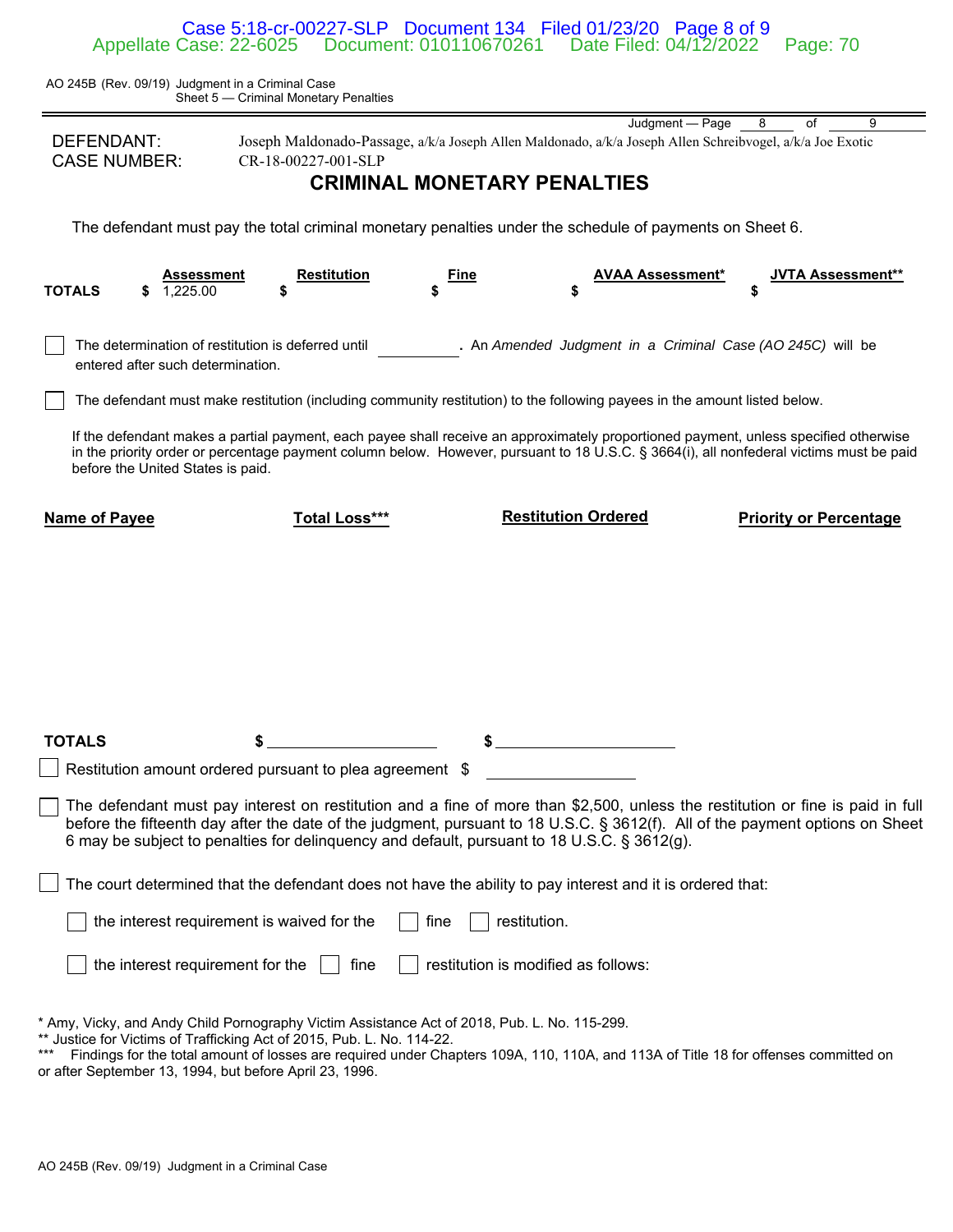| Case 5:18-cr-00227-SLP  Document 134  Filed 01/23/20  Page 9 of 9<br>Appellate <sup>Sleek</sup> se: 22 edul 25 Payment 2010110670261<br>Date Filed: 04/12/2022<br>Page: 71                                                                                                                                                                                                                                                                                                    |  |  |  |  |  |  |  |
|-------------------------------------------------------------------------------------------------------------------------------------------------------------------------------------------------------------------------------------------------------------------------------------------------------------------------------------------------------------------------------------------------------------------------------------------------------------------------------|--|--|--|--|--|--|--|
| 9<br>Judament - Page<br>of<br>9<br>DEFENDANT:<br>Joseph Maldonado-Passage, a/k/a Joseph Allen Maldonado, a/k/a Joseph Allen Schreibvogel, a/k/a Joe Exotic<br><b>CASE NUMBER:</b><br>CR-18-00227-001-SLP                                                                                                                                                                                                                                                                      |  |  |  |  |  |  |  |
| <b>SCHEDULE OF PAYMENTS</b>                                                                                                                                                                                                                                                                                                                                                                                                                                                   |  |  |  |  |  |  |  |
| Having assessed the defendant's ability to pay, payment of the total criminal monetary penalties is due as follows:                                                                                                                                                                                                                                                                                                                                                           |  |  |  |  |  |  |  |
| Lump sum payment of $$ 1,225.00$<br>due immediately, balance due<br>A                                                                                                                                                                                                                                                                                                                                                                                                         |  |  |  |  |  |  |  |
| not later than<br>, or                                                                                                                                                                                                                                                                                                                                                                                                                                                        |  |  |  |  |  |  |  |
| $\vert \vert$ C,<br>D.<br>E, or<br>F below; or<br>in accordance with                                                                                                                                                                                                                                                                                                                                                                                                          |  |  |  |  |  |  |  |
| C,<br>Payment to begin immediately (may be combined with<br>$\rfloor$ D, or<br>F below); or<br>В                                                                                                                                                                                                                                                                                                                                                                              |  |  |  |  |  |  |  |
| C<br>Payment in equal<br>(e.g., weekly, monthly, quarterly) installments of $$$<br>over a period of<br>(e.g., months or years), to commence (e.g., 30 or 60 days) after the date of this judgment; or                                                                                                                                                                                                                                                                         |  |  |  |  |  |  |  |
| D<br>Payment in equal<br>(e.g., weekly, monthly, quarterly) installments of \$<br>over a period of<br>(e.g., months or years), to commence (e.g., 30 or 60 days) after release from imprisonment to a<br>term of supervision; or                                                                                                                                                                                                                                              |  |  |  |  |  |  |  |
| Е<br>Payment during the term of supervised release will commence within<br>(e.g., 30 or 60 days)                                                                                                                                                                                                                                                                                                                                                                              |  |  |  |  |  |  |  |
| after release from imprisonment. The court will set the payment plan based on an assessment of the defendant's<br>ability to pay at that time; or                                                                                                                                                                                                                                                                                                                             |  |  |  |  |  |  |  |
| F<br>Special instructions regarding the payment of criminal monetary penalties:                                                                                                                                                                                                                                                                                                                                                                                               |  |  |  |  |  |  |  |
| If restitution is not paid immediately, the defendant shall make payments of 10% of the defendant's quarterly earnings<br>during the term of imprisonment.                                                                                                                                                                                                                                                                                                                    |  |  |  |  |  |  |  |
| After release from confinement, if restitution is not paid immediately, the defendant shall make payments of the greater of<br>per month or 10% of defendant's gross monthly income, as directed by the probation officer. Payments are to<br>commence not later than 30 days after release from confinement.                                                                                                                                                                 |  |  |  |  |  |  |  |
| Unless the court has expressly ordered otherwise, if this judgment imposes imprisonment, payment of criminal monetary<br>penalties is due during the period of imprisonment.  All criminal monetary penalties, except those payments made through the<br>Federal Bureau of Prisons' Inmate Financial Responsibility Program, shall be paid through the United States Court Clerk for<br>the Western District of Oklahoma, 200 N.W. 4th Street, Oklahoma City, Oklahoma 73102. |  |  |  |  |  |  |  |
| The defendant shall receive credit for all payments previously made toward any criminal monetary penalties imposed.<br>Joint and Several                                                                                                                                                                                                                                                                                                                                      |  |  |  |  |  |  |  |
| Case Number<br>Joint and Several<br>Defendant and Co-Defendant Names<br>Corresponding Payee,<br><b>Total Amount</b><br>if appropriate<br>(including defendant number)<br>Amount                                                                                                                                                                                                                                                                                               |  |  |  |  |  |  |  |
| The defendant shall pay the cost of prosecution.<br>The defendant shall pay the following court cost(s):                                                                                                                                                                                                                                                                                                                                                                      |  |  |  |  |  |  |  |
| The defendant shall forfeit the defendant's interest in the following property to the United States:                                                                                                                                                                                                                                                                                                                                                                          |  |  |  |  |  |  |  |
| All right, title, and interest in the assets listed in the Preliminary Order of Forfeiture dated (doc. no. ).                                                                                                                                                                                                                                                                                                                                                                 |  |  |  |  |  |  |  |
| Payments shall be applied in the following order: (1) assessment, (2) restitution principal, (3) restitution interest, (4) AVAA<br>assessment, (5) fine principal, (6) fine interest, (7) community restitution, (8) JVTA assessment, (9) penalties, and (10) costs,                                                                                                                                                                                                          |  |  |  |  |  |  |  |

including cost of prosecution and court costs.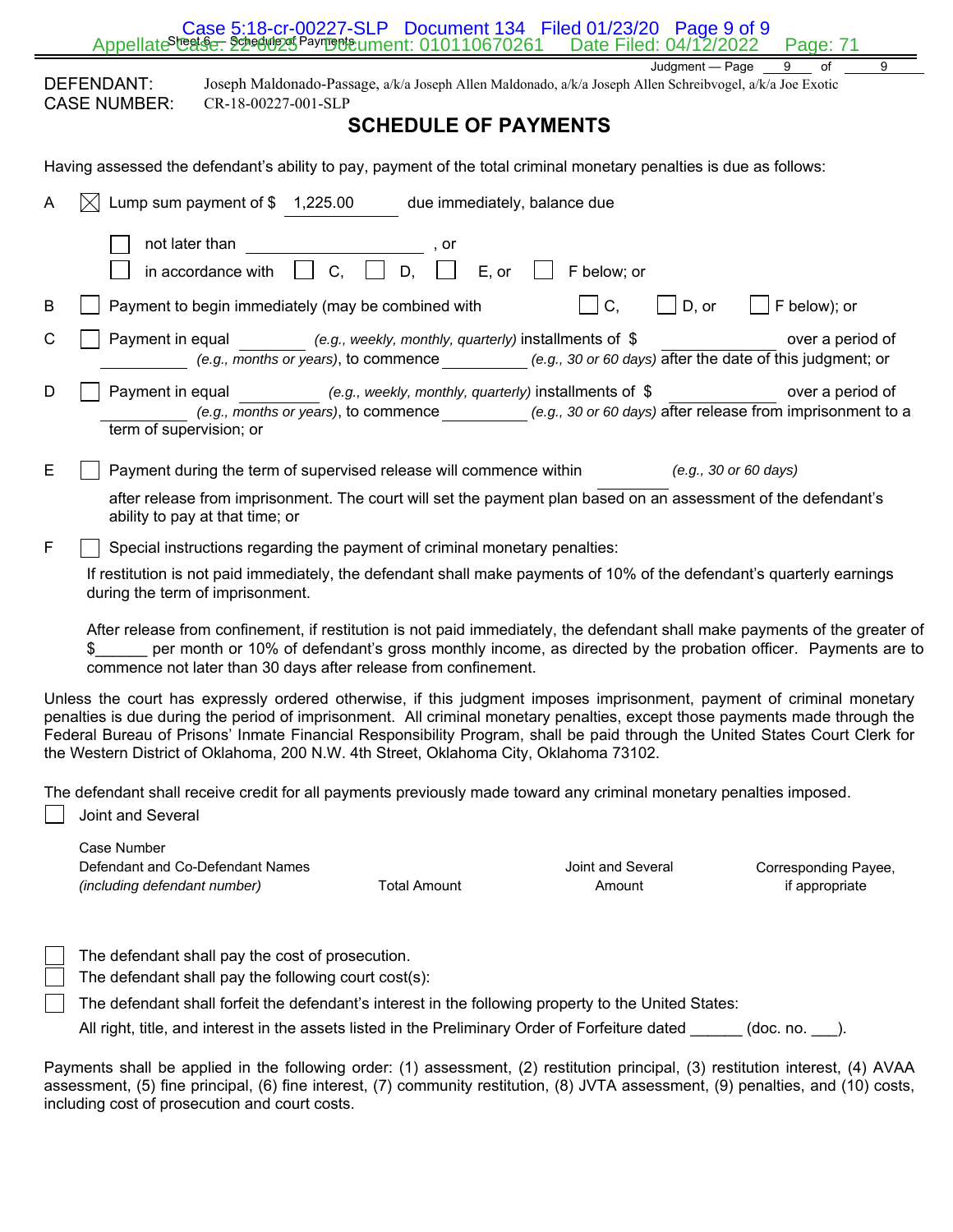### IN THE UNITED STATES DISTRICT COURT FOR THE WESTERN DISTRICT OF OKLAHOMA

| UNITED STATES OF AMERICA, |  |
|---------------------------|--|
| Plaintiff,                |  |
| V.                        |  |
| JOSEPH MALDONADO-PASSAGE, |  |
| Defendant.                |  |

Case No. CR-18-227-SLP

### **O R D E R**

Before the Court are two motions filed by Defendant. Defendant filed a Motion to Dismiss Count 2 of the [Superseding] Indictment pursuant to Federal Rule of Criminal Procedure 12(b)(3)(B)(v). *See* Mot., Doc. No. 40. This motion is at issue. *See* Resp., Doc. No. 47. Defendant also filed a Motion to Dismiss Counts as Multiplicitous [Doc. No. 39], seeking the dismissal of either the first or second count of the Superseding Indictment [Doc. No. 24]. It is at issue as well. *See* Resp., Doc. No. 46.

### **I. Background**

 $\overline{a}$ 

The Superseding Indictment [Doc. No. 24] charges Defendant with 21 offenses. The first two counts allege the use of interstate commerce facilities for purposes of murderfor-hire in violation of 18 U.S.C.  $\S$  1958(a).<sup>1</sup> Roughly summarized, the Government contends that Defendant and a Florida resident, C.B., had a years-long dispute regarding

<sup>&</sup>lt;sup>1</sup> The Court's references to these counts as "murder-for-hire counts" herein instead of the wordier "use of interstate commerce facilities for purposes of murder-for-hire counts" is not meant to diminish the Government's requirement of proving the use of an interstate commerce facility in relation to the alleged offenses, as well as each count's other elements.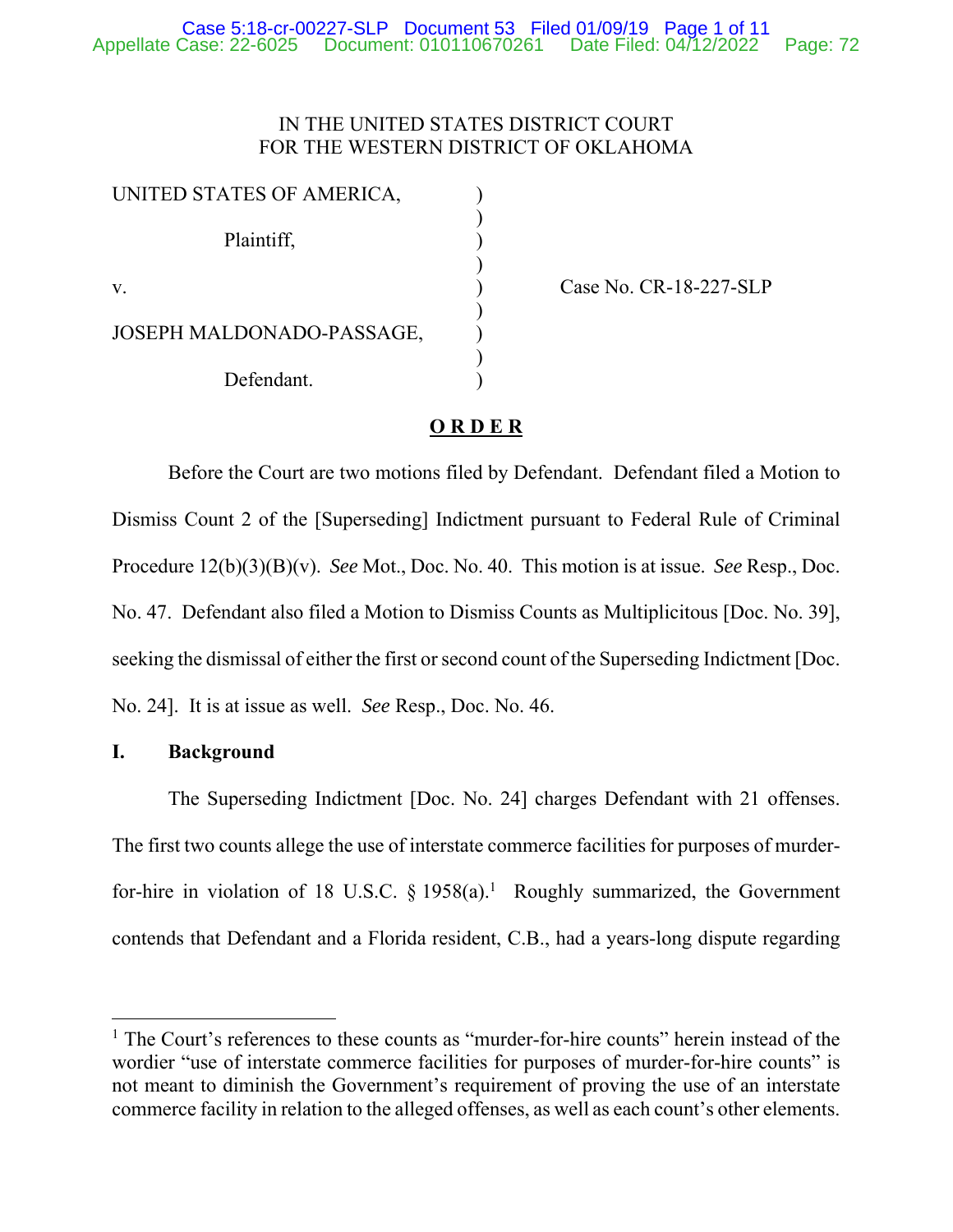#### Case 5:18-cr-00227-SLP Document 53 Filed 01/09/19 Page 2 of 11 Appellate Case: 22-6025 Document: 010110670261 Date Filed: 04/12/2022 Page: 73

care, exhibition, and breeding of tigers and lions that, in February 2013, resulted in a civil judgment against Defendant of more than \$1 million. C.B. and related business entities have attempted to collect the judgment from Defendant and his related business entities ever since.

In the first murder-for-hire count, the Government alleges that Defendant inquired of Individual 1 in November 2017 whether Individual 1 would travel to Florida to murder C.B. for a sum of money and that Defendant mailed a cell phone to another State to conceal Individual 1's involvement in their plot. The Government also alleges that Defendant gave \$3,000 to Individual 1 in November 2017 in exchange for his agreement to travel to Florida and kill C.B.

In the second murder-for-hire count, the Government alleges that from July 2016 to March 2018, Defendant asked Individual 2 if he could locate somebody to kill C.B. for payment. The Government further alleges that, in December 2017, Individual 2 offered to introduce and then introduced Defendant to an undercover FBI agent (posing as a "hit man") who discussed with Defendant the murder of C.B. for payment. The Superseding Indictment continues: from December 2017 to March 2018, Defendant allegedly spoke with Individual 2 by cellular phone regarding the murder of C.B. But the Government does not allege that Defendant interacted with the undercover FBI agent directly after a single face-to-face meeting in December 2017 (which was recorded by the Government); all of Defendant's remaining interactions are alleged to have been with Individual 2. Nor did Defendant supply money or anything of pecuniary value to the undercover FBI agent.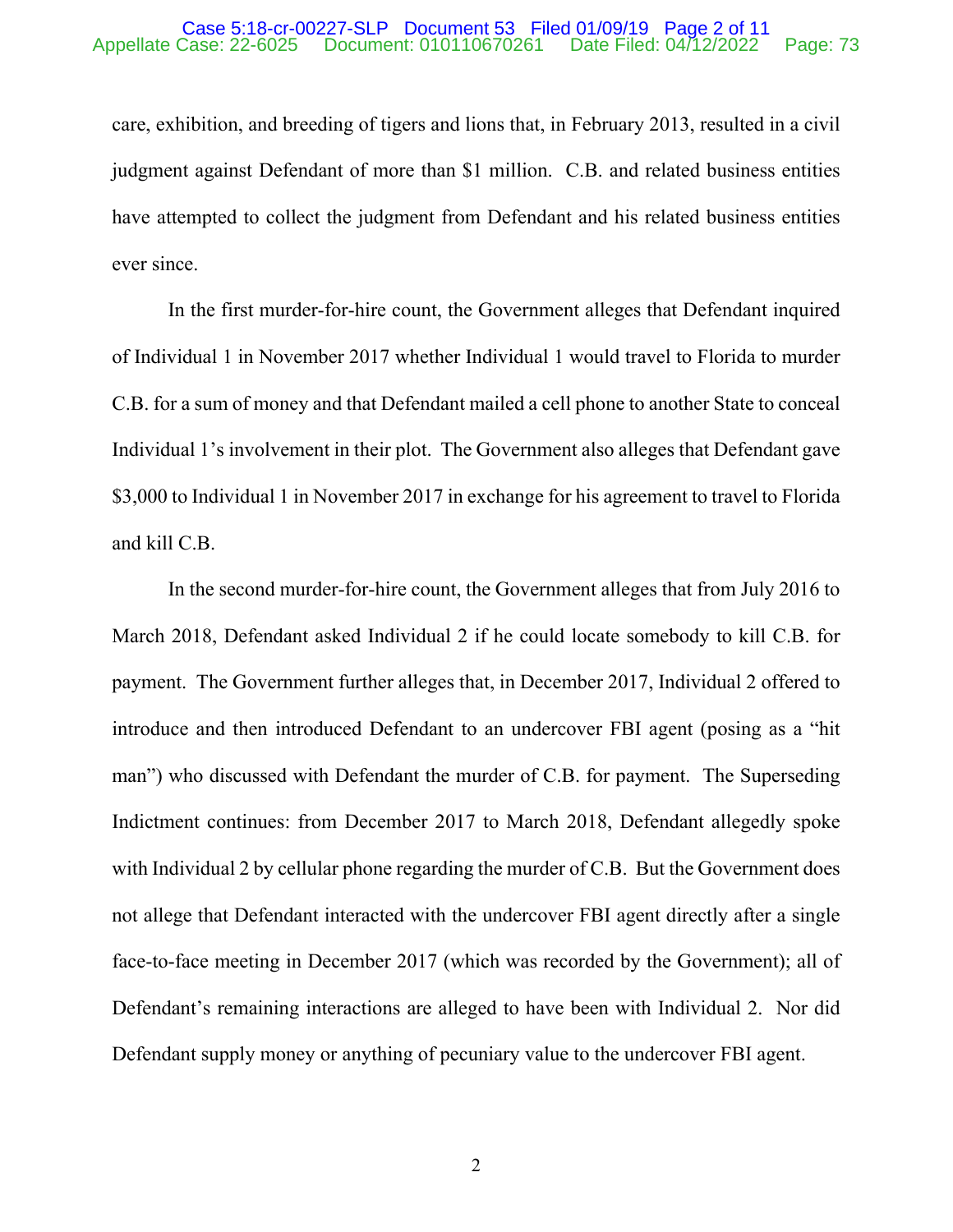The remaining counts—alleged violations of the Endangered Species Act and of the Lacey Act—are not at issue in Defendant's instant motions.

## **II. Proposed facts outside the Superseding Indictment Defendant asks the Court to consider**

That Defendant did not meet face-to-face with or otherwise communicate directly with the undercover FBI agent except for the single meeting in December 2017 is not disputed, and this fact—though not expressly alleged by the Superseding Indictment—may be considered by the Court. *See United States v. Pope*, 613 F.3d 1255, 1260 (10th Cir. 2010) ("[C]ourts may entertain even motions to dismiss that require resort to facts outside the indictment and bearing on the general issue in the limited circumstances where [1] the operative facts are undisputed and [2] the government fails to object to the district court's consideration of those undisputed facts, and [3] the district court can determine from them that, as a matter of law, the government is incapable of proving its case beyond a reasonable doubt." (numerical alterations in original) (quotation marks and emphasis omitted)). So too for the fact that Defendant did not provide money or another object of pecuniary value to the undercover FBI agent. *See id.*

Defendant also asks the Court to consider an additional proposed fact that is not included within the Superseding Indictment—that "[n]o agreement to kill C.B. was reached with the undercover agent." Mot. 2, Doc. No. 40. The Court may not consider such a proposed fact because it is disputed by the Government. *See Pope*, 613 F.3d at 1260. The Government proffers that the evidence at trial will show that "Defendant promised to pay the undercover [agent] in the future in exchange for his commission of C.B.'s murder."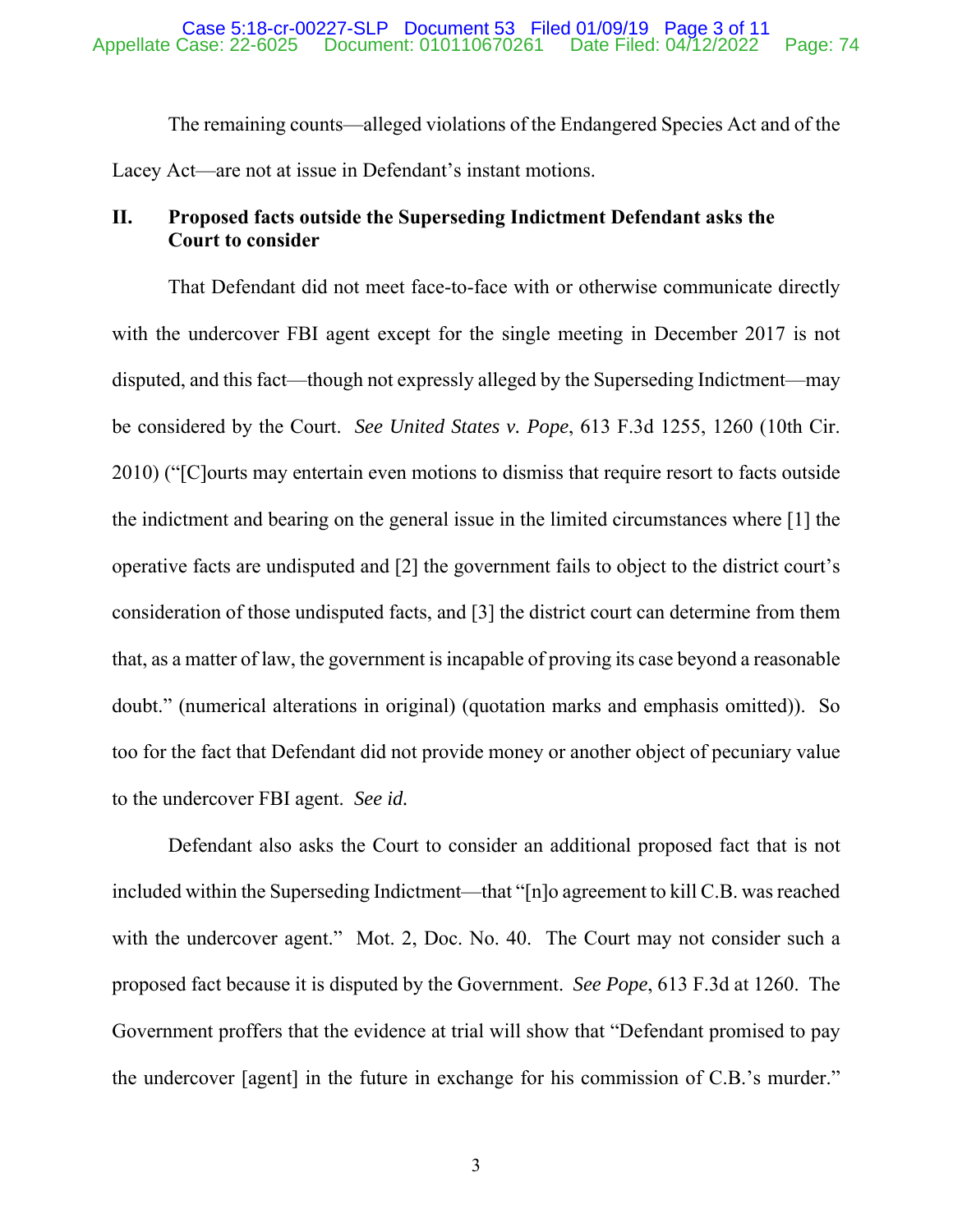Resp. 5, Doc. No. 47 (emphasis omitted). The Court agrees with the Government that, at a minimum, the Superseding Indictment's allegations and the summary of expected evidence provided by the Government in response to Defendant's motion are enough to move Defendant's proposed fact from the realm of undisputed and into the category of a question to be left for trial. *See Pope*, 613 F.3d at 1260-61.

### **III. Discussion and analysis**

### **A. Defendant's motion to dismiss Count 2 because no offense has been stated by the Superseding Indictment**

Defendant argues that Count 2 of the Superseding Indictment, even if all allegations therein are proved true, does not state a criminal offense when considered with the undisputed facts described *supra*. *See* Mot., Doc. No. 40. "[A] court may always ask whether the allegations in the indictment, if true, are sufficient to establish a violation of the charged offense and dismiss the indictment if its allegations fail that standard." *Id.* (quotation marks and citation omitted). "An indictment is sufficient if it sets forth the elements of the offense charged, puts the defendant on fair notice of the charges against which he must defend, and enables the defendant to assert a double jeopardy defense." *United States v. Welch*, 327 F.3d 1081, 1090 (10th Cir. 2003). The latter two concerns notice and double jeopardy—are not at issue in Defendant's first motion.

Dismissals for failure to state a criminal offense based, in part, on facts outside the face of the governing indictment are a "rare exception" to the general rule that the Government need not "come forward with evidence to support its case in the face of a defendant who has presented his own proof." *Pope*, 613 F.3d at 1260; *see also id.* at 1260-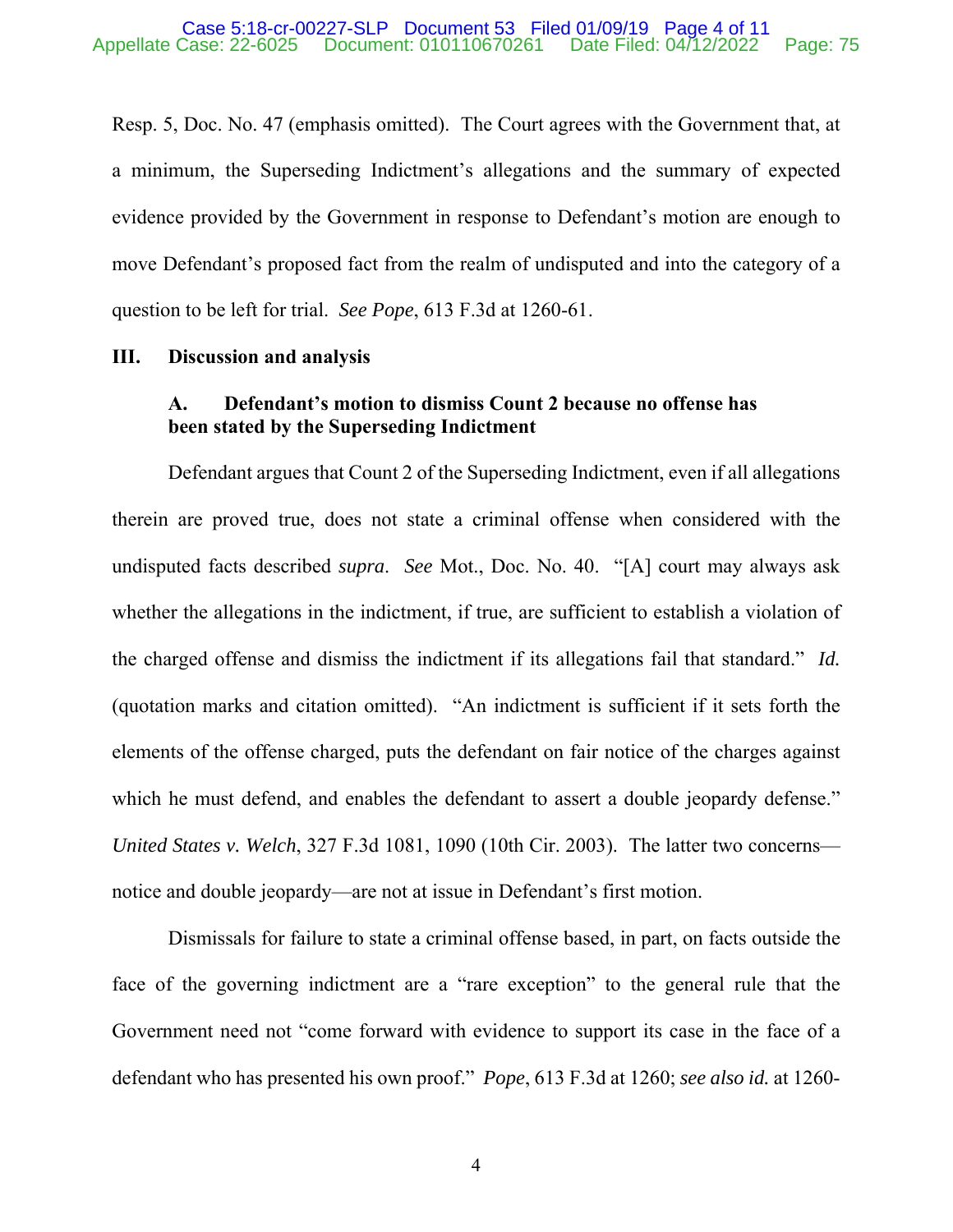### Case 5:18-cr-00227-SLP Document 53 Filed 01/09/19 Page 5 of 11 Appellate Case: 22-6025 Document: 010110670261 Date Filed: 04/12/2022 Page: 76

61 ("[Motions to dismiss] are not [to be] made on account of a lack of evidence to support the government's case  $\dots$  because  $\dots$  the parties to a criminal proceeding have comparatively few obligations to present their evidence to their adversaries prior to trial [when compared to a civil proceeding] ...." (quotation marks and citation omitted)). Indeed, "[i]t is generally sufficient that an indictment set forth the offense in the words of the statute itself, as long as those words of themselves fully, directly, and expressly, without any uncertainty or ambiguity, set forth all the elements necessary to constitute the offence intended to be punished." *United States v. Akers*, 215 F.3d 1089, 1101 (10th Cir. 2000) (quotation marks and citation omitted).

In this case, Defendant is charged in Count 2 with a violation of 18 U.S.C. § 1958(a):

Whoever travels in or causes another (including the intended victim) to travel in interstate or foreign commerce, or uses or causes another (including the intended victim) to use the mail or any facility of interstate or foreign commerce, with intent that a murder be committed in violation of the laws of any State or the United States as consideration for the receipt of, or as consideration for a promise or agreement to pay, anything of pecuniary value, or who conspires to do so, shall be fined under this title or imprisoned for not more than ten years, or both . . . .

Said simply, "§ 1958(a) requires the government to prove that the defendant: (1) used or caused another to use any facility of interstate or foreign commerce; (2) with the intent that a murder be committed; (3) as consideration for a promise or agreement to pay anything of pecuniary value." *United States v. Robertson*, 473 F.3d 1289, 1292 (10th Cir. 2007).

Defendant first argues that Count 2 fails as a matter of law because "a plain reading of the statute and the essential elements of the offense show that the 'another' referenced in the interstate facilities element is the same person to whom the pecuniary value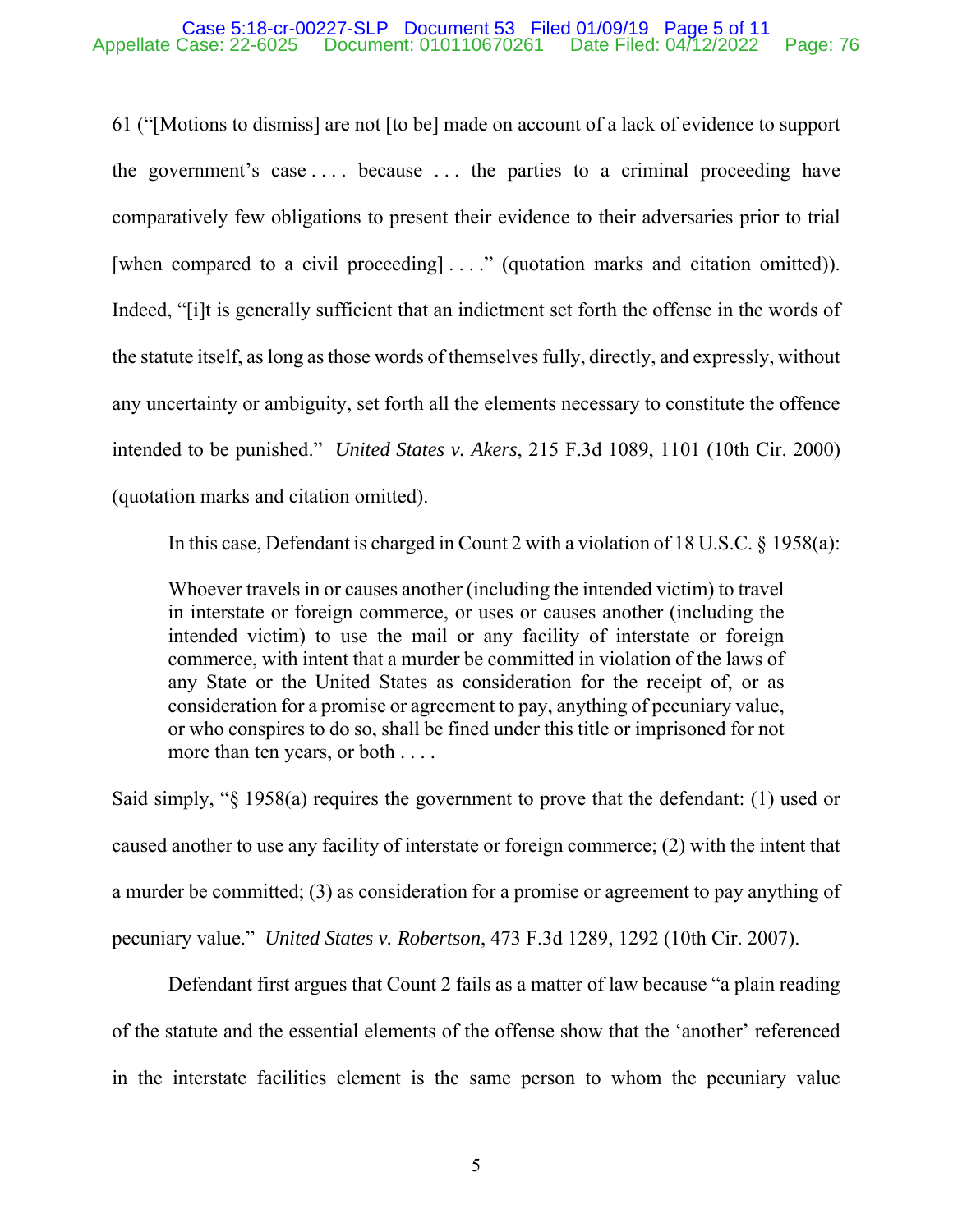#### Case 5:18-cr-00227-SLP Document 53 Filed 01/09/19 Page 6 of 11 Appellate Case: 22-6025 Document: 010110670261 Date Filed: 04/12/2022 Page: 77

referenced in the consideration element is directed." Mot. 3, Doc. No. 40. That is, Defendant argues that the individual involved in the "use [of] the mail or any facility of interstate or foreign commerce" must be the same individual who receives, makes an agreement for, or is given a promise of either payment or pecuniary value. 18 U.S.C. § 1958(a). And the Superseding Indictment alleges the use of an interstate commerce facility (communications by cellular phone) with Individual 2, but that payment was to be paid to the undercover FBI agent posing as a "hit man." *See* Superseding Indictment ¶¶ 28- 33, Doc. No. 24.

The Court disagrees with Defendant's assessment of  $\S$  1958(a)'s requirements. Defendant cites no authority for his proposed interpretation. The statute's language does not support his approach or create an ambiguity. Nothing in § 1958(a) indicates that the "another" referenced in relation to the use of an interstate commerce facility must be the same "another" referenced regarding payment. 18 U.S.C. § 1958(a). When "the terms of the statute are clear and unambiguous"—as here—the Court's "inquiry ends and [the Court] simply give[s] effect to the plain language of the statute." *United States v. Sprenger*, 625 F.3d 1305, 1307 (10th Cir. 2010) (quotation marks and citation omitted). The Court does so in this case by rejecting Defendant's proposed interpretation of § 1958(a).

Further, Defendant's proposed interpretation of § 1958(a) necessarily fails when the statute's text is evaluated in toto. The "another" referenced in relation to the use of an interstate commerce facility can be—per the statute—the intended victim. Applying Defendant's approach to a situation where the "another" is the intended victim, a person could only be guilty of violating § 1958(a) if he or she caused an intended victim to use a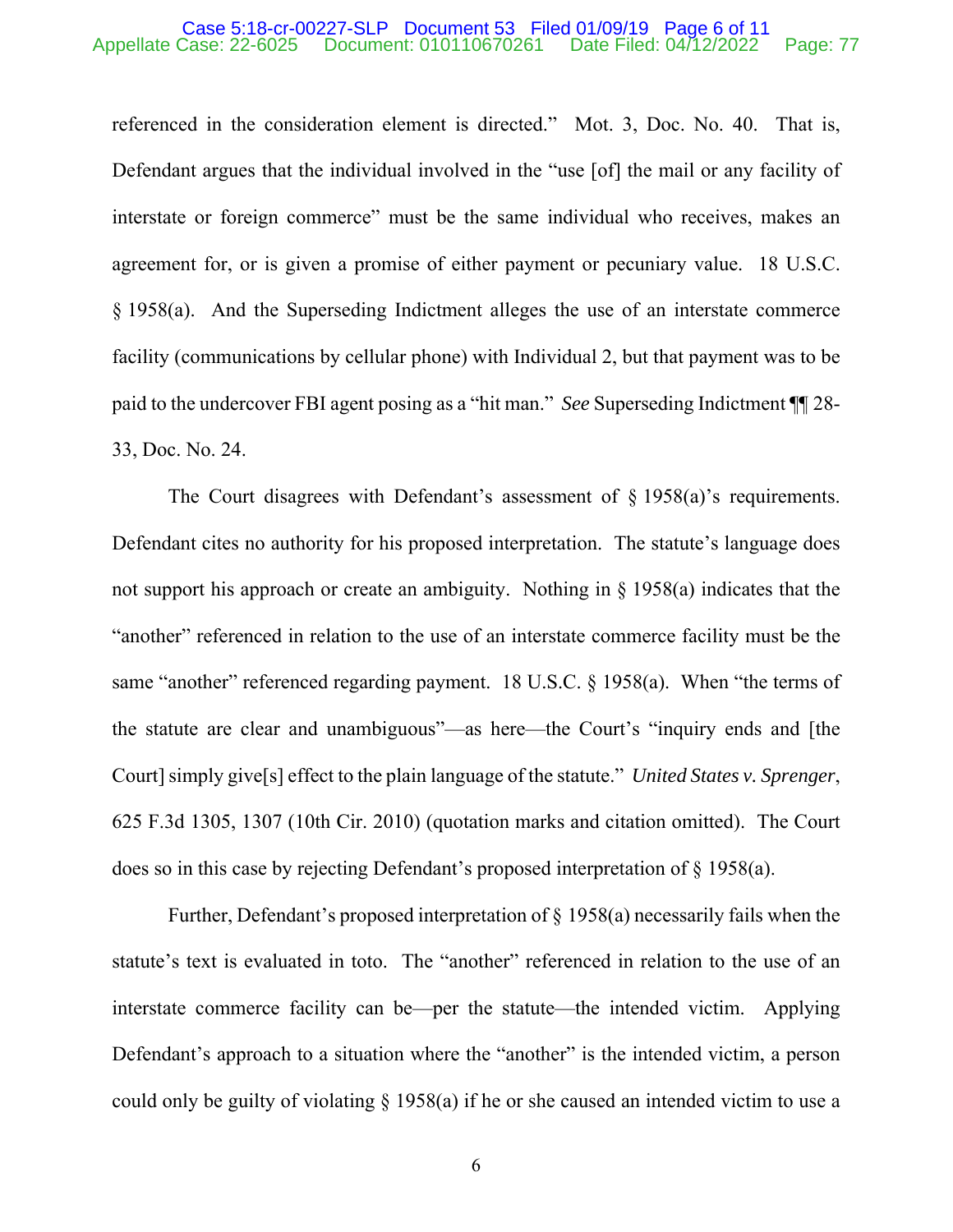#### Case 5:18-cr-00227-SLP Document 53 Filed 01/09/19 Page 7 of 11 Appellate Case: 22-6025 Document: 010110670261 Date Filed: 04/12/2022 Page: 78

facility of interstate commerce with the intent of murdering himself or herself in exchange for payment to the same intended victim. Such a fact pattern is nonsensical. Unless the Court deletes "(including the intended victim)" from the statute—which the Court will not do—Defendant's interpretation cannot prevail without creating an absurdity within the statute. *See Hartford Underwriters Ins. Co. v. Union Planters Bank, NA*, 530 U.S. 1, 6 (2000) ("[W]hen the statute's language is plain, the sole function of the courts—at least where the disposition required by the text is not absurd—is to enforce it according to its terms." (quotation marks and citation omitted)).

Second, relying on *United States v. Wicklund*, 114 F.3d 151 (10th Cir. 1997), Defendant argues for dismissal of Count 2 because "there was no agreement entered into between [Defendant] and the undercover agent." Mot. 4, Doc. No. 40. *Wicklund* held that "'in consideration for,' as used in both prongs of  $\S$  1958(a) means consideration in the traditional sense of bargained for exchange. The two uses of 'as consideration for' in the statute cover the two murder-for-hire situations: payment now or a promise or agreement to pay in the future." 114 F.3d at 154.

But *Wicklund* addressed a post-conviction evaluation of the evidence, not the pretrial assessment that Defendant requests here. Defendant eventually may be correct that no agreement for future payment was made or cannot be proved beyond a reasonable doubt. But based on the allegations in the Superseding Indictment and the limited factual assertions made by Defendant outside of the Superseding Indictment that the Court may consider, the Court cannot say that is the case at this point.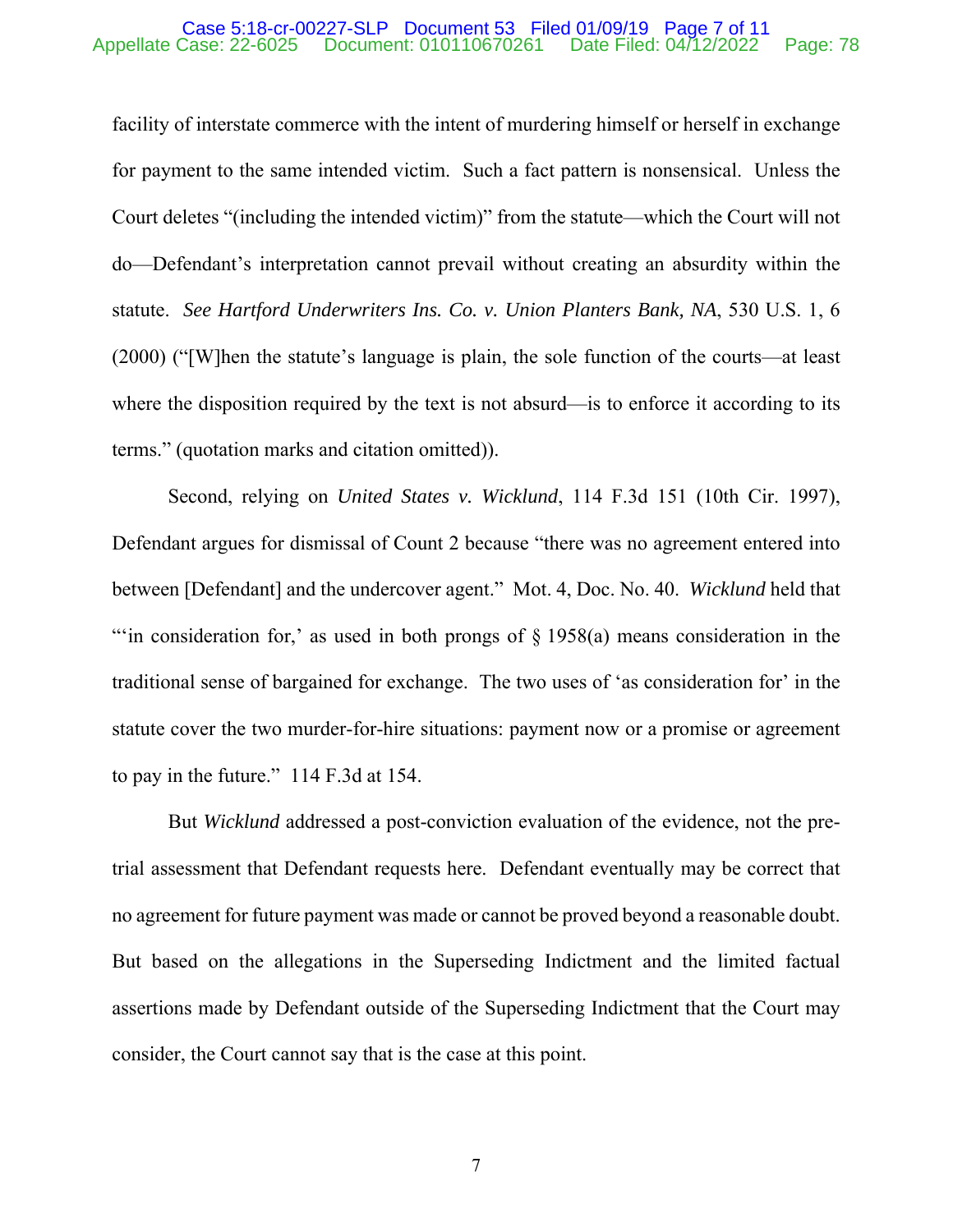#### Case 5:18-cr-00227-SLP Document 53 Filed 01/09/19 Page 8 of 11 Appellate Case: 22-6025 Document: 010110670261 Date Filed: 04/12/2022 Page: 79

The transcript of a discussion between Defendant and the undercover FBI agent excerpted in the Government's response (to which Defendant raises no objection) creates at least a dispute about whether this evidence (and any other evidence presented at trial) will show a violation of  $\S 1958(a)$  as alleged in Count 2 occurred.<sup>2</sup> At the face-to-face meeting, Defendant apparently asked about the price of a murder and how much would need to be paid up-front; said "We'll get game with the money" and "[W]e can get 5 [thousand dollars] easy;" and affirmed that he could come up with an up-front payment of \$5,000. Resp. 6, Doc. No. 47. Per the Government's transcript excerpts, Defendant also replied "Okay" to the undercover FBI agent's suggestion that he meet him again once Defendant "g[ot] those two phones, and the money together." *Id.*

Moreover, "[i]t is generally sufficient that an indictment set forth the offense in the words of the statute itself, as long as those words of themselves fully, directly, and expressly, without any uncertainty or ambiguity, set forth all the elements necessary to constitute the offence intended to be punished." *Akers*, 215 F.3d at 1101 (quotation marks and citation omitted); *see also Welch*, 327 F.3d at 1090 ("An indictment is sufficient if it sets forth the elements of the offense charged . . . ."). Here, the Government has set forth the elements of a  $\S$  1958(a) violation in the Superseding Indictment—alleging Defendant's use of an interstate commerce facility, his intent that a murder be committed, and a promise to pay something of pecuniary value. *Compare* Superseding Indictment ¶¶ 1-6, 27-33, *with Robertson*, 473 F.3d at 1292 (identifying the elements of a § 1958(a) offense).

 $\overline{a}$ 

 $2$  The Court does not pre-judge the admissibility at trial of this recording or any other evidence referred to by the parties in their briefs.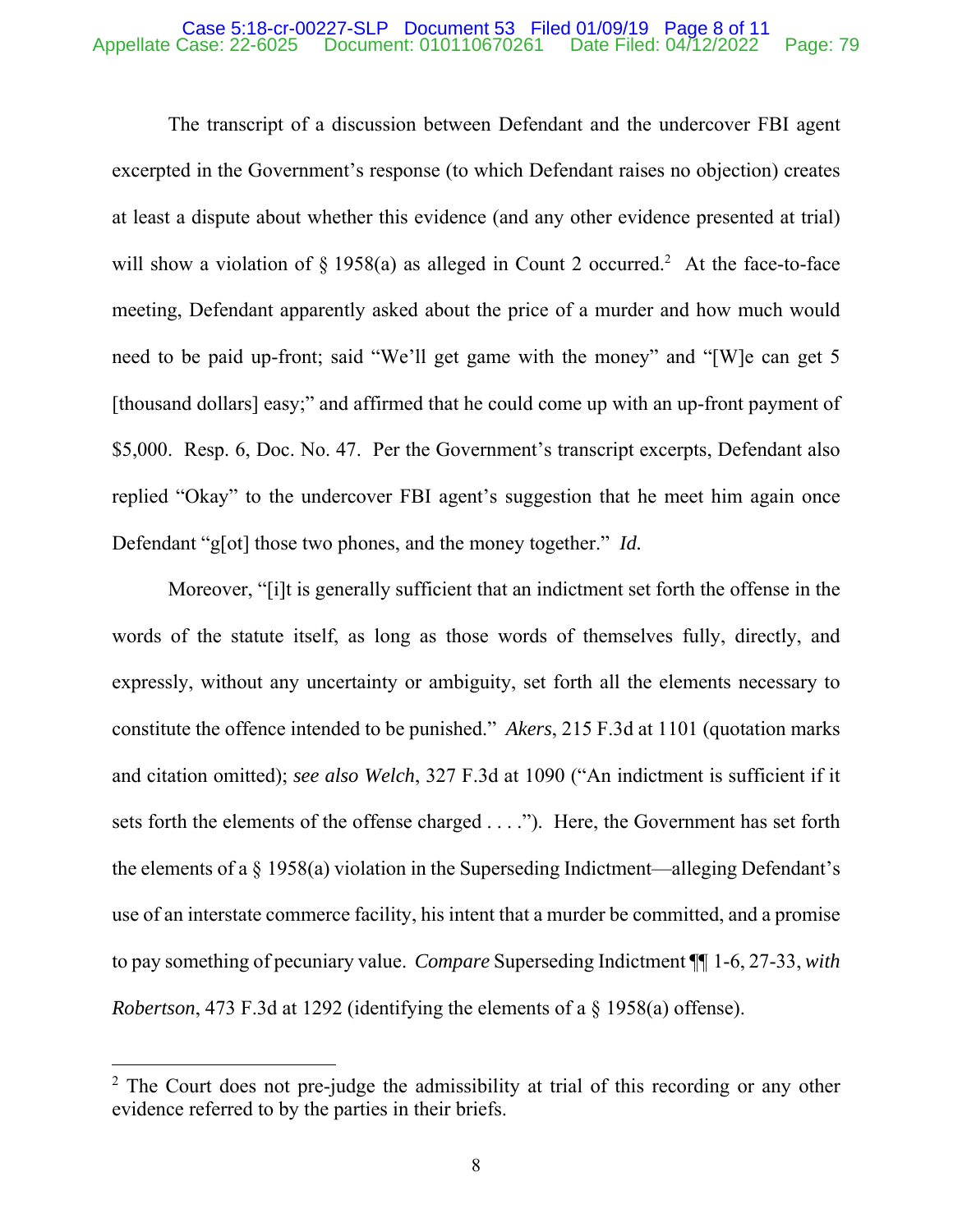Defendant's request that the Court dismiss Count 2 for failing to state an offense is DENIED.

# **B. Defendant's motion to dismiss either Count 1 or Count 2 as multiplicitous**

Defendant also argues that Count 1 and Count 2 of the Superseding Indictment are multiplicitous and, therefore, one of the counts should be dismissed. *See* Mot., Doc. No. 39. "Multiplicity refers to multiple counts of an indictment which cover the same criminal behavior." *United States v. Johnson*, 130 F.3d 1420, 1424 (10th Cir. 1997). The assertion of multiple counts "poses the threat of multiple sentences for the same offense," which "raises double jeopardy implications" and "may improperly suggest to the jury that the defendant has committed more than one crime" when that is not the case. *Id.* (quotation marks and citations omitted).

"The test for multiplicity is whether the individual acts alleged in the counts at issue are prohibited, or the course of conduct which they constitute. If the former, then each act is punishable separately. If the latter, there can be but one penalty." *United States v. McCullough*, 457 F.3d 1150, 1162 (10th Cir. 2006) (quotation marks and citations omitted). This is largely determined by the unit of prosecution for the alleged crime. *See United States v. Jackson*, 736 F.3d 953, 956 (10th Cir. 2013). The unit of prosecution for a § 1958(a) offense is "one plan to murder one individual." *United States v. Wynn*, 987 F.2d 354, 359 (6th Cir. 1993); *accord United States v. Gordon*, 875 F.3d 26, 28 (1st Cir. 2017) (rejecting the argument that the unit of prosecution for a § 1958(a) offense is each use of a facility of interstate commerce).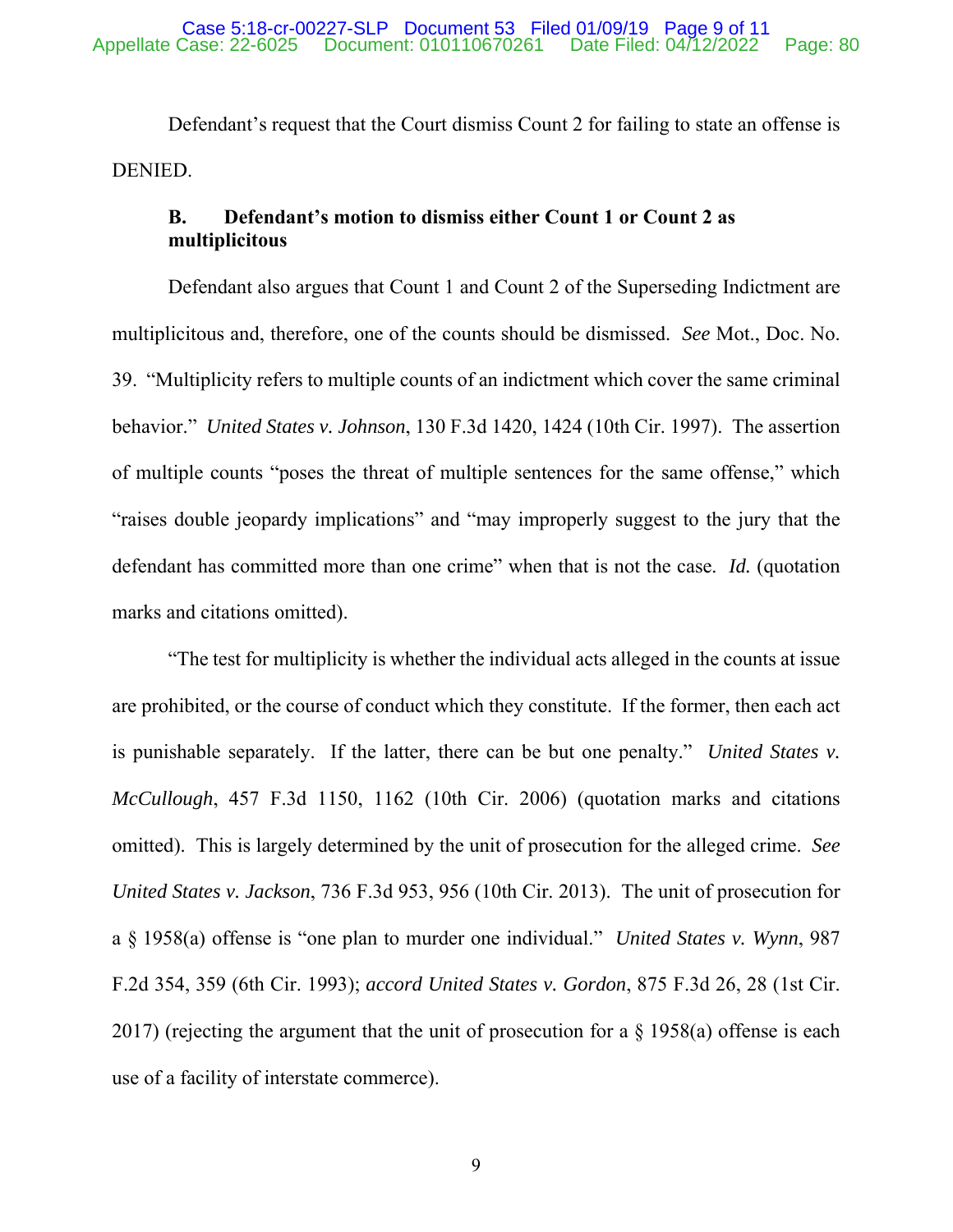### Case 5:18-cr-00227-SLP Document 53 Filed 01/09/19 Page 10 of 11<br>Appellate Case: 22-6025 Document: 010110670261 Date Filed: 04/12/2022 Document: 010110670261 Date Filed: 04/12/2022 Page: 81

Here, accepting the allegations in the Superseding Indictment as true, the Government has pleaded two plans or plots to use interstate facilities in the paid-for murder of a single individual. Applying the "plot-centric" unit of prosecution for § 1958(a) offenses, the schemes alleged by the Government involve different "hit men," use of different interstate commerce facilities, and different time periods (November 2017 only versus principally December 2017 through March 2018).<sup>3</sup> Gordon, 875 F.3d at 35. There is no indication in the Superseding Indictment that Individual 1 (from the first alleged plot) and Individual 2 or the undercover FBI agent (both from the second alleged plot) interacted at all. Each of these individual plots (as opposed to their combined course of conduct), if proved at trial, is sufficient for punishment under § 1958(a). *See McCullough*, 457 F.3d at 1162. That the two alleged plots grew out of a single investigation by law enforcement officials and had the same intended victim does not alter the alleged plots' individual natures. *Cf. United States v. Wall*, 37 F.3d 1443, 1447 (10th Cir. 1994).

Defendant's request that the Court dismiss either Count 1 or Count 2 because the two counts are multiplicitous is DENIED.

 $\overline{a}$ 

<sup>&</sup>lt;sup>3</sup> The Government also alleges that, from July 2016 through March 2018, "[Defendant] repeatedly asked Individual 2 whether Individual 2 could find someone to murder C.B. in exchange for a sum of money." Superseding Indictment ¶ 28, Doc. No. 24. However, the Government does not allege the use of interstate commerce facilities or the mail during this time frame, so the period of time applicable to the alleged violation of § 1958(a) in Count 2 appears to be limited to December 2017 through March 2018—i.e., after the conclusion of the scheme alleged in Count 1—absent evidence indicating otherwise at trial.